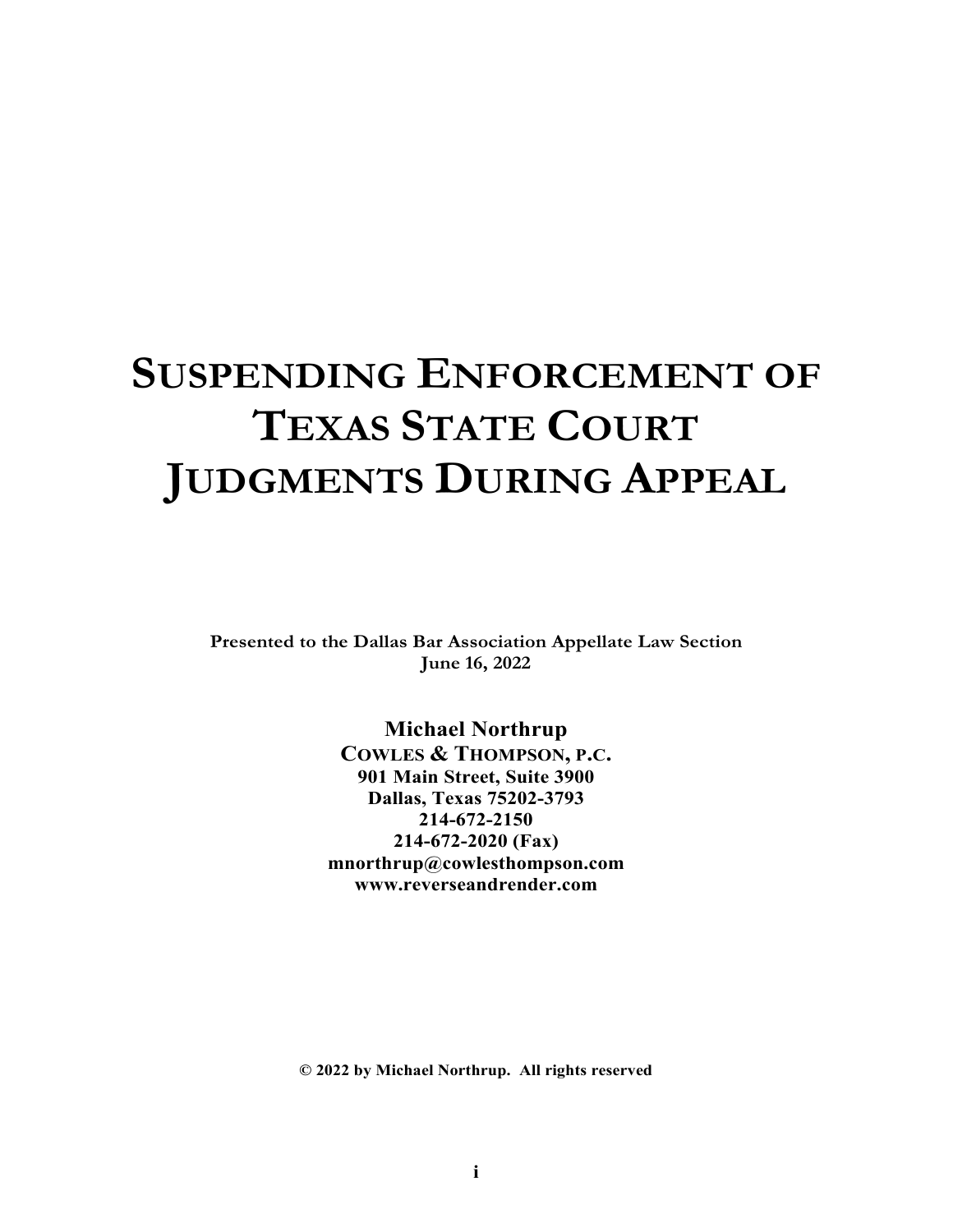# **TABLE OF CONTENTS**

| 1.                       |  |
|--------------------------|--|
| $\overline{2}$ .         |  |
| 3.                       |  |
| $\mathfrak{a}.$          |  |
| b.                       |  |
| $\mathcal{C}$ .          |  |
| $\boldsymbol{d}$ .       |  |
| e.                       |  |
| $f_{\cdot}$              |  |
| g.                       |  |
| $\boldsymbol{h}$ .       |  |
| $\mathbf{4}$ .           |  |
| $\mathfrak{a}.$          |  |
| b.                       |  |
| $\mathcal{C}$ .          |  |
| $\boldsymbol{d}$ .       |  |
|                          |  |
|                          |  |
| 1.                       |  |
| 2.                       |  |
| 3.                       |  |
| $\overline{4}$ .         |  |
|                          |  |
|                          |  |
| 1.                       |  |
| a. Compensatory damages. |  |
| b.                       |  |
| $\mathcal{C}$ .          |  |
| $\boldsymbol{d}$ .       |  |
| 2.                       |  |
| 3.                       |  |
| 4.                       |  |
| 5.                       |  |
|                          |  |
|                          |  |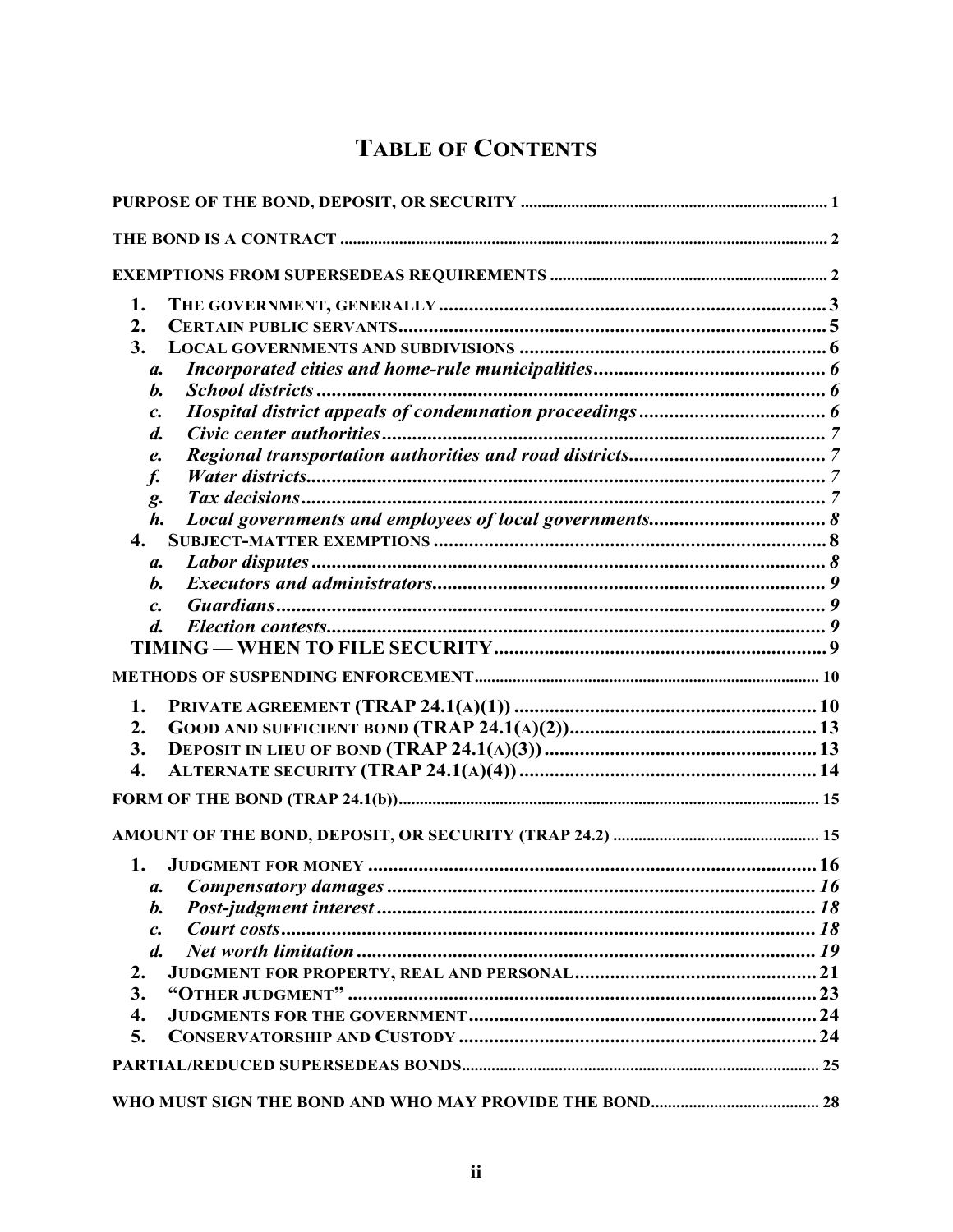| $\mathbf{1}$ .     |  |
|--------------------|--|
| $\mathfrak{a}.$    |  |
| $\mathbf{b}$ .     |  |
| $\mathcal{C}$      |  |
| $\boldsymbol{d}$ . |  |
| $\mathbf{e}$ .     |  |
| 2.                 |  |
|                    |  |
|                    |  |
| $\mathbf{1}$ .     |  |
| 2.                 |  |
| 3.                 |  |
| 4.                 |  |
| 5.                 |  |
| 6.                 |  |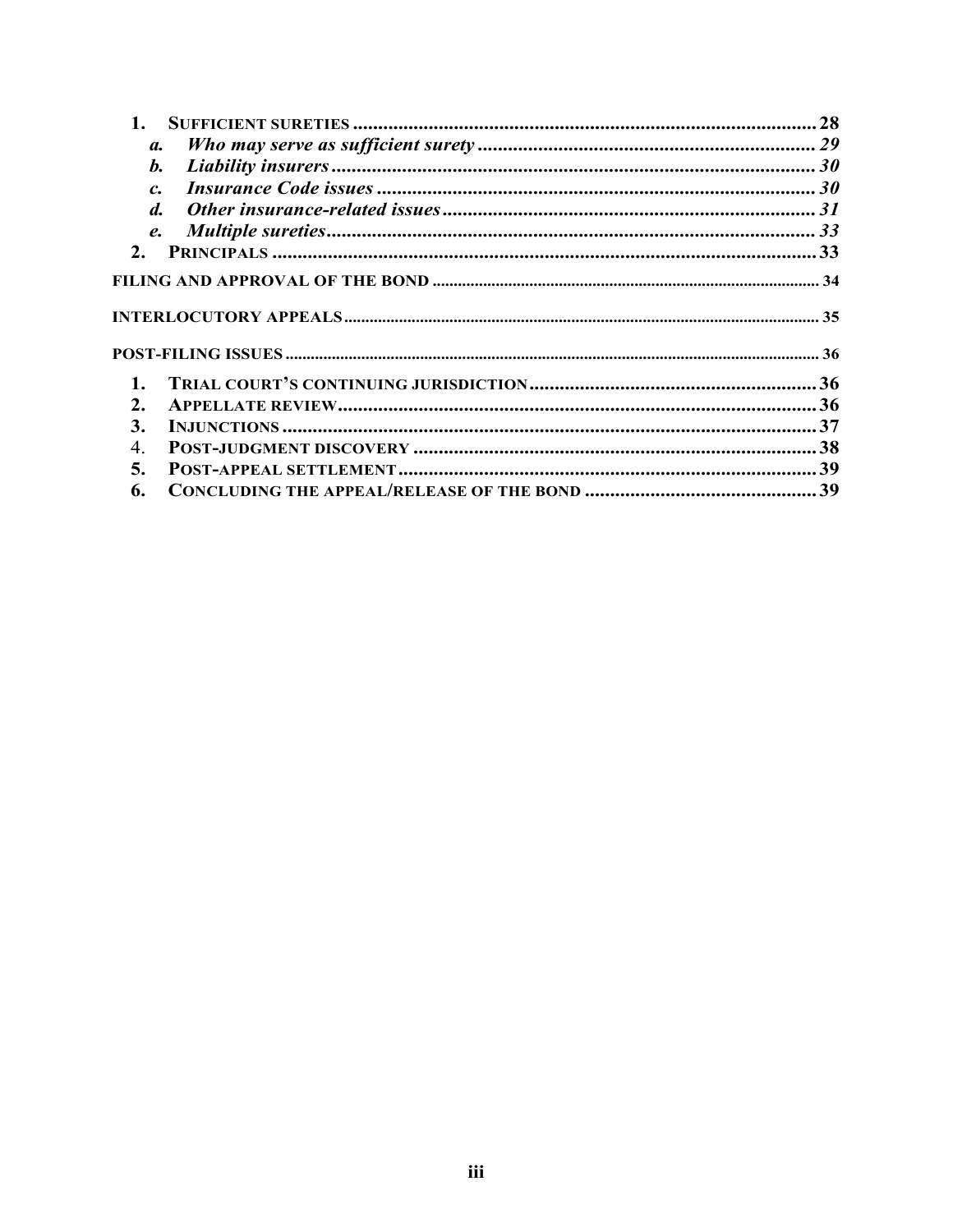#### **PURPOSE OF THE BOND, DEPOSIT, OR SECURITY**

 After the trial court renders a final judgment against a party, and after the trial court's plenary power expires, the judgment may be enforced by obtaining a judgment lien and by using the tools for enforcement provided under Texas law, such as turnover orders, garnishment, post-judgment discovery, execution on the judgment, etc. 1 STATE BAR OF TEXAS, TEXAS APPELLATE PRACTICE MANUAL § 13.1 (2d ed. 1993). In general, the mere filing of an appeal does not stay execution of the judgment. *Robinson v. Lufkin Fed. Savs. & Loan Assoc.,* 09-96-00113-CV*,* 1997 WL 335171, at \*1, 1997 Tex. App. LEXIS 3249, at \*5 (Tex. App.—Beaumont June 19, 1997, pet. denied) (citing TEX. R. CIV. P. 627; TEX. R. APP. P. 47(a)); *but see* discussion *infra 2-9* (regarding exceptions). However, by filing a supersedeas bond or one of the equivalents, such as a cash deposit, an appellant suspends the enforcement process, which allows the parties to maintain the status quo during the pendency of the appeal. TEX. R. APP. P. 24.1(f); *BP Am. Prod. Co. v. Red Deer Res., LLC,* No. 07-14-00032-CV, 2014 Tex. App. LEXIS 7572, at \*5, 2014 WL 3419496 (Tex. App.—Amarillo July 11, 2014, on motion); O'CONNOR'S TEXAS CIVIL APPEALS § 1.2 (2019) [hereinafter O'Connor's].

 A supersedeas bond is "[a]n appellant's bond to stay execution on a judgment during the pendency of the appeal." BLACK'S LAW DICTIONARY 220 (11th ed. 2019); *see also id.* at 1739 (defining "supersedeas"). Literally, the filing of a valid bond "supersedes," or takes the place of the judgment. In truth, the filing of a supersedeas bond does not "suspend" the judgment; instead, it suspends the remedies for enforcement of the judgment. *Elliot v. Lester,* 126 S.W.2d 756, 758 (Tex. Civ. App.— Dallas 1939, no writ).

 The effect of a supersedeas bond is to stay enforcement of the judgment to the benefit of the party appealing the judgment while at the same time providing some assurance to the party holding the judgment that the judgment will be satisfied at least to the extent of the bonded amount if the appeal is unsuccessful. *FaulknerUSA, LP v. Alaron Supply Co.,* 301 S.W.3d 345, 347 (Tex. App.—El Paso 2009, no pet.); *In re Marriage of Reinauer,* No. 07-99-00348- CV, 2000 Tex. App. LEXIS 2330, 2000 WL 377837 (Tex. App.—Amarillo, April 10, 2000, no pet.); *Universe Life Ins. Co. v. Giles,* 982 S.W.2d 488, 493 (Tex. App.—Texarkana 1998, pet. denied); *Butron v. Cantu,* 960 S.W.2d 91, 94 (Tex. App.—Corpus Christi 1997, no writ).

Without a means of suspending the execution process, a judgment debtor is subject to having assets transferred or otherwise having the judgment carried out. If the judgment debtor later wins the appeal, the debtor's right to recover the assets could be a hollow victory. In the case of real property, most executionrelated sales rarely reach the true value of the lost property. And if the judgment is one requiring or allowing some kind of performance to occur, it is usually difficult to "undo" what has been done already. If a judgment creditor is not given financial assurance of payment in return for a stay of execution, the judgment debtor could potentially deplete assets, leaving nothing valuable upon which to execute to satisfy the judgment after an unsuccessful appeal. A supersedeas bond interposes a third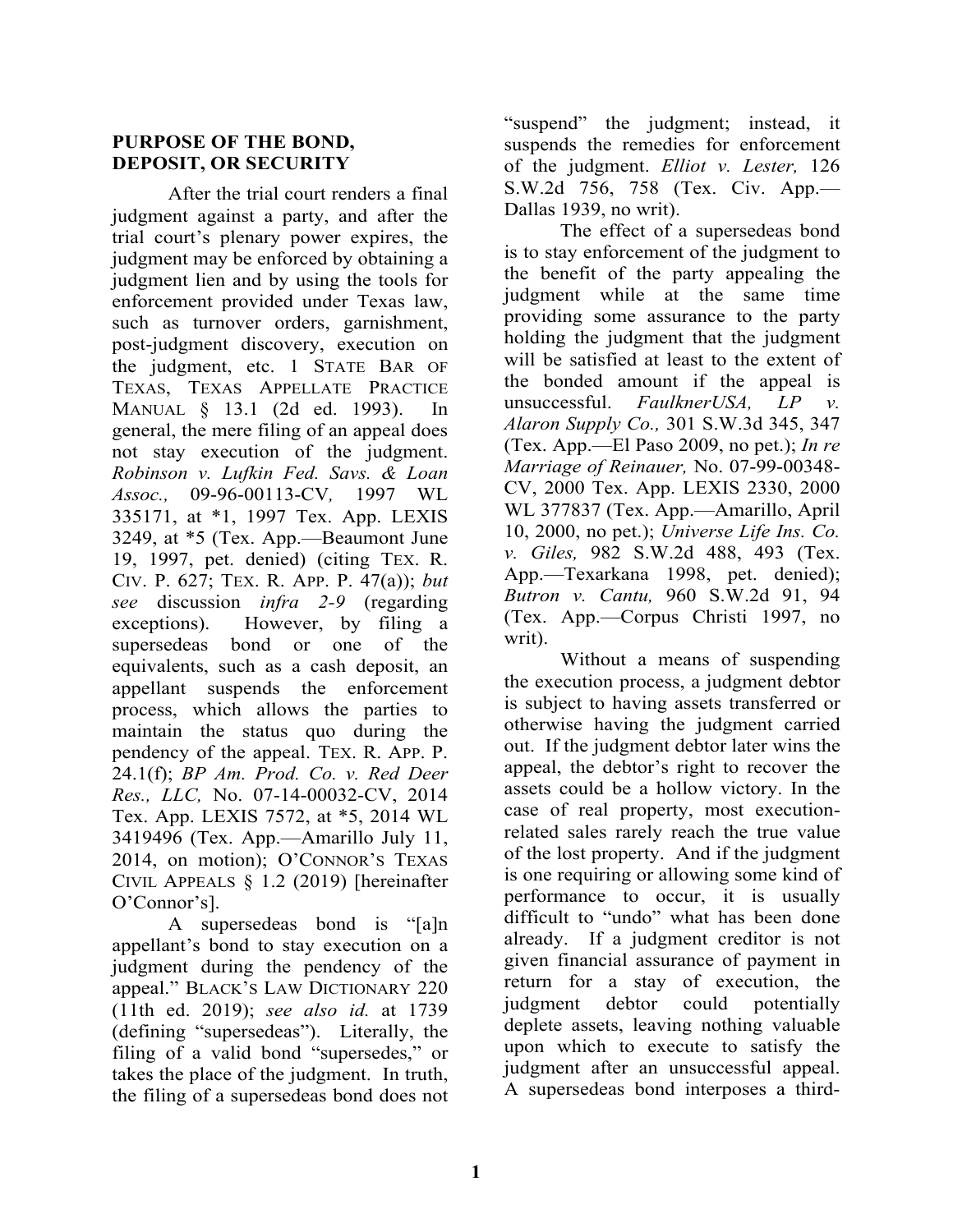party to guarantee payment or performance if the judgment debtor fails to satisfy the judgment following an unsuccessful appeal.

 A supersedeas bond is not intended to, and does not, eliminate collection remedies available when a judgment becomes final after exhaustion of all appeals. *Giles,* 982 S.W.2d at 492. The judgment creditor has the option of collecting against either the surety or the judgment debtor once the appeal is concluded. *Id.* (holding that supersedeas did not void a post-appeal turnover order). Enforcement of the bond can be accomplished through (a) amendment of the judgment to include the surety so that collection may be undertaken, (b) a breach of contract action brought against the surety, or (c) a motion made to the appellate court for judgment against the sureties on the bond. *Schnitzius v. Koons*, 813 S.W.2d 213, 215 (Tex. App.—Dallas 1991, orig. proceeding); *Giles,* 982 S.W.2d at 492 n.21 (citing *Muniz v. Vasquez,* 797 S.W.2d 147, 150 (Tex. App.—Houston [14th Dist.] 1990, no writ)); *see also infra* at 39-42 (post appeal disposition).

# **THE BOND IS A CONTRACT**

 "A supersedeas bond is a contract," and is "construed as any other contract, and the cardinal rule of construction is to ascertain the intent of the parties." *Amwest Surety Ins. Co. v. Graham*, 949 S.W.2d 724, 726 (Tex. App.—San Antonio 1997, writ denied); *see also Universe Life Ins. Co. v. Giles*, 982 S.W.2d 488, 492 (Tex. App.— Texarkana 1998, pet. denied). The sureties on a bond are "no further bound than they have contracted to be. They are given the justice of a literal interpretation of the language of their undertaking." *Trent v. Rhomberg,* 18

S.W. 510, 512 (Tex. 1886); *see Ritchie v. Rupe,* No. 05-08-00615-CV, 2013 Tex. App. LEXIS 3401, at \*5-8 (Tex. App.— Dallas Feb. 22, 2013, on motion) (denying appellants' motion to release supersedeas bond while appeal was still pending before Texas Supreme Court). The bond provides security only for the particular judgment that is bonded. *Amwest,* 949 S.W.2d at 728. The bond is not itself property owned by the judgment debtor. *Giles,* 982 S.W.2d at 491. The bond is not an unconditional agreement to pay a stated sum of money. Instead, it imposes only a conditional or contingent liability. *Muniz v. Vasquez,*  797 S.W.2d 147, 150 (Tex. App.— Houston [14th Dist.] 1990, no writ).

# **EXEMPTIONS FROM SUPERSEDEAS REQUIREMENTS**

 The legislature has exempted some categories of judgment debtors from filing a bond. The courts liberally construe statutes exempting persons from filing bonds. *Herring v. Houston Nat. Exch. Bank*, 253 S.W.2d 813, 816 (Tex. 1923) (construing general governmental exemption); *Board of Adjustment of Fort Worth v. Stovall*, 216 S.W.2d 171, 174- 75 (Tex. 1949) (construing incorporated cities exemption); *El Paso Cent. Appraisal Dist. v. Montrose Partners*, 754 S.W.2d 797, 799 (Tex. App.—El Paso 1988, writ denied) (construing tax code exemption); *but see In re State Bd. for Educator Certification*, 452 S.W.3d 802 (Tex. 2014). Although many of the statutes addressing exemptions refer to the filing of bonds for costs, the courts interpret these statutes as including supersedeas bonds. *See Ammex Warehouse Co. v. Archer*, 381 S.W.2d 478, 481-82 (Tex. 1964).

 In general, when the legislature exempts a judgment debtor from filing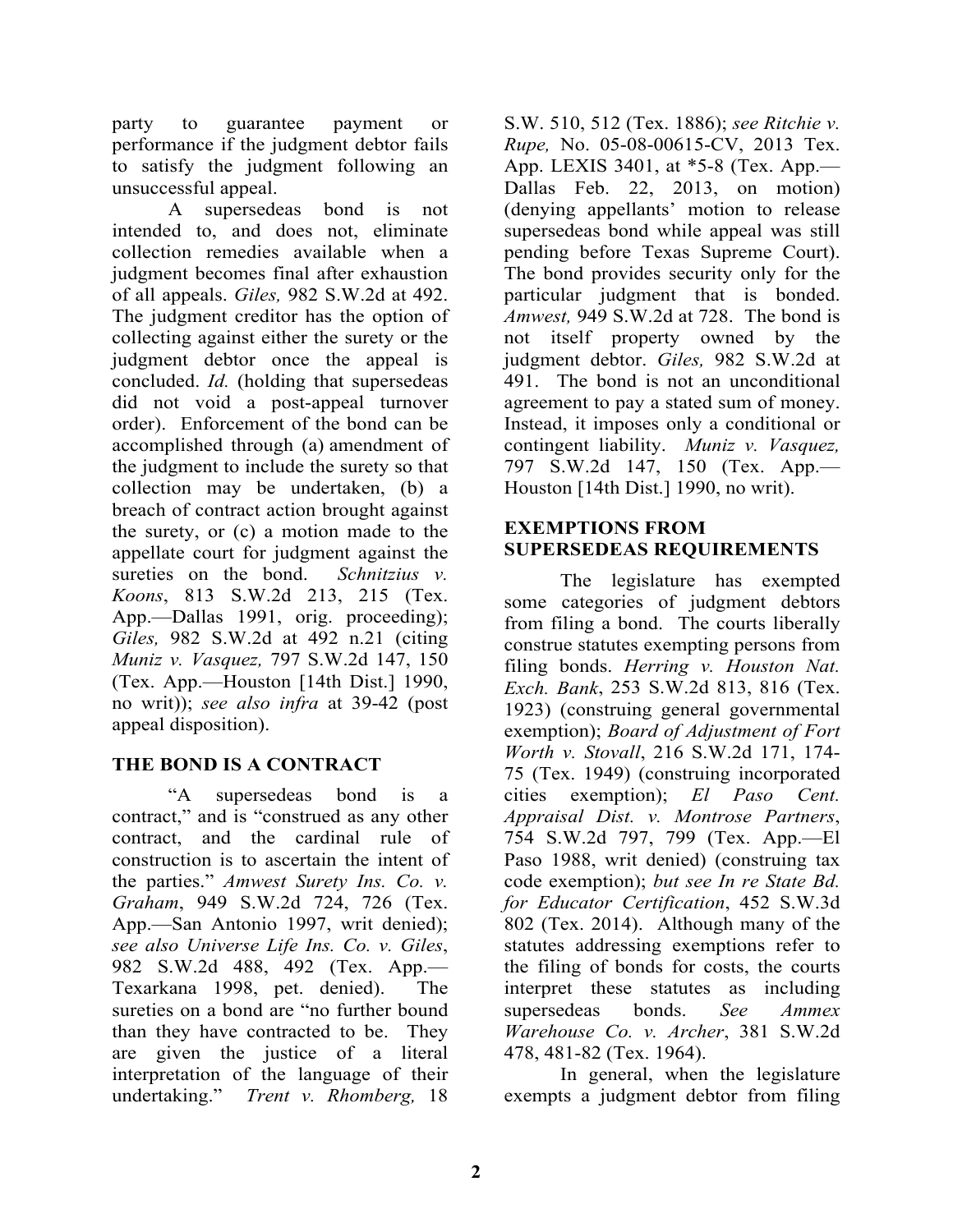security for appeal, the trial court has no discretion to require the judgment debtor to post security to supersede the judgment. *In re Dallas Area Rapid Transit*, 967 S.W.2d 358, 360 (Tex. 1998) (per curiam); *but see In re State Bd. For Educator Certification,* 452 S.W.3d at 808-09 (recognizing exception in for judgments governed by Tex. R. App. P.  $24.2(a)(3)$ ). A writ of mandamus will issue in a case in which a trial court attempts to require posting of security by an exempted judgment debtor. *Id.* Likewise, writs of prohibition and injunction will issue to correct such abuses. *In re Tex. DOT*, 583 S.W.3d 794, 795 (Tex. App.—El Paso 2019, orig. proceeding).

 Notably, the right of a governmental subdivision or individual to automatic supersedeas is not absolute under Civil Practice and Remedies Code Section 6.001, which exempts certain state and federal agencies and officers. *In re State Bd. for Educator Certification*, 452 S.W.3d 802, 803 (Tex. 2014). The Texas Supreme Court has held that Appellate Rule 24.2(a)(3) gives a trial court discretion to refuse suspension of the judgment if the judgment creditor posts security. 452 S.W.3d at 809; *see also City of Rio Grande City*, 511 S.W.3d at 306. It is unclear whether, by analogy, a similar argument might be made for other statutes exempting parties from posting security to suspend a judgment.

 The discussion and listing that follows, while not an exhaustive listing of categories of exemptions, represents an extensive list of categories based upon existing authority. A prospective appellant should consult the primary authority with respect to specific categories of persons, entities, and subject-matter involved to ascertain if there may be some additional ground for an exemption.

# **1. The government, generally**

 Many government officials and governmental entities are exempt from filing a supersedeas bond. The following governmental entities or officers are exempt from the requirement of filing a bond:

- the state
- a department of the state
- the head of a department of the state
- a county of the state
- the Federal Housing Administration
- the Federal National Mortgage Association
- the Government National Mortgage Association
- the Veterans' Administration
- the administrator of veterans affairs
- any national mortgage savings and loan insurance corporation created by an act of congress as a national relief organization that operates on a state-wide basis
- the FDIC in its capacity as receiver or in its corporate capacity

TEX. CIV. PRAC. & REM. CODE § 6.001; *Ammex Warehouse Co. v. Archer*, 381 S.W.2d 478, 481-82 (Tex. 1964); *In re Texas DOT,* 583 S.W.3d 794, 797 (Tex. App.—El Paso 2019, orig. proceeding); *see, e.g., In re Abbott*, 65 Tex. Sup. Ct. J. 1071, 1074 (May 13, 2022) (the State).

 Included in this category of persons who are not required to file a bond to appeal is the district clerk, *In re Long*, 984 S.W.2d 623, 625 (Tex. 1999); the prison commission and its individual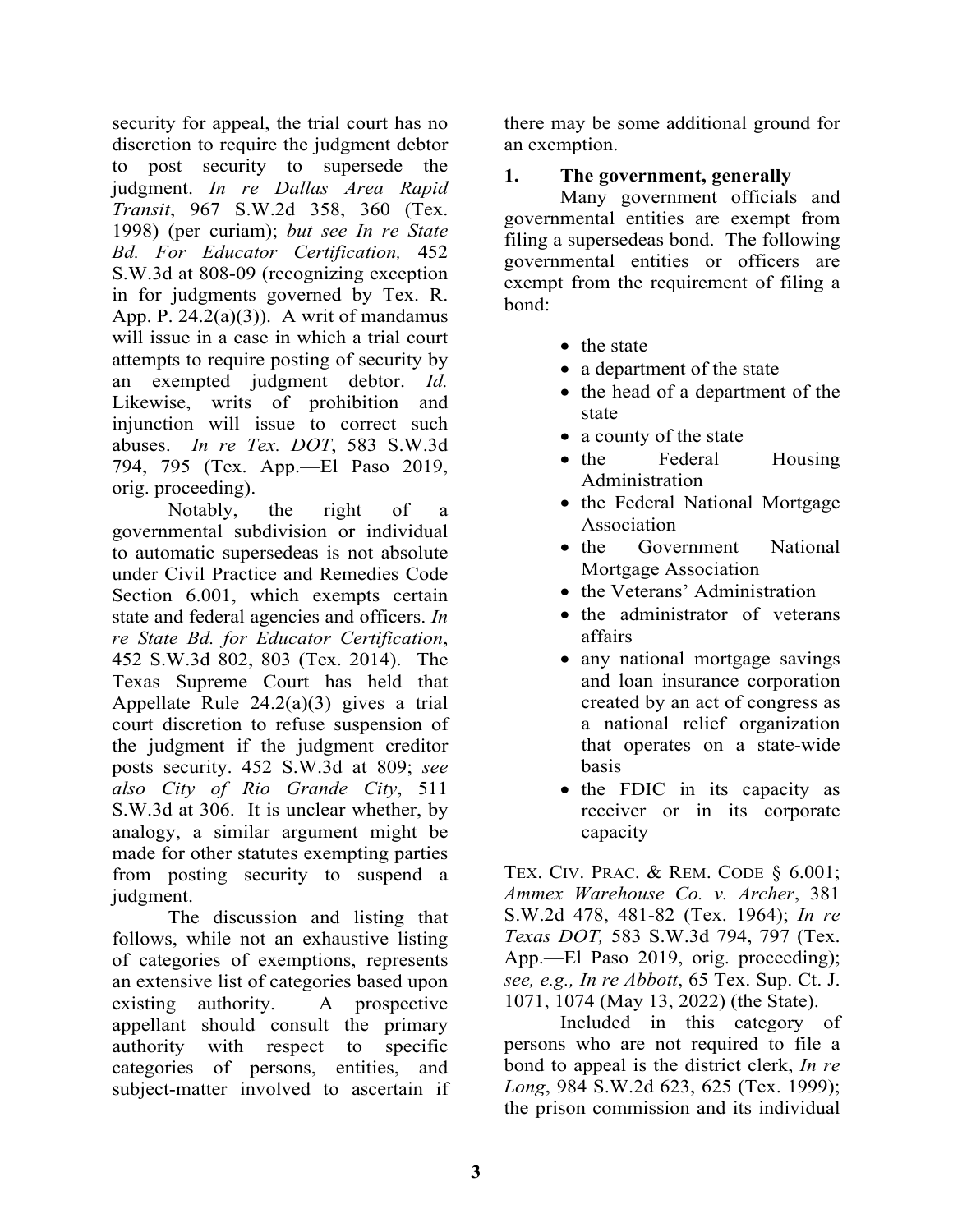members sued in their official capacities, *Herring v. Houston Nat. Exch. Bank*, 253 S.W.2d 813, 815-16 (Tex. 1923); the Texas Liquor Control Board and its administrator, *Ammex Warehouse*, 381 S.W.2d at 480-82; the state commissioner of insurance and banking and his special agent acting in his official capacity, *Collier v. Smith*, 169 S.W. 1108, 1109-10 (Tex. Civ. App.— Amarillo 1914, writ ref'd); *see Hall v. Eastland County*, 254 S.W. 1113, 1114 (Tex. Civ. App.—El Paso 1923, no writ); the Teacher Retirement System of Texas and its board of trustees, *Teacher Retirement Sys. v. Duckworth*, 260 S.W.2d 632, 633 (Tex. Civ. App.—Fort Worth 1953, *aff'd*, 264 S.W.2d 98 (Tex. 1954); the Texas Department of Human Resources, *Holder v. Holder*, 582 S.W.2d 598, 600 (Tex. Civ. App.— Texarkana 1979, no writ); the Railroad Commission and its members when sued in their official capacity, *Railroad Comm'n v. Roberts*, 332 S.W.2d 745, 749 (Tex. Civ. App.—Austin 1960, no writ); *Railroad Comm'n v. Vanway Express Co.*, 103 S.W.2d 814, 815 (Tex. Civ. App.—Beaumont 1937, writ ref'd); *Smith v. Texas Farm Prods.*, 86 S.W.2d 52, 54 (Tex. Civ. App.—Beaumont 1935), *aff'd on other grounds*, 96 S.W.2d 290 (Tex. 1936); the Public Utilities Commission, *Public Utils. Comm'n v. Coalition for Affordable Util. Rates*, 776 S.W.2d 221, 222 (Tex. App.—Austin 1989, no writ); the Texas banking commissioner, *Gossett v. L.G. Balfour Co.*, 111 S.W.2d 1119, 1121 (Tex. Civ. App.—Fort Worth 1937), *rev'd on other grounds*, 115 S.W.2d 595 (Tex. 1938); a county board or agency, *Dallas County Bail Bond Bd.*, 773 S.W.2d 586, 587 (Tex. App.—Dallas 1989, no writ); the state comptroller, *Lane v. Hewgley*, 155 S.W. 348, 350 (Tex. Civ. App.—San

Antonio 1913, no writ); county judges and county commissioners when sued in their official capacities, *Parker v. White*, 815 S.W.2d 893, 895 (Tex. App.—Tyler 1991, no writ); *Weber v. Walker*, 591 S.W.2d 559, 563 (Tex. Civ. App.— Dallas 1979, orig. proceeding); *Richardson v. Cameron County*, 275 S.W.2d 709, 710 (Tex. Civ. App.—San Antonio 1955, no writ); *but see Valerio v. Laughlin*, 307 S.W.2d 352, 353 (Tex. Civ. App.—San Antonio 1957, no writ); *Ploch v. Dickison*, 223 S.W.2d 568, 568 (Tex. Civ. App.—El Paso 1949, no writ); *Strength v. Black*, 241 S.W. 281, 282 (Tex. Civ. App.—Texarkana 1920, no writ); and the county treasurer and the county auditor, *Weber*, 591 S.W.2d at 563.

 Although the statute's liberal construction ordinarily operates in favor of individuals sued in their official capacities, when the individual is suing or being sued in an individual capacity, the statute does not exempt the individual from filing a bond. *City of Ranger v. Commission on Law Enforcement Officer Standards & Educ.*, 599 S.W.2d 693, 694 (Tex. Civ. App.—Austin 1980, writ ref'd n.r.e.); *see, e.g., City of Rio Grande City v. BFI Waste Servs. of Texas, LP*, 511 S.W.3d 300, 306 (Tex. App.—San Antonio 2016, no pet.).

 Section 6.001 of the Civil Practice and Remedies Code *does not* exempt the United States of America or other unnamed departments of the United States. *Southland Life Ins. Co. v. Barrett*, 172 S.W.2d 997, 1001 (Tex. Civ. App.—Fort Worth 1943, writ ref'd w.o.m.); *Thomas v. Cowan*, 153 S.W.2d 509, 509-10 (Tex. Civ. App.—Fort Worth 1941, no writ); *United States v. Branson*, 147 S.W.2d 286, 287 (Tex. Civ. App.—San Antonio 1941, writ ref'd). Notably, federal law exempts the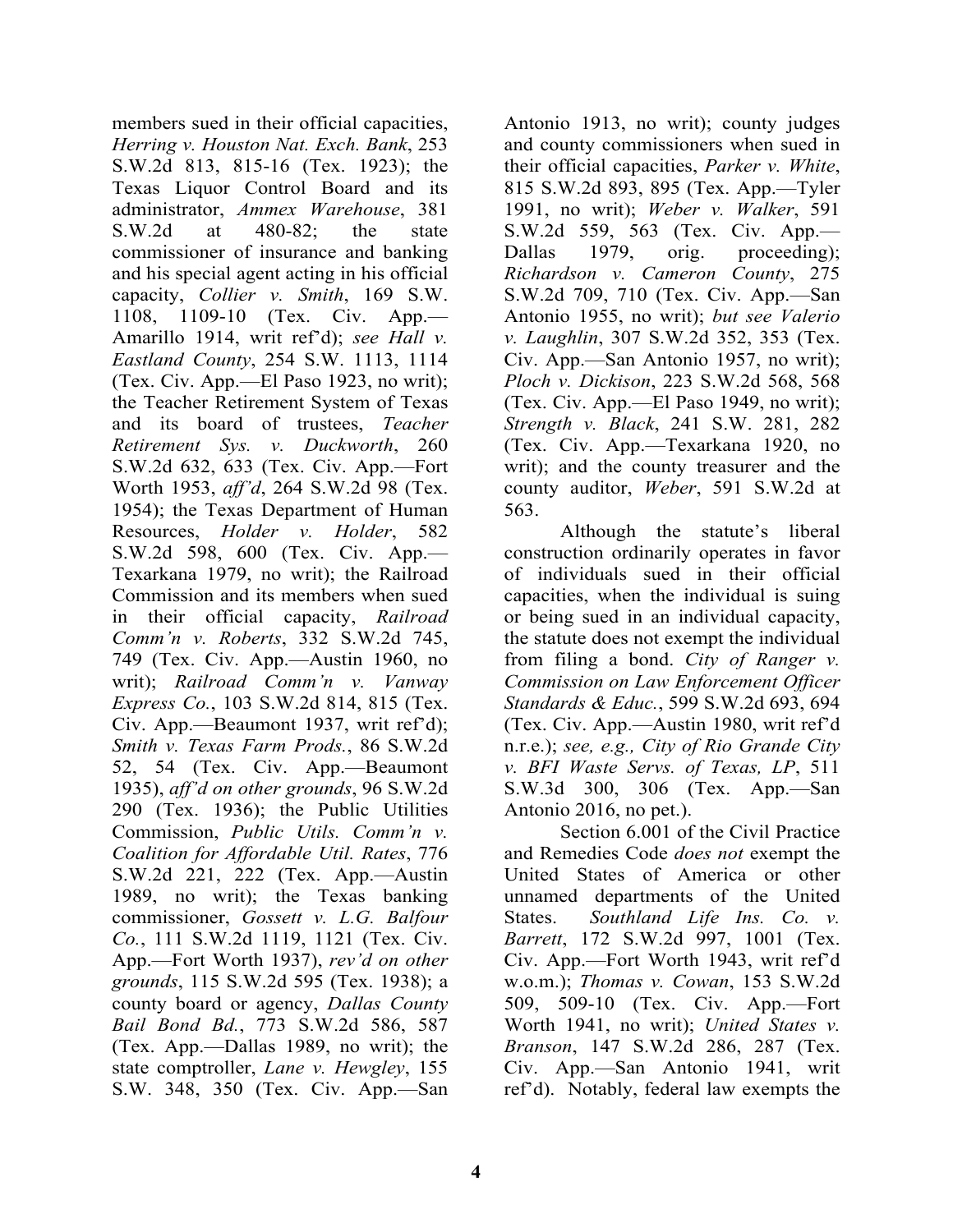U.S. government from giving bond in appeals taken in federal courts. 28 U.S.C. § 2408. However, the federal statute does not exempt the United States or any department thereof from filing a supersedeas bond in state court. *United States Dept. of Air Force v. Wilhelm*, 555 S.W.2d 498, 499 (Tex. Civ. App.— Houston [14th Dist.] 1977, no writ); *Branson*, 147 S.W.2d at 287.

 A number of other agencies, entities, and individuals do not fall within Section 6.001. In particular, Section 6.001 does not apply to appeals by other states. *Arkansas v. Sabo*, 559 S.W.2d 124, 126 (Tex. Civ. App.— Texarkana 1977, writ ref'd n.r.e.). Section 6.001 also does not apply to appeals by the University Interscholastic League (UIL) or its officials. *University Interscholastic League v. Hardin-Jefferson I.S.D.*, 648 S.W.2d 770, 773 (Tex. App.—Beaumont 1983, no writ); *University Interscholastic League v. Payne*, 635 S.W.2d 754, 756-57, 758 (Tex. App.—Amarillo 1982, writ dism'd w.o.j.); *Marshall v. Brown*, 635 S.W.2d 578, 580 (Tex. App.—Amarillo 1982, writ ref'd n.r.e.). Further, although it ordinarily applies to the state board of insurance and its commissioner, Section 6.001 does not exempt the liquidator of an insurance company in receivership. *Eagle Life Ins. Co. v. Hernandez*, 743 S.W.2d 671, 671-72 (Tex. App.—El Paso 1987, writ denied). Even though the liquidator acts with the Insurance Board's approval, the liquidator stands in the shoes of the insolvent insurance corporation. *Id.* at 671.

 Though Appellate Rule 24.2(3) would permit an appellee to file a "counter-supersedeas," countersupersedeas is not available if the appellant is the state, a department of the state, or the head of a department of the

state, and the lawsuit does not concern a matter that was the basis of a contested case in an administrative enforcement action. Tex. Gov't Code  $\S$  22.004(i). Nevertheless, the Texas Supreme Court has held that an appellate court may issue temporary orders under other nonsupersedeas rules and effectively accomplish the same result as a countersupersedeas. *See In re Texas Education Agency*, 619 S.W.3d 679, 683 (Tex. 2021).

#### **2. Certain public servants**

 Some public servants who are sued because of conduct or omissions occurring in the course of their office or employment are exempt from filing a supersedeas bond if the suit is defended by the attorney general. TEX. CIV. PRAC. & REM. CODE § 104.006. Included in this class of persons are (1) an employee, a member of the governing board, or any other officer of a state agency, institution or department; (2) a former employee, former member of the governing board, or any other former officer of a state agency, institution, or department who was an employee when the act or omission on which the damages are based occurred; (3) a physician or psychiatrist licensed in Texas who was performing services under a contract with any state agency, institution, or department when the act or omission on which the damages are based occurred; (4) a racing official who was performing service under a contract with the Texas Racing Commission when the act or omission on which the damages are based occurred; (5) a phlebotomist licensed in this state who was performing services under a contract with the Texas Department of Criminal Justice when the act or omission on which the damages are based occurred; (6) a chaplain or spiritual advisor who was performing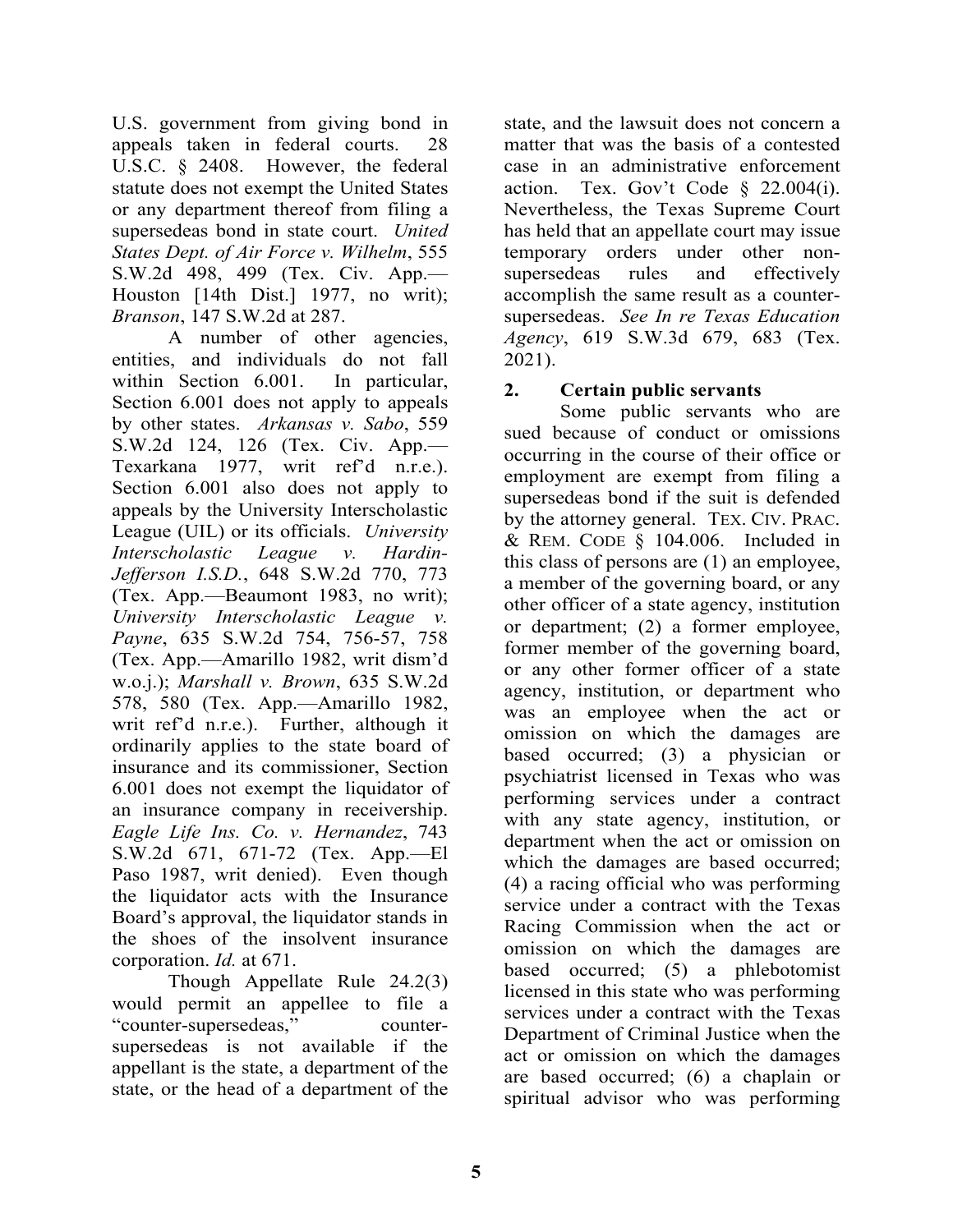services under contract with the Texas Department of Criminal Justice, the Texas Youth Commission, or the Texas Juvenile Probation Commission when the act or omission on which the damages are based occurred; (7) a person serving on the governing board of a foundation, corporation, or association at the request and on behalf of an institution of higher education, not including a public junior college; (8) a state contractor who signed a waste manifest as required by a state contract; (7) the estate of any of the aforementioned individuals. *Id.* § 104.001.

#### **3. Local governments and subdivisions**

#### **a. Incorporated cities and home-rule municipalities**

A municipality is not required to post a supersedeas bond to suspend the judgment during an appeal. TEX. CIV. PRAC. & REM. CODE § 6.002; *Board of Adjustment of Fort Worth v. Stovall*, 216 S.W.2d 171, 174-75 (Tex. 1949); *City of Wink v. R.B. George Machinery Co.*, 63 S.W.2d 849, 849 (Tex. 1933) (per curiam); *City of Athens v. Evans*, 63 S.W.2d 379, 381-82 (Tex. Comm'n App. 1933, judgm't adopted); *Harding v. City of Raymondville*, 58 S.W.2d 55, 56 (Tex. Comm'n App. 1933, judgm't adopted); *Greanias v. City of Houston*, 841 S.W.2d 411, 413 (Tex. App.—Houston [1st Dist.] 1992, orig. proceeding); *City of San Antonio v. Clark*, 554 S.W.2d 732, 733 (Tex. Civ. App.—San Antonio 1977, no writ). City officials of municipalities are exempt from filing supersedeas bonds when the city official is sued in his or her official capacity. *See City of Rio Grande City v. BFI Waste Servs. Of Texas, LP*, 511 S.W.3d 300, 305 (Tex. App.—San Antonio 2016, no pet.); *Greanias*, 841 S.W.2d at 413. However, there is no exemption from supersedeas

requirements when the city official is sued in his or her individual capacity. *City of Rio Grande City*, 511 S.W.3d at 305.

 Agencies created by incorporated cities are also exempt from filing supersedeas bonds. *Stovall*, 216 S.W.2d at 174-75; *Board of Trustees of Eagle Pass Water Works Sys. v. Deer Run Props., Inc.*, 616 S.W.2d 337, 340 (Tex. Civ. App.—San Antonio 1981, no writ). Likewise, the members of such boards and agencies are exempt for filing supersedeas bonds. *Board of Trustees of Eagle Pass Water Works*, 616 S.W.2d at 340.

 A trial court has discretion to deny a municipality's right to supersede a judgment or interlocutory order that qualifies as an "other judgment." TEX. R. APP. P. 24.2(a)(3); *City of Rio Grande City*, 511 S.W.3d at 306. In such an instance, the judgment creditor must post security in an amount and type that will secure the municipal judgment debtor against any loss or damage caused by the relief granted the judgment creditor if an appellate court determines that the relief granted was improper. TEX. R. APP. P. 24.2(a)(3); *City of Rio Grande City*, 511 S.W.3d at 306

# **b. School districts**

 A school district is exempt from having to provide a supersedeas bond or other security. TEX. CIV. PRAC. & REM. CODE § 6.004.

#### **c. Hospital district appeals of condemnation proceedings**

Some county hospital districts with the power of eminent domain are exempt from supersedeas bond requirements on appeal from a condemnation proceeding. For example, certain county hospital districts are exempt from filing a supersedeas bond in an appeal from a condemnation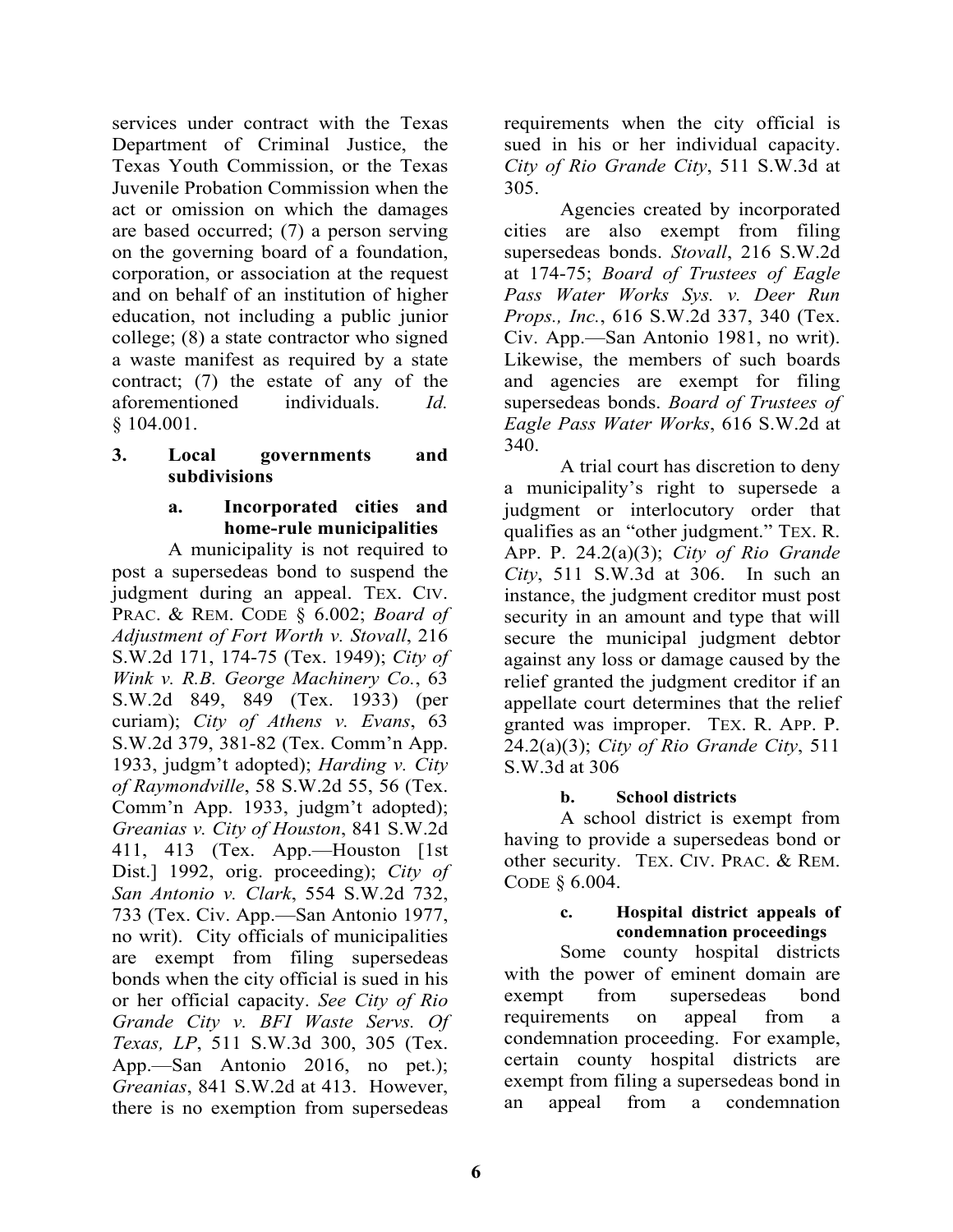proceeding brought by the hospital district. TEX. HEALTH & SAFETY CODE §§ 281.054(c), 283.050(c), 286.080(c); *cf.* TEX. PROP. CODE § 21.063(b) (appellate court may not suspend trial court judgment during appeal of condemnation judgment).

# **d. Civic center authorities**

 Civic center authorities are exempt from filing a supersedeas bond. TEX. LOC. GOV'T CODE § 281.053. Civic center authorities may be established by municipalities for purposes related to construction and operation of civic centers, opera houses, music halls, and other similar public facilities. *See id.* § 281.044.

#### **e. Regional transportation authorities and road districts**

 A regional transportation authority is exempt from posting security for supersedeas. TEX. TRANSP. CODE § 452.054(b); *In re Dallas Area Rapid Transit*, 967 S.W.2d 358, 360 (Tex. 1998) (per curiam).

 Road districts are exempt from posting security for a supersedeas bond because they are related to counties. *Denton County v. Sauls*, 265 S.W. 1091, 1093 (Tex. Civ. App.—Austin 1924, no writ); *see also* TEX. TRANSP. CODE § 257.001(a) (road districts may sue or be sued like a county).

#### **f. Water districts**

 The following water districts are exempt from appeal bond requirements:

- a water improvement district
- a water control and improvement district
- an irrigation district
- a conservation and reclamation district
- a water control preservation district organized under state law
- a levee improvement district organized under state law
- a drainage district organized under state law
- an entity created under Section 52, Article III (districts created to issue bonds and levy and collect taxes for certain specified purposes), or Section 59, Article XVI (reclamation and conservation districts), Texas Constitution

TEX. CIV. PRAC. & REM. CODE § 6.003; *City & County of Dallas Levee Imp. Dist. v. Carroll*, 263 S.W.2d 307, 308 (Tex. Civ. App.—Dallas 1953, writ ref'd n.r.e.) (water control and improvement district). In addition, a water district or water supply corporation is exempt from filing a supersedeas bond in an appeal from a condemnation proceeding. TEX. WATER CODE § 49.222(b).

#### **g. Tax decisions**

 A supersedeas bond need not be filed by the chief appraiser, the county, the comptroller, or the commissioner's court in an appeal taken under the Property Tax Code. TEX. TAX CODE § 42.28. An appraisal district created by a county for purposes of ad valorem taxation is a governmental agent of the county and is exempt from filing a bond. *Dallas County App. Dist. v. Institute for Aerobics Research*, 751 S.W.2d 860, 861 (Tex. 1988); *Dallas County App. Dist. v. Funds Recovery, Inc.*, 887 S.W.2d 465, 468 (Tex. App.—Dallas 1994, writ denied); *but see Plano I.S.D. v. Oake*, 682 S.W.2d 359, 361 (Tex. App.—Dallas 1984), *rev'd on other grounds*, 692 S.W.2d 454 (Tex. 1985) (holding that Collin County Central Appraisal District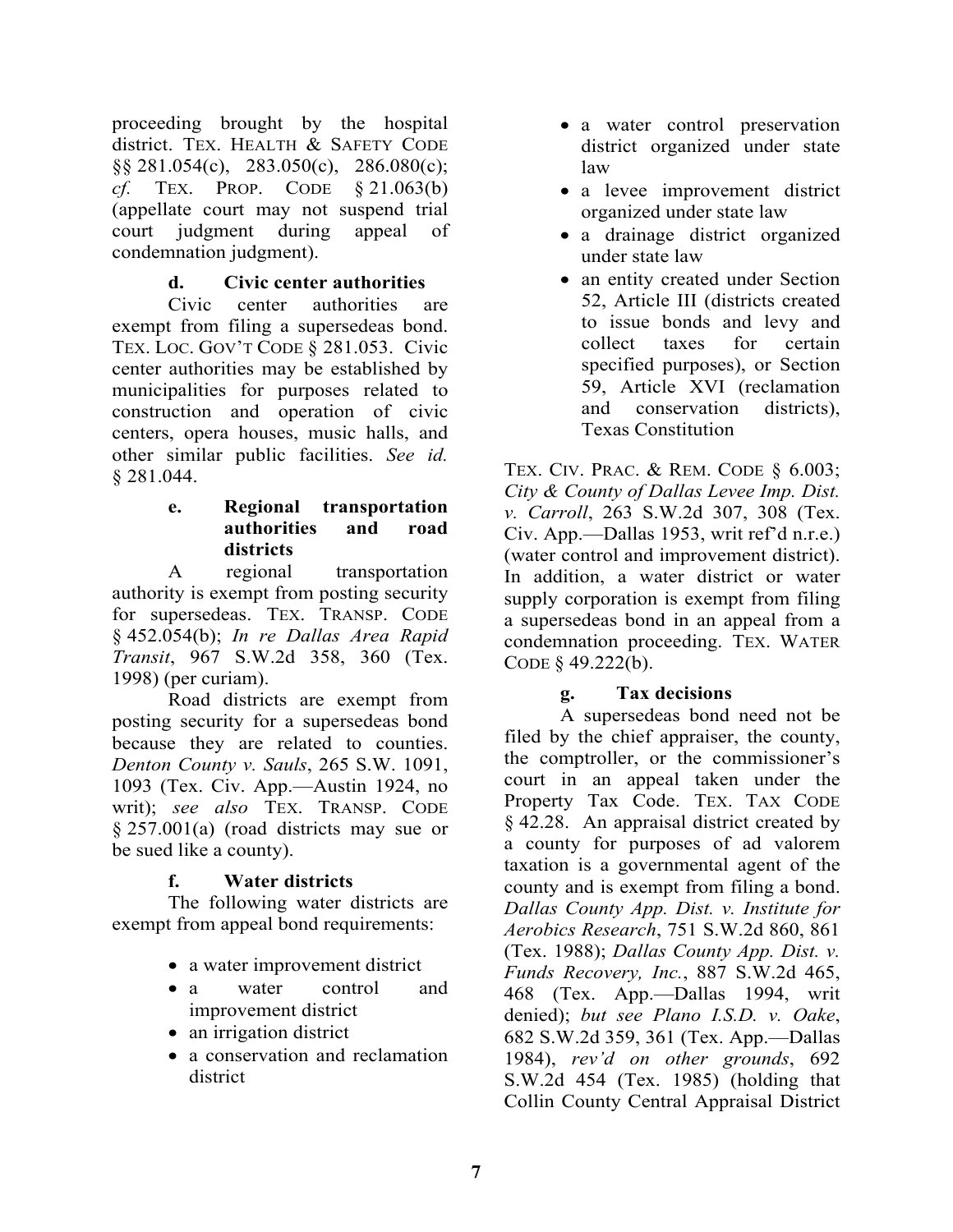not subject to Section 42.28 because appeal did not originate under Chapter 42). Likewise, the appraisal review board is exempt from filing a bond. *El Paso Cent. App. Dist. v. Montrose Partners*, 754 S.W.2d 797, 798, 799 (Tex. App.—El Paso 1988, writ denied).

 Tax Code Section 42.28 does not relieve taxing units, such as school districts, from the requirement of filing a supersedeas bond. *Wilson v. Thompson*, 348 S.W.2d 17, 17-19 (Tex. 1961) (per curiam); *Grand Prairie I.S.D. v. Southern Parts Imports, Inc.*, 803 S.W.2d 762, 763 (Tex. App.—Dallas 1991), *aff'd*, 813 S.W.2d 499 (Tex. 1991) (per curiam); *Arnold v. Crockett I.S.D.*, 688 S.W.2d 884, 885-86 (Tex. App.—Tyler 1985, no writ); *Plano I.S.D. v. Oake*, 682 S.W.2d 359, 361 (Tex. App.—Dallas 1984), *rev'd on other grounds*, 692 S.W.2d 454 (Tex. 1985); *Arnold v. Crockett I.S.D.*, 688 S.W.2d 884, 885-86 (Tex. App.—Tyler 1985, no writ); *Marshall v. Brown*, 635 S.W.2d 578, 581 (Tex. App.—Amarillo 1982, writ ref'd n.r.e.); *but see* TEX. CIV. PRAC. & REM. CODE § 6.004 (separately exempting school districts); *Amarillo I.S.D. v. Brockmeyer*, 292 S.W.2d 886, 886-87 (Tex. Civ. App.—Amarillo 1956, no writ) (holding that public schools need not file appeal bond because they are conducted for benefit of entire state by a governmental agency).

 Notably, if the case is one brought by the taxing unit to collect delinquent taxes, an appeal bond for court costs is not required. *Arnold v. Crockett I.S.D.*, 688 S.W.2d 884, 885 (Tex. App.—Tyler 1985, no writ); *Brady I.S.D. v. Davenport*, 663 S.W.2d 637, 639 (Tex. App.—Austin 1983, no writ); *see* TEX. TAX CODE § 33.49 (exempting taxing units from liability for court costs); *Nacogdoches I.S.D. v. McKinney*, 513

S.W.2d 5, 5 (Tex. 1974) (per curiam) (holding that school districts are exempt from payment of court costs). However, if the suit is initiated by the taxpayer for injunctive relief or if it is a suit merely related to the collection of delinquent taxes, it appears that an appeal bond for court costs is required. *See Grand Prairie I.S.D. v. Southern Parts Imports, Inc.*, 803 S.W.2d 762, 763 (Tex. App.— Dallas 1991), *aff'd*, 813 S.W.2d 499 (Tex. 1991) (per curiam) (suit against taxpayer for fraudulent conveyance holding that exception applies in narrow circumstance in which school district is making claim for unpaid taxes); *Plano I.S.D. v. Oake*, 682 S.W.2d 359, 361 (Tex. App.—Dallas 1984), *rev'd on other grounds*, 692 S.W.2d 454 (Tex. 1985) (holding that taxpayer-initiated suit to enjoin collection of taxes is not a delinquent tax suit); *Fort Bend I.S.D. v. Weiss*, 570 S.W.2d 241, 242-43 (Tex. Civ. App.—Houston [1st Dist.] 1978, no writ).

#### **h. Local governments and employees of local governments**

 Employees of local governments sued for tort liability are exempt from supersedeas requirements. TEX. CIV. PRAC. & REM. CODE § 102.005. A "local government" includes a county, city, town, special purpose district, a soil and water conservation district, and any other political subdivision of the state. TEX. CIV. PRAC. & REM. CODE § 102.001(2). Municipalities and city officials sued in their official capacity are included

#### **4. Subject-matter exemptions**

# **a. Labor disputes**

 In cases involving employment disputes before the Texas Employment Commission, any person appealing from the decision of the trial court is exempt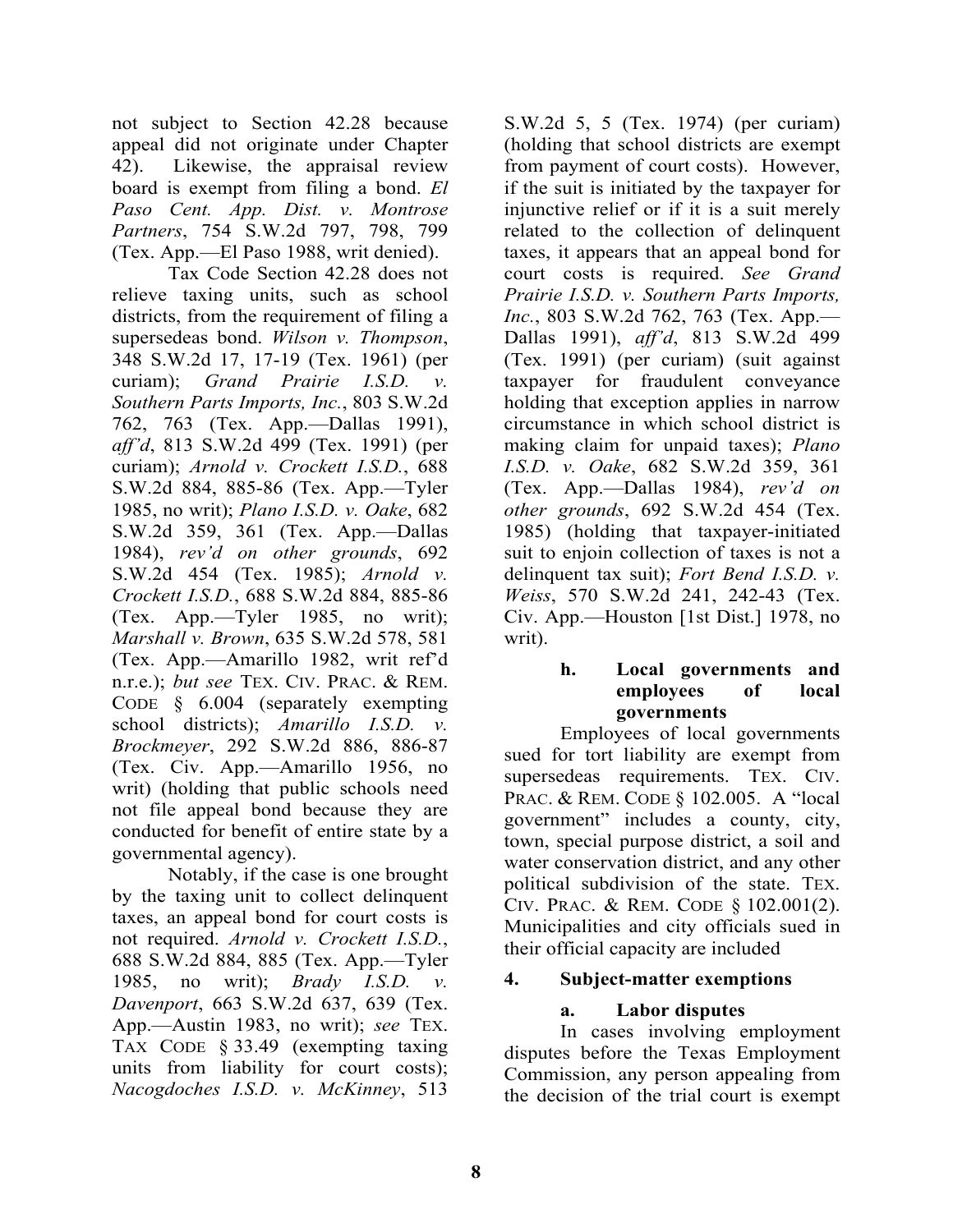from filing a supersedeas bond. TEX. LAB. CODE § 212.210.

#### **b. Executors and administrators**

 Executors and administrators of estates are not required to file a bond to appeal unless the appeal concerns him or her personally. TEX. EST. CODE § 351.002; *Vineyard v. Irvin*, 855 S.W.2d 208, 212 (Tex. App.—Corpus Christi 1993, orig. proceeding).

#### **c. Guardians**

 Guardians are not required to file a bond to appeal unless the appeal concerns the guardian's personal capacity. TEX. EST. CODE § 1152.002; *Inman v. Texas Land & Mortgage Co.*, 74 S.W.2d 124, 125 (Tex. Civ. App.— Amarillo 1934, no writ); *Wallace v. Adams*, 243 S.W. 572, 574 (Tex. Civ. App.—Texarkana 1922, writ dism'd).

# **d. Election contests**

 In election contests, the filing of the notice of appeal suspends the execution of the trial court's judgment pending disposition of the appeal. TEX. ELEC. CODE § 232.016. Thus, the trial court is precluded from carrying out the judgment during appeal.

# **TIMING — WHEN TO FILE SECURITY**

 The rules of procedure do not *require* a judgment debtor to file a bond, deposit, or other security at all, or at any particular time, in order to appeal. However, the timing of the filing of the security is dictated by the rules relating to the judgment creditor's right of execution on the judgment. The time for execution on a judgment, and hence the deadline for suspending execution on the judgment, begins to run when the trial court signs a final and appealable judgment. *Hood v. Amarillo Nat'l Bank*,

815 S.W.2d 545, 548 (Tex. 1991); *see*  O'Connor's, *supra* § 4.1.

 Because some post-judgment remedies are available immediately after the judgment is signed, the judgment debtor is well advised to file the security to suspend execution on the judgment immediately after the judgment is rendered. TEX. R. CIV. P. 657; *see* TEX. CIV. PRAC. & REM. CODE § 63.001(3); Sarah B. Duncan, *Supersedeas and Enforcement of Judgments, in* STATE BAR OF TEXAS, ADVANCED APPELLATE PRACTICE COURSE L-19 (1990) [hereinafter Duncan]; W. Wendell Hall, *Suspension of Enforcement of Judgments in State and Federal Court*, *in* ADVANCED CIVIL APPELLATE PRACTICE COURSE T-25 (1999) [hereinafter Hall]. Although garnishment is potentially available immediately after the judgment is signed, the trial court may not render final judgment in the garnishment proceeding until the underlying judgment is no longer subject to being set aside or reversed on appeal. Duncan, *supra* L-19. In addition to a writ of garnishment, in some cases, a turnover order may be issued immediately after the judgment is signed. Duncan*, supra* L-26; Hall, *supra* T-25.

 The judgment debtor may wish to supersede the judgment at once to stave off post-judgment discovery. Postjudgment discovery may be served immediately after the rendition of judgment. TEX. R. CIV. P. 621a; Duncan, *supra* L-6. In general, the filing of proper security to suspend execution on the judgment suspends discovery efforts. TEX. R. CIV. P. 621a; *but see* TEX. R. APP. P. 24.2(c)(2); *see also* discussion *infra* 38-39 (regarding reasonable discovery in limited circumstances).

 Other post-judgment collection procedures are not available until later.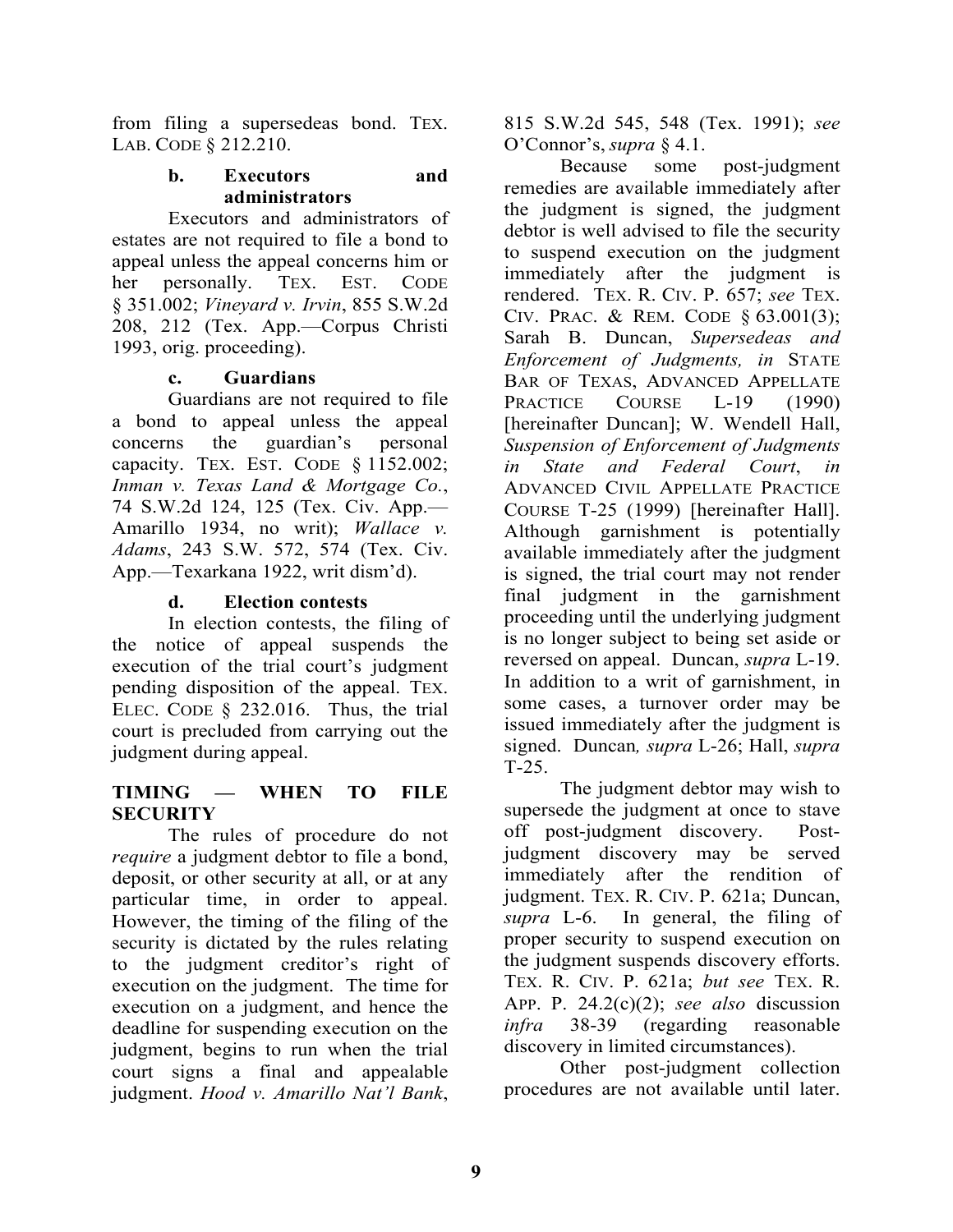For example, the judgment creditor may request the clerk to issue execution upon the judgment 30 days after the judgment is signed, or if a motion for new trial or motion to modify is filed, 30 days after the motion is overruled. TEX. R. CIV. P. 627; Duncan, *supra* L-9-10. Often judgment creditors and their attorneys do not take action to collect on the judgment until the expiration of these deadlines; however, a prudent judgment debtor would be well-served to file the supersedeas bond at once, or, if possible, to reach an agreement with the judgment creditor to temporarily suspend collection efforts until proper security can be filed.

 The judgment debtor may also desire to supersede the judgment as soon as possible to prevent a judgment creditor from acquiring a lien on property owned by the judgment debtor or acquired at a later date. *See* TEX. PROP. CODE § 52.001. However, if the judgment creditor properly abstracts the judgment and records it, the lien will nonetheless be effective even if the judgment is superseded unless the judgment debtor complies with Section 52.0011 of the Texas Property Code. The abstract will not constitute a lien on the real property if (1) the defendant has posted proper security, and (2) the trial court finds that creation of a lien would not substantially increase the degree to which the judgment creditor's recovery under the judgment would be secured when balanced against the costs to the defendant after the exhaustion of all appellate remedies. *Id.* § 52.0011. A certified copy of the court's finding must be recorded in the real property records in each county in which the abstracted judgment or certified copy of the judgment has been filed. *Id.*

 One problem not addressed by the rules is the circumstance in which a judgment is rendered that requires the judgment debtor to file a motion with the trial court to ask the trial court to fix or reduce the amount of the judgment. In the case of a judgment for property, for example, the trial court must necessarily determine the amount of the bond to file. TEX. R. APP. P. 24.2(a)(2); *see* discussion *infra* 15-24 (regarding amount of bond, deposit or security). Due process concerns arise if the judgment creditor is permitted to secure a turnover order or other similar relief in the time between the date of the judgment and the date a hearing can be obtained on a motion to determine the amount of security for an appeal.

#### **METHODS OF SUSPENDING ENFORCEMENT**

 Appellate Rule 24.1 establishes four methods by which a judgment debtor may supersede a judgment. These methods include (1) a private, written contract with the judgment creditor, (2) a bond, (3) a deposit in lieu of bond, and (4) alternate security ordered by the trial court. Any of these methods is acceptable to supersede a judgment unless otherwise provided by law. TEX. R. APP. P. 24.1(a); *Kuhns v. Carnes*, No. 03-98-00247-CV, 1999 Tex. App. LEXIS 6899, at \*17, 1999 WL 699820 (Tex. App.—Austin Sep. 10, 1999, pet. dism'd w.o.i.).

# **1. Private agreement (TRAP 24.1(a)(1))**

 The judgment debtor and the judgment creditor may agree between themselves to suspend enforcement of the judgment during the pendency of an appeal. TEX. R. APP. P.  $24.1(a)(1)$ . Any such agreement must be written and filed with the court clerk. *Id.* That such a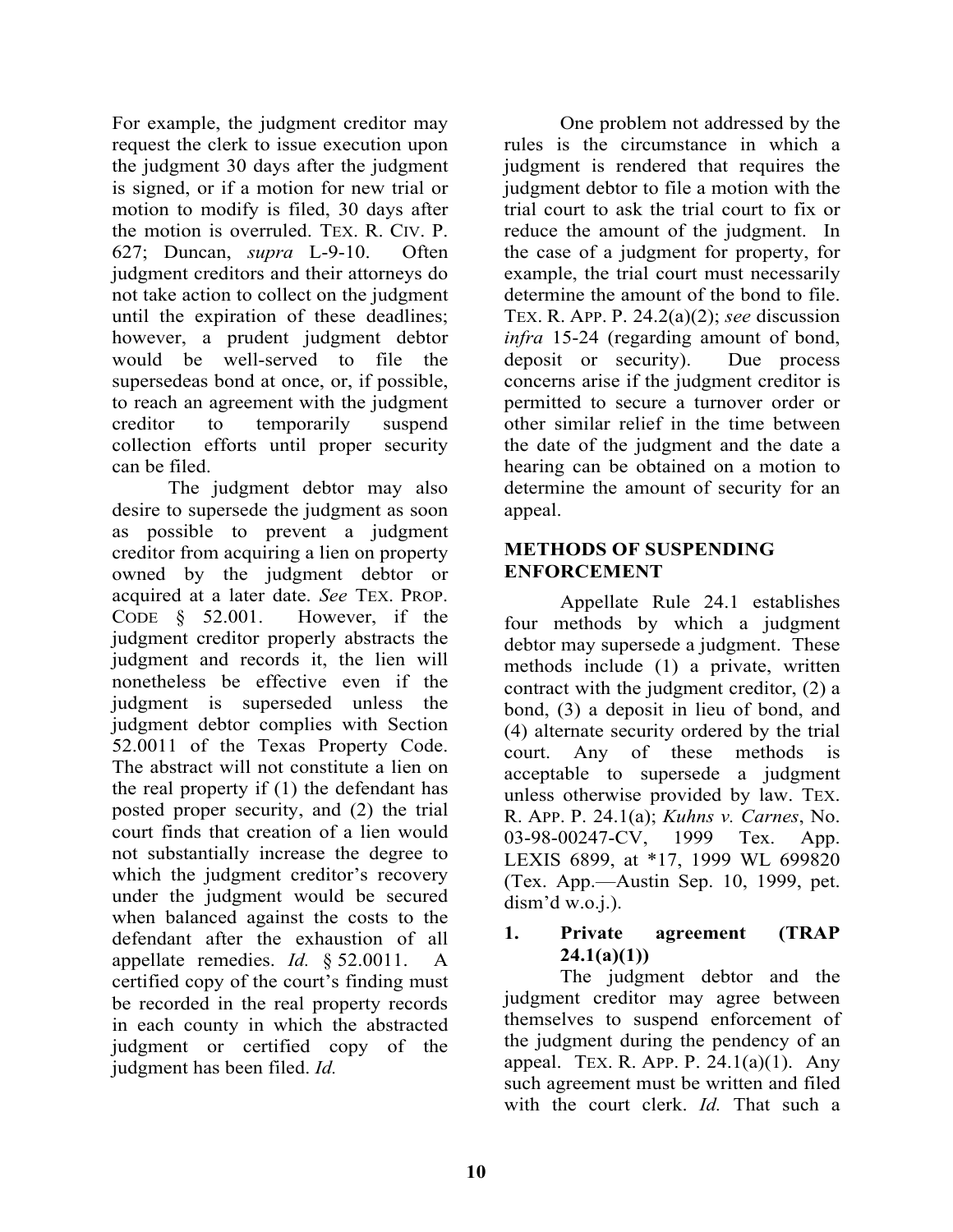provision was included in the rules should be no surprise since the courts have held that a supersedeas bond is itself a contract. *See Carter Real Estate & Dev., Inc. v. Builder's Serv. Co.*, 718 S.W.2d 828, 830 (Tex. App.—Austin 1986, no writ); *see* discussion *supra* 1. The form of this private agreement is not dictated by the rules, and the trial court holds no power of approval or disapproval.

 Because the appellate rules do not require the trial court's approval of such a privately-negotiated agreement, the right to make a private agreement opens a world of possibilities for the parties, limited only by the imagination. Nonetheless, the right to suspend enforcement of a judgment by private agreement is often never explored.

 Private supersedeas agreements are seldom used for a number of reasons. Among these reasons are the following:

- the judgment creditor believes the judgment debtor may have difficulty posting a bond, and feels that requiring the judgment debtor to try to post a bond will keep the pressure on and force a settlement
- the judgment creditor does not want to agree to something that will ensure a protracted appeal and delay collection of the judgment for months or years, or even forever if the judgment is reversed
- the judgment creditor hopes to drive a wedge between an insured judgment debtor and the insurer when there are coverage issues at stake, in an effort to force a settlement deal with the insured judgment debtor and get an assignment against of claims against the insurer
- the judgment debtor fundamentally objects to giving the judgment creditor any money, even if to avoid paying the premium for a supersedeas bond
- the financial stability of the judgment debtor is in question, or insurance coverage issues regarding the judgment exist, and a private agreement might not adequately protect the judgment creditor
- counsel for the judgment creditor is fearful that recommending such a private agreement will create malpractice problems if the judgment later becomes uncollectible
- counsel for the judgment creditor is fearful that a private agreement might result in subsequent collateral, protracted litigation over the meaning and interpretation of the private agreement
- the judgment creditor and judgment debtor and their counsel have developed so much animosity toward one another that agreement on any matter is unlikely

 These factors represent legitimate concerns and obstacles; however, often the obstacles *are* surmountable, and, often, the concerns of one party stem from a lack of information or misconception. Often there are solid reasons that favor making a private agreement, and counsel for both parties owe it to their clients to at least consider a private security agreement.

 Information and communication are important keys to overcoming the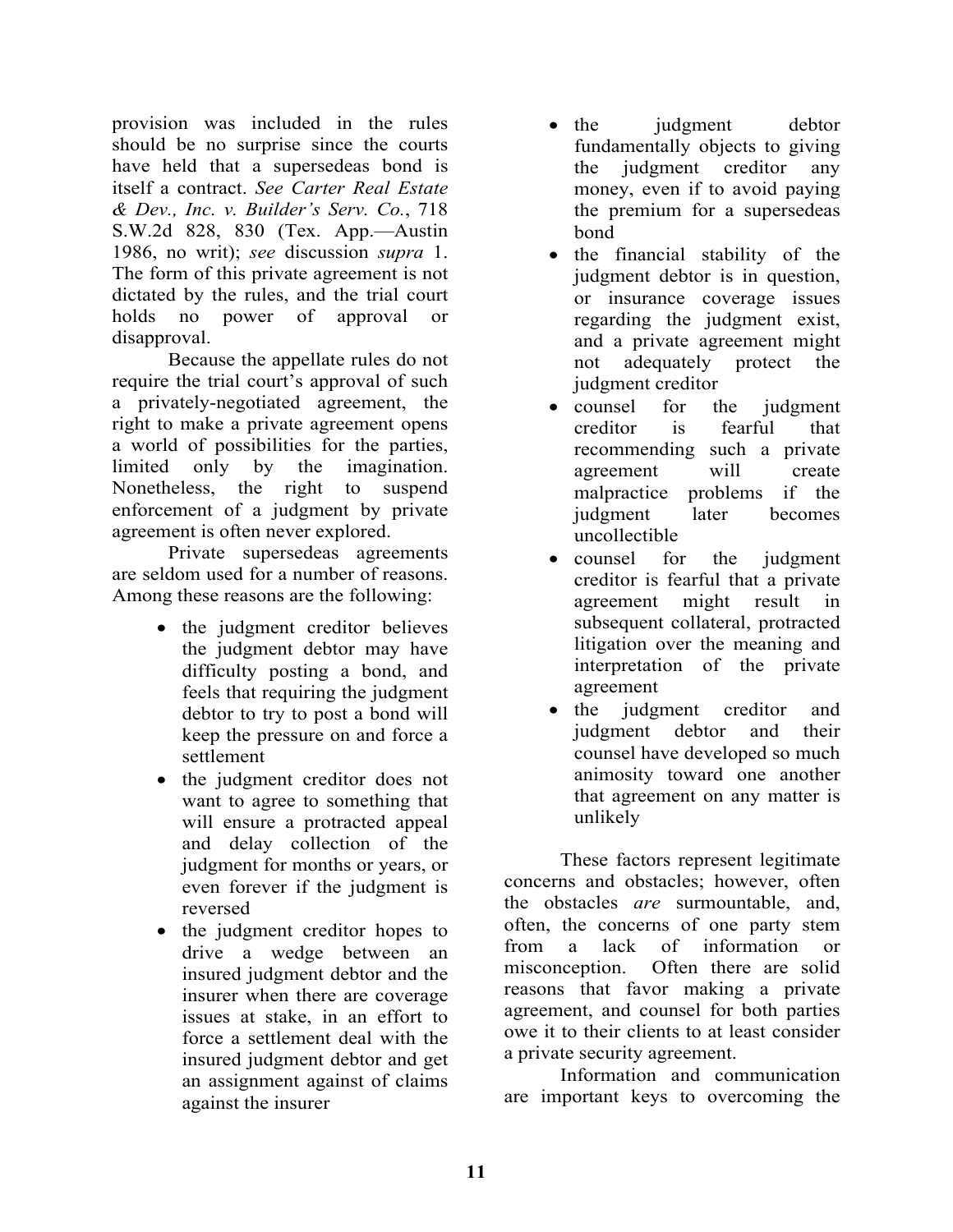obstacles to reaching a private supersedeas agreement. If the judgment creditor is concerned about the financial stability/viability of the judgment debtor, a pledge of assets, or a pledge by the judgment debtor's insurer as a surety might satisfy the judgment creditor. If the judgment creditor is concerned with coverage issues, the judgment debtor and his insurer might consider a separate agreement to resolve those issues at that time or by separate suit. In addition, the judgment debtor and his insurer might jointly agree to pay the judgment and indemnify the judgment creditor for any attorney's fees incurred as a result of any need to resolve a coverage question through litigation. In this manner, the insurer becomes a surety when the law might otherwise require a different surety. *See* discussion *infra* 29 (regarding who may be sureties).

 If the judgment creditor's refusal to agree to a private supersedeas stems from a desire to prevent an appeal or to force a settlement, the judgment debtor should clearly communicate (1) his intent to appeal, and (2) his ability to post bond, even if an agreement cannot be reached. In this way, the judgment creditor should be made to understand that the refusal to agree will not prevent the appeal from going forward.

 If the judgment debtor has a fundamental objection to, or policy against, payment of *any* money to the judgment creditor, it may be difficult for the parties to reach agreement. However, in this circumstance, the judgment creditor might simply need to ask for a lower cash amount up front.

 If the judgment creditor's counsel has concerns about malpractice exposure to his client if the judgment is later uncollectible, the judgment debtor should provide clear evidence and assurances

that the private supersedeas will not impact the collectability of the judgment. Further, the judgment creditor's counsel should keep his client fully informed of the risks and benefits of the private agreement and have the client sign the agreement.

 Concerns that a private supersedeas agreement might result in subsequent litigation about the meaning and intent of the agreement may be resolved by careful drafting. Further, the agreement could provide for indemnification of attorney's fees in the event subsequent litigation is necessary.

 Finally, if the problem is one of animosity between the parties and/or their counsel, involving an appellate mediator in the matter might facilitate discussions. Further, the fresh face of appellate counsel might help to get the flow of communication going again.

 A private supersedeas agreement may have advantages to both parties to the judgment and should be explored. For example, if the judgment is substantial in amount, the premium on a bond may be quite high. The parties to the judgment could agree that the judgment debtor pay to the judgment creditor some amount below the premium on a bond in exchange for the judgment creditor's agreement not to execute on the judgment. In this instance, the judgment debtor saves a portion of the premium and the judgment creditor gets some cash up front to help pay off some of the costs of trial or to fund further efforts to uphold the judgment. If the judgment is reversed and rendered on appeal, at least the judgment creditor has not come away completely empty-handed.

 Another viable option the parties might consider is a high/low agreement in exchange for an agreement not to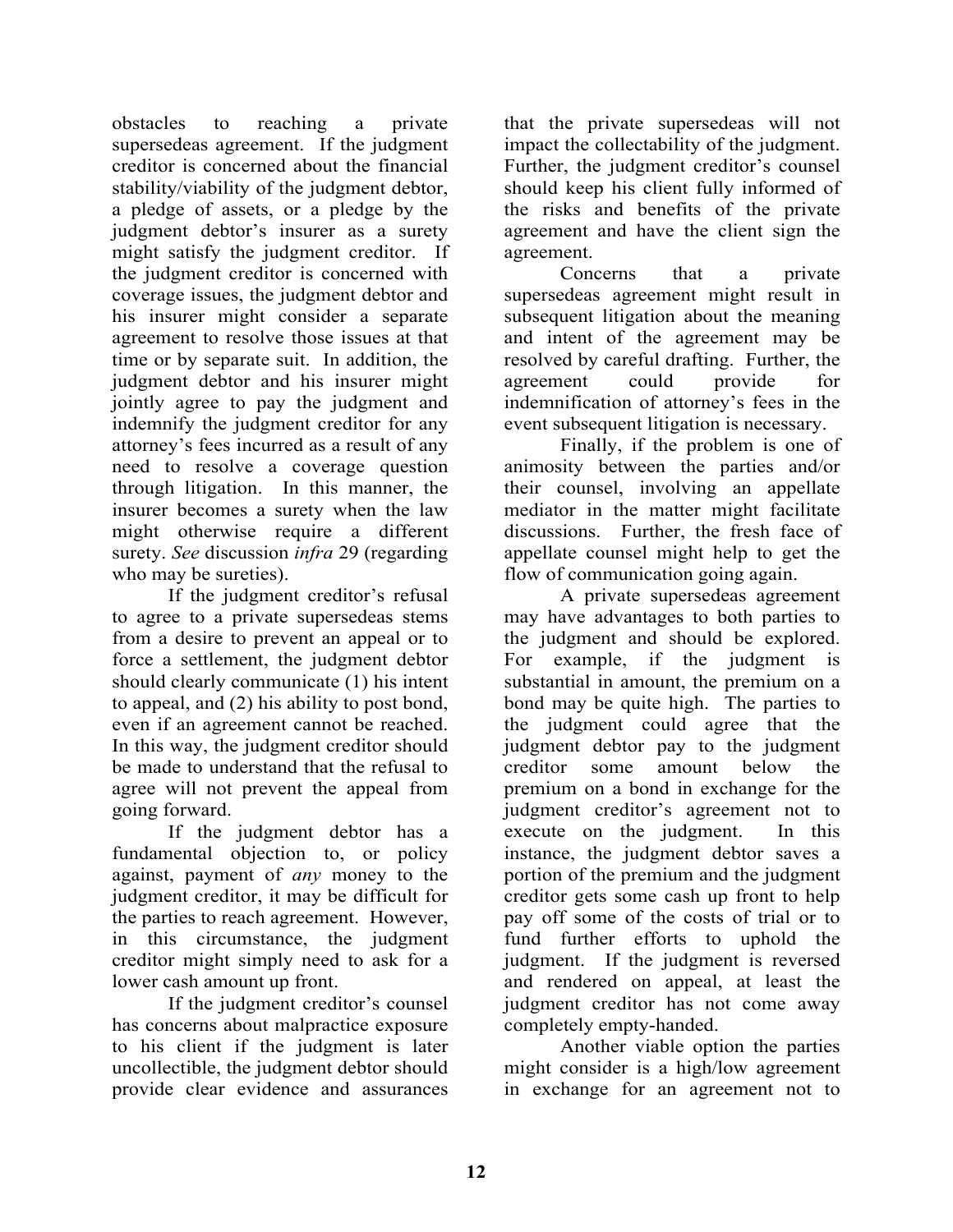execute. This arrangement might be appropriate in a case in which it is apparent that at least a portion of the award in the judgment is unassailable, while other portions of the judgment may be vulnerable on appeal, and might result in a remand. Under this scenario, the judgment debtor might agree to pay a certain minimum sum even if the case is reversed and remanded, and pay another, larger sum if certain rulings or findings of the trial court are upheld on appeal. As further consideration, the judgment debtor might agree to pay some of the money in advance in exchange for the judgment creditor's agreement not to execute on the judgment.

# **2. Good and sufficient bond (TRAP 24.1(a)(2))**

 The most common method of suspending execution on a judgment is the supersedeas bond. Appellate Rule 24.1 provides that a judgment debtor may supersede the judgment by "filing with the trial court clerk a good and sufficient bond." TEX. R. APP. P.  $24.1(a)(2)$ . Rule 24.1 does not describe when a bond is "good and sufficient." Presumably this requirement is a reference to the remaining portions of Appellate Rule 24.1, which dictate the amount of the bond and the form of the bond. The form and amount of the bond are discussed in detail below. *See* discussion *infra* 15-24.

 At least one court has concluded that a "good and sufficient bond" is one that (1) identifies the judgment or order appealed and (2) properly conditions payment of the proper amount by the judgment debtor with one or more good and sufficient sureties to either the judgment debtor or the clerk. *Transamerican Natural Gas Corp. v. Finkelstein*, 905 S.W.2d 412, 414 (Tex. App.—San Antonio 1995, opinion on motion to review). The party tendering the bond has the burden of establishing that the surety is a sufficient surety. *Id.* 

# **3. Deposit in lieu of bond (TRAP 24.1(a)(3))**

 In lieu of filing a bond, a judgment debtor has the option of filing a deposit with the trial court clerk for the same amount that would be required if a bond were filed. Appellate Rule 24.1 provides that a judgment debtor may supersede the judgment by "making a deposit with the trial court clerk in lieu of a bond." TEX. R. APP. P. 24.1(a)(3). Appellate Rule 24.1(c) describes the types of deposits that are acceptable, the amount of the deposit, and the clerk's duties with respect to the deposit.

 Three types of deposits are acceptable. Appellate Rule 24.1 and Civil Procedure Rule 14c permit the filing of  $(1)$  cash,  $(2)$  a cashier's check drawn on a federally insured and federalchartered or state-chartered bank or savings-and-loan association, or (3) upon leave of court, a negotiable obligation of the federal government or of any federally insured and federal-chartered or state-chartered bank or savings-and-loan association. TEX. R. APP. P.  $24.1(c)(1)$ ; TEX. R. CIV. P. 14c. The negotiable instrument must be filed with the clerk, rather than a receipt for such an instrument. *Mercantile Bank & Trust v. Cunov*, 733 S.W.2d 717, 718 (Tex. App.—San Antonio 1987, no writ). A letter of credit does not qualify as a negotiable obligation under these provisions governing deposits in lieu of bond. *Heritage Housing Corp. v. Ferguson*, 651 S.W.2d 272, 273 (Tex. App.—Dallas 1983, no writ) (per curiam); *but see* discussion *infra* subsec. 4, below (regarding alternate security). A certificate of deposit may, however, qualify as a negotiable obligation under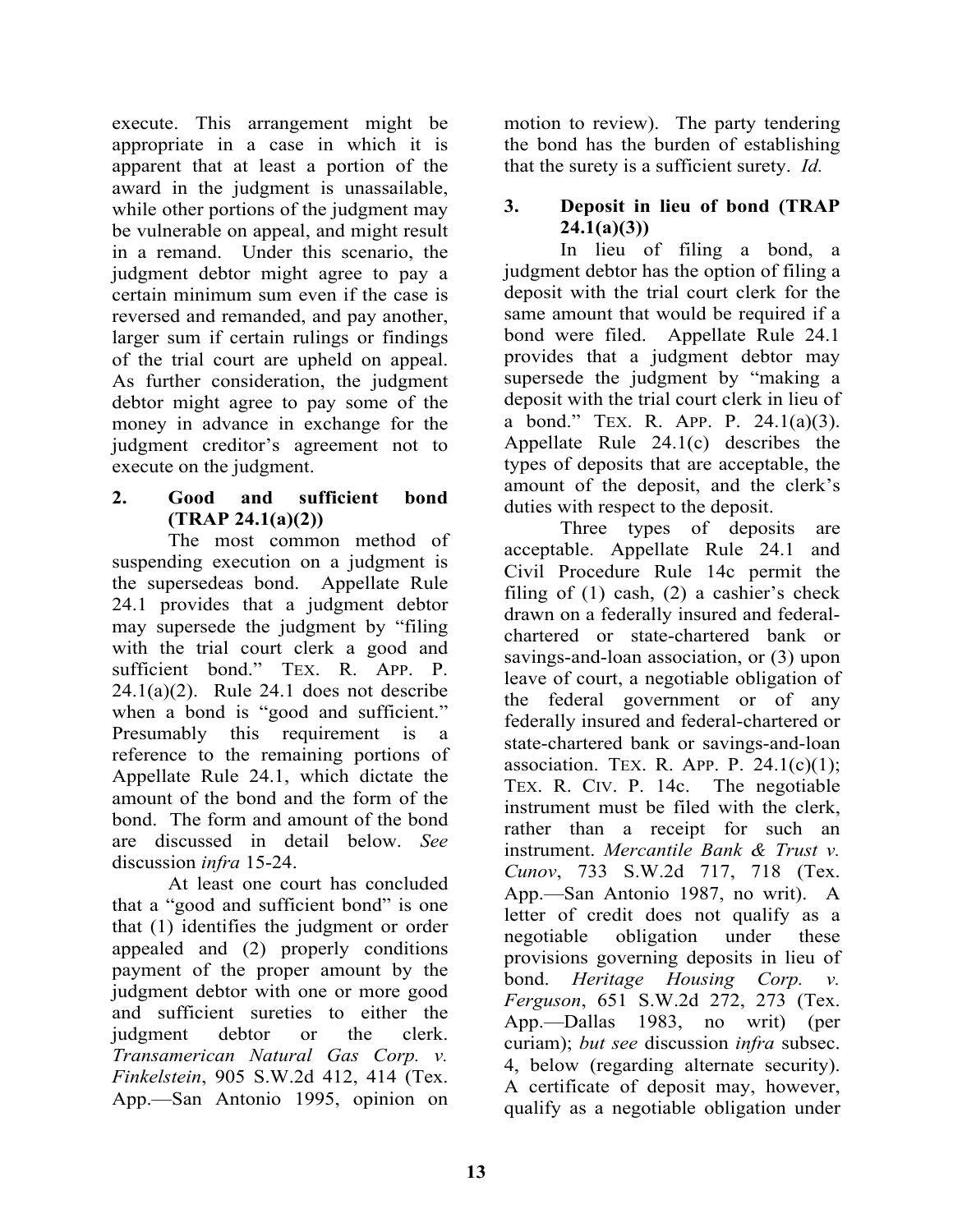these provisions. *Southwestern States Gen. Corp. v. McKenzie*, 658 S.W.2d 850, 852 (Tex. App.—Dallas 1983, writ dism'd w.o.j.).

 In calculating the amount of the deposit required, the judgment debtor should use the same formula set out in the rules for calculating the amount of a bond. TEX. R. APP. P. 24.1(c)(2). The calculation of this amount is discussed in detail later in this article. *See* discussion *infra* 15-24. Judgment debtors do not often make use of this method of suspending enforcement of a judgment. The reason the deposit in lieu of bond is not used much stems from economic issues. In many cases, the judgment debtor does not have the kind of liquid assets available to post the deposit. Even in those cases in which the judgment debtor does have sufficient liquid assets, it rarely makes economic sense to tie up the money in a non-interest bearing account or a low-interest bearing account for months or even years. In other cases, the judgment debtor is insured and the insurer can obtain a bond at discounted rates, sometimes from another, related insurance company.

 In the case of the deposit of cash or a cashier's check, the clerk is required to "promptly" deposit the money "in accordance with law." TEX. R. APP. P.  $24.1(c)(3)$ . Deposits with the court are governed by Chapter 117 of the Texas Local Government Code. *See* TEX. LOC. GOV'T CODE Ch. 117.

 The clerk is required to hold the deposit until such time as the conditions of liability set out in Rule 24.1(d) regarding the form of supersedeas bonds are satisfied. TEX. R. APP. P. 24.1(3); *see* discussion *infra* 39 (regarding concluding the appeal).

# **4. Alternate security (TRAP 24.1(a)(4))**

 A judgment debtor may suspend execution on a judgment by "alternate" means. Appellate Rule 24.1 allows a judgment debtor to supersede the judgment by "providing alternate security ordered by the court." TEX. R. APP. P. 24.1(a)(4). Prior to 1988, the trial court could not allow alternate security in appeals from money judgments. *Isern v. Ninth Court of Appeals*, 925 S.W.2d 604, 605 (Tex. 1996). Former Appellate Rule 47 was amended in 1988, in response to the perceived need for alternate security in appeals. *Isern*, 925 S.W.2d at 605; *see also* Ernest E. Figari, Jr., et al., *Texas Civil Procedure*, 42 SW. L.J. 523, 556 (1988); discussion *infra* 25-28 (regarding reducing bond amount). The 1988 amendment permitted use of alternate security, and allowed alternate security to serve as both the type *and* amount of security.

 Subparagraph (a)(4) of Appellate Rule 24.1 applies to the *type* of security rather than the *amount* of security. Appellate Rule 24.2(b) and Section 52.002 of the Civil Practice and Remedies Code apply to a trial court's order establishing an alternate, lesser *amount* of security. *See* TEX. R. APP. P. 24.2(b); TEX. CIV. PRAC. & REM. CODE § 52.002; discussion *infra* 25-28.

While subparagraph (a)(3), involving deposits in lieu of bond, does not permit the filing of non-negotiable instruments, such as letters of credit, subparagraph  $(a)(4)$  is broad enough to permit the filing of a letter of credit. Regardless of the *type* of alternate security used, the trial court's order of alternate security should ensure that the judgment creditor is adequately protected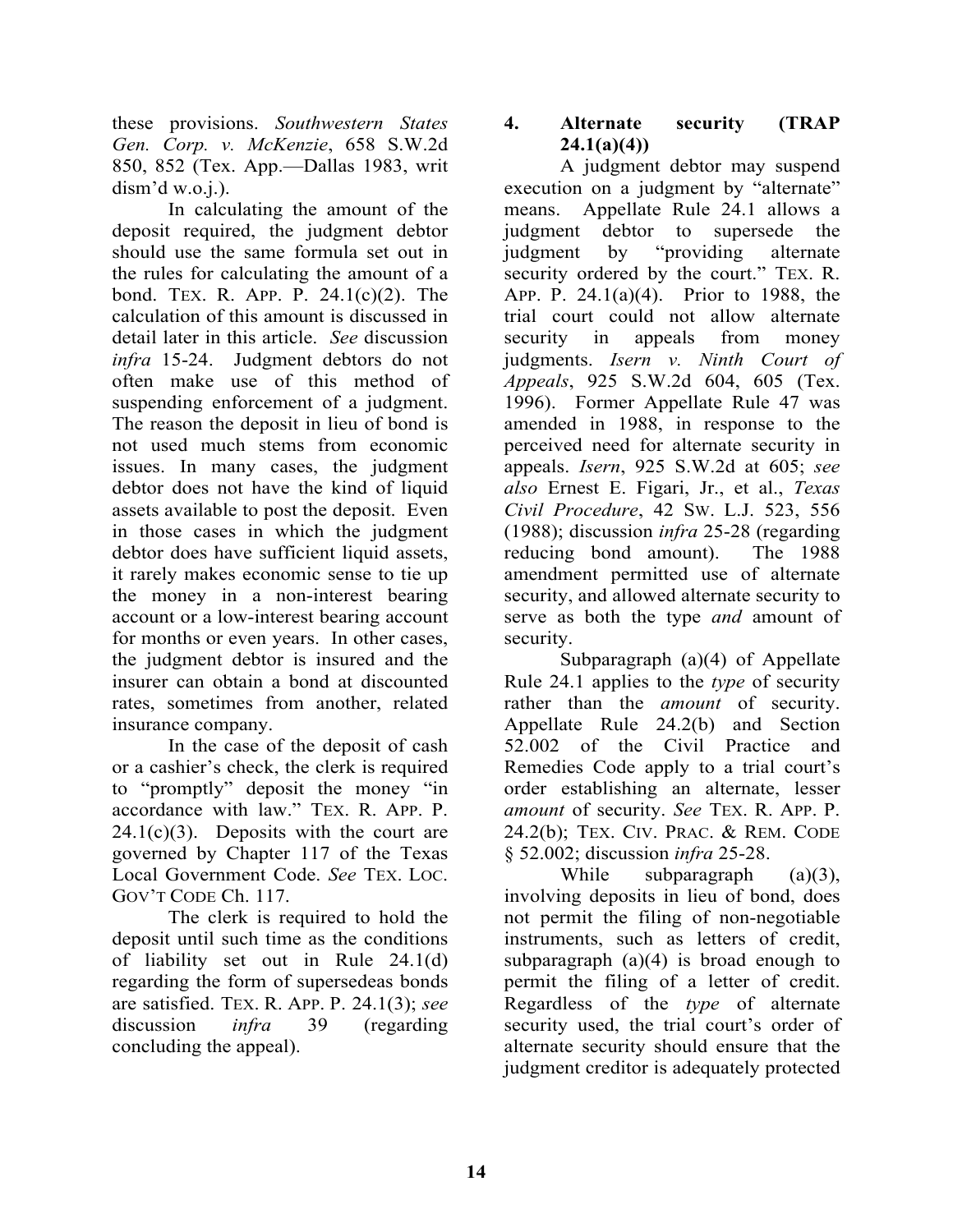during the pendency of the appeal. *See* TEX. R. APP. P. 24.1(e).

# **FORM OF THE BOND (TRAP 24.1(b))**

 The form of a bond must meet specified requirements and the amount must be proper before the trial court clerk will approve it, and before the bond will operate to suspend enforcement of the judgment. A bond must be in the amount required by Appellate Rule 24.2. The calculation of the amount is discussed below. *See* discussion *infra* 15- 24. Additionally, the bond must be (1) payable to the judgment creditor, (2) signed by the judgment debtor or the debtor's agent, (3) signed by a sufficient surety or sureties as obligors, and (4) properly conditioned. TEX. R. APP. P.  $24.1(b)(1)$ .

 The trial court clerk may refuse to approve a bond that fails to recite that it is payable to the judgment creditor. If a bond is approved, it is subject to challenge by motion filed with the trial court. TEX R. APP. P. 24.3; *see Mercantile Bank & Trust v. Cunov*, 733 S.W.2d 717, 718 (Tex. App.—San Antonio 1987, no writ).

 The bond must be signed by the judgment debtor or the judgment debtor's agent. In the case of a corporate judgment debtor, the bond should be signed by a principal of the corporation or by an authorized representative of the corporation.

 The surety requirement in particular is key to providing the judgment creditor with security during the pendency of an appeal. The bond must be signed by a "sufficient" surety or sureties as obligors. *See* discussion *infra* 29 (regarding sufficient sureties). In short, the surety binds itself equally with the judgment debtor to be liable in the event the judgment is affirmed and the

judgment debtor fails to perform the judgment.

 A bond must contain proper conditioning language by which the surety or sureties subject themselves to liability for all damages and costs that may be awarded against the judgment debtor up to the amount of the bond. More specifically, a surety bind itself to liability for all damages and costs, if (1) the debtor does not perfect an appeal or the debtor's appeal is dismissed, and the debtor does not perform the trial court's judgment; (2) the debtor does not perform an adverse judgment final on appeal; or (3) the judgment is for the recovery of an interest in real or personal property and the debtor does not pay the creditor the value of the property interest's rent or revenue during the pendency of the appeal. TEX. R. APP. P. 24.1(d); *see Lloyds Casualty Ins. v. McGee*, 174 S.W.2d 314, 316 (Tex. 1943). The clerk may refuse to approve the bond if it fails to include this conditioning language, or the trial court may sustain a challenge to the bond if it fails to include this language.

# **AMOUNT OF THE BOND, DEPOSIT, OR SECURITY (TRAP 24.2)**

 The method of determining the amount of a bond, deposit, or security varies depending upon the type of judgment involved. Texas Appellate Rule 24 divides appealable judgments into five types: (1) judgments for recovery of money, (2) judgments for recovery of property, (3) "other judgments," (4) judgments involving conservatorship or custody of a minor or other person under a legal disability, and (5) judgments for a governmental entity in which the entity has no pecuniary interest. TEX. R. APP. P. 24.2. Rule 24 implies that each of these "types of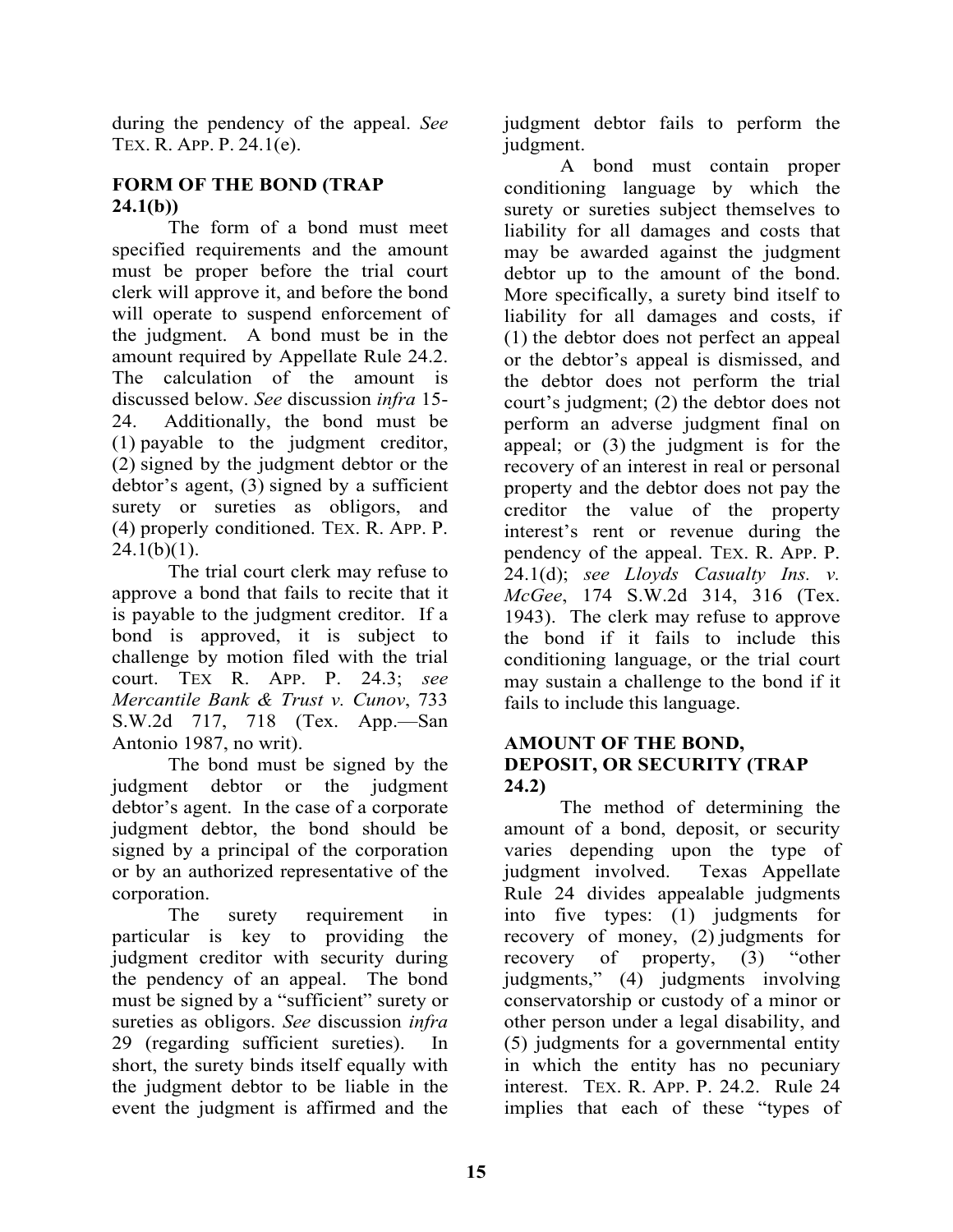judgment" is mutually exclusive from the other. In real terms, however, it is possible that a single judgment could contain relief that includes recovery of money, recovery of property, other relief, and conservatorship or custody. *See, e.g., Kohannim v. Parvaneh Katoli,* No. 08-11-00155-CV, 2011 Tex. App. LEXIS 4938, at \*10, 2011 WL 2586779 (Tex. App.—El Paso June 29, 2011, on motion) (judgment for money and for property). The rule does not speak to whether a judgment with a mix of types of relief is automatically an "other judgment" or whether a hybrid judgment might exist that requires the parties to examine how Rule 24.2 applies to each separate type of relief awarded. Court opinions tend to be case-specific and provide little guidance for other scenarios.

 Categorizing the "judgment type" makes a difference. *See In re State Bd. for Educator Certification,* 452 S.W.3d 802, 807 n.36 (Tex. 2014) ("Our supersedeas rules similarly discriminate between different types of judgments: money judgments, property judgments, and those for other types of relief—i.e., injunctions." [citations omitted]). For example, if the judgment is one for money, there is a cap that applies to the amount that must be superseded and a judgment debtor may petition the court for a lesser amount. *See* TEX. R. APP. P.  $24.2(a)(1)$ , (b). But if the judgment is one for recovery of property, there is no cap on the amount. Further, the judgment debtor must affirmatively seek the trial court's ruling to set the amount of security. Tex. R. App. P. 24.2. If the judgment is an "other judgment," the judgment debtor must seek a trial court ruling as to the amount and type of security. In addition, the trial court has discretion to decline to allow supersedeas

if the judgment creditor posts security in an amount and type that will secure the judgment debtor against loss or damages should the judgment debtor ultimately prevail. TEX. R. APP. P. 24.2(a)(3); *EIS Dev. II, LLC v. Buena Vista Area Ass'n,*  No. 08-22-00006-CV, 2022 Tex. App. LEXIS 1347, at \*8 (Tex. App.—El Paso Feb. 25, 2022, on motion).

# **1. Judgment for money**

 If the judgment is one for recovery of money only, the amount of the bond, deposit, or security must equal the sum of (1) compensatory damages awarded in the judgment, (2) postjudgment interest for the estimated duration of the appeal, and (3) court costs awarded in the judgment. TEX. CIV. PRAC. & REM. CODE § 52.006(a); TEX. R. APP. P. 24.2(a)(1); *McDill Columbus Corp. v. University Woods Apts., Inc.*, 7 S.W.3d 923, 924 (Tex. App.—Texarkana 2000, pet. denied). However, the amount of the bond must not exceed the lesser of (1) 50% of the judgment debtor's current net worth; or (2) 25 million dollars. TEX. CIV. PRAC. & REM. CODE § 52.006(b); TEX. R. APP. P. 24.2(a)(1); *Ahlgren v. Ahlgren,* No. 13-22-00029-CV, 2022 Tex. App. LEXIS 2843, at \*9-10, 2022 WL 1260190 (Tex. App.—Corpus Christi Apr. 25, 2022, on motion).

 Fortunately, many court opinions have helped to amplify what is encompassed within the terms "compensatory damages," "postjudgment interest," and the "judgment debtor's net worth." Decisions addressing these key phrases are discussed in the subsections that follow.

#### **a. Compensatory damages**

 The elements of money awards included in a judgment should be evaluated to assess whether the particular award qualifies as "compensatory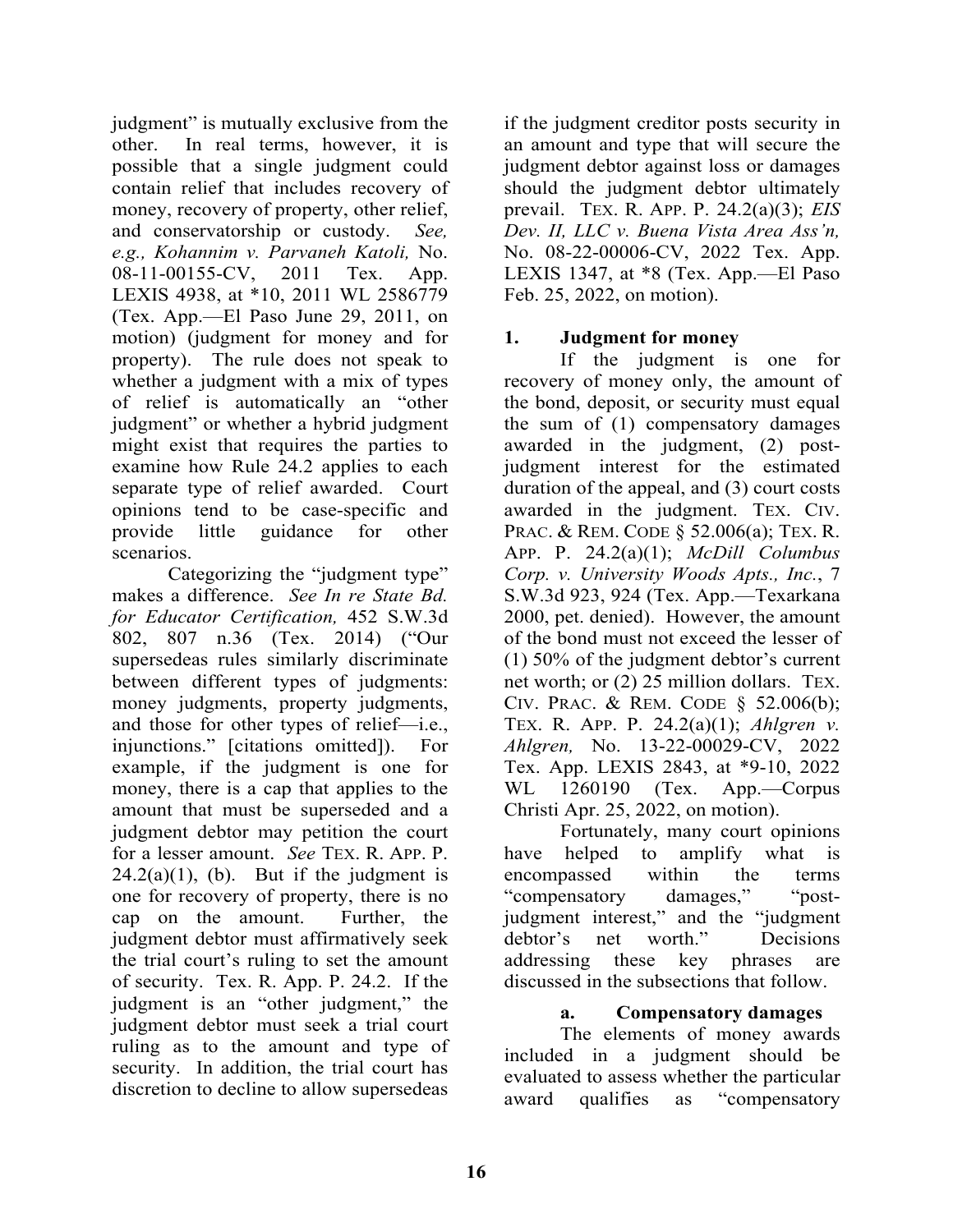damages." The judgment's description of damages is not definitive, and if the character of the damages is challenged, the judgment creditor must respond beyond the label in the judgment. *Ahlgren v. Ahlgren,* No. 13-22-00029- CV, 2022 Tex. App. LEXIS 2843, at \*10, 2022 WL 1260190 (Tex. App.— Corpus Christi Apr. 25, 2022, on motion) "Compensatory damages" include amounts intended to compensate for actual losses sustained. *In re Nalle Plastics Family L.P.,* 406 S.W.3d 168, 171-72 (Tex. 2013); *Ahlgren v. Ahlgren,*  No. 13-22-00029-CV, 2022 Tex. App. LEXIS 2843, at \*10, 2022 WL 1260190 (Tex. App.—Corpus Christi Apr. 25, 2022, on motion). Exemplary damages and civil penalties are not compensatory damages. *See Wal-Mart Stores, Inc. v. Forte*, 497 S.W.3d 460, 465 (Tex. 2016). Attorney's fees are generally not compensatory. *Id.* at 172; *In re Corral-Lerma*, 451 S.W.3d 385, 387 (Tex. 2014). However, if attorney's fees are awarded as an element of damages, such as when an attorney sues his client to recover fees owed, such fees would constitute compensatory damages. *In re Nalle Plastics,* 40 S.W.3d at 175. Disgorgement amounts are also not compensatory because disgorgement is an equitable forfeiture of benefits wrongfully obtained. *In re Longview Energy Co.,* 464 S.W.3d 353, 361 (Tex. 2015); *Ahlgren,* 2022 Tex. App. LEXIS 2843, at \*11-12. Prejudgment interest awards are not "compensatory damages" for purposes of the supersedeas rule. *Eagle Oil & Gas Co. v. Shale Expl., LLC*, 510 S.W.3d 92, 94 (Tex. App.— Houston [1st Dist.] 2016, on motion).

 The Supreme Court of Texas has consistently described prejudgment interest as "compensatory." *See, e.g., Cavnar v. Quality Control Parking*, 696

S.W.2d 549, 555 (Tex. 1985) (prejudgment interest "compensates the plaintiff."); *Miga v. Jensen*, 96 S.W.3d 207, 212 (Tex. 2002) ("like pre-judgment interest, post-judgment interest is simply compensation for a judgment creditor's lost opportunity to invest"). However, at least two intermediate appellate courts have held that prejudgment interest is not "compensatory damages" that must be part of the amount superseded. *Kennedy Con., Inc. v. Forman*, 493 S.W.3d 103, 105 (Tex. App.—Houston [14th Dist.] 2014, on motion); *Eagle Oil & Gas Co. v. Shale Exploration, LLC*, 510 S.W.3d 92, 94 (Tex. App.—Houston [1st Dist.] 2016, on motion). It is arguable that these decisions are based upon an incomplete reading of dicta contained in the Texas Supreme Court's opinion in *In re Nalle Plastics Family L.P.,* 406 S.W.3d 168, 173 (Tex. 2013). Moreover, even accepting the accuracy of the reading of *Nalle Plastics*, this reading would presumably lead to the conclusion that prejudgment interest should still be superseded as "interest for the duration of the appeal."

 The courts of appeals have disagreed as to whether amounts awarded and due in future installments are amounts that must be included. *Compare Beavers v. Beavers*, 651 S.W.2d 52, 54-55 (Tex. App.—Dallas 1983, no writ); *with In re Marriage of Reinauer*, 2000 Tex. App. LEXIS 2330, 2000 WL 377837, at \*2-3 (Tex. App.— Amarillo Apr. 10, 2000, no pet.) (unpublished) (distinguishing *Beavers* and holding that award of right to proration of future payments was not part of amount to be superseded). However, the bonded amount need not include damages that have not been finally determined or speculative damages. *See Edlund v. Bounds*, 842 S.W.2d 719, 732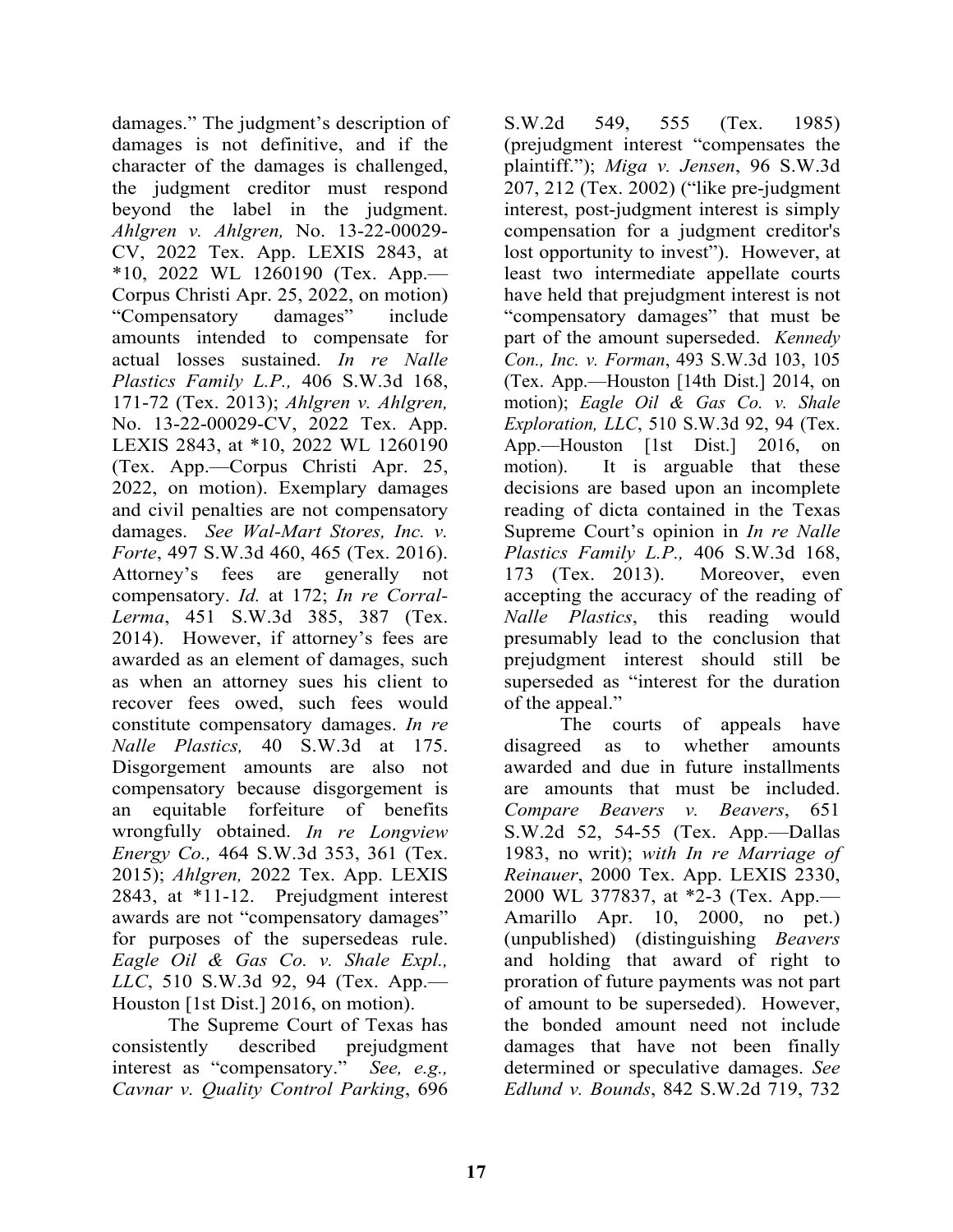(Tex. App.—Dallas 1992, writ denied); *Hughes v. Habitat Apartments*, 828 S.W.2d 794, 795 (Tex. App.—Dallas 1992, no writ); *Culbertson v. Brodsky*, 775 S.W.2d 451, 454 (Tex. App.—Fort Worth 1989, writ dism'd w.o.j.). And post-judgment interest on damages that are contingent or not yet due and owing is also not included. *Cf. Ventling v. Johnson,* 466 S.W.3d 143, 152 (Tex. 2015).

#### **b. Post-judgment interest**

In the case of a judgment for money, the bond, deposit, or security must include "interest for the estimated duration of the appeal." TEX. CIV. PRAC. & REM. CODE § 52.006(a); TEX. R. APP. P. 24.2(a)(1); *see Gullo-Haas Toyota, Inc. v. Davidson, Eagleson & Co.*, 832 S.W.2d 418, 419 (Tex. App.—Houston [1st Dist.] 1992, no writ); *National Convenience Stores, Inc. v. Martinez*, 763 S.W.2d 960, 960 (Tex. App.— Houston [1st Dist.] 1989, no writ); *Cooper v. Bowser*, 583 S.W.2d 805, 806- 07 (Tex. Civ. App.—San Antonio 1979, no writ). "Interest for the estimated duration of the appeal" has generally been understood to refer to postjudgment interest. *See White v. Pottorff*, No. 05-14-00675-CV, 2015 Tex. App. LEXIS 653, at \*2-3, 2015 WL 302810 (Tex. App.—Dallas Jan. 23, 2015, on motion).

 Depending on which court of appeals district the appeal is filed in, interest on the judgment for a one-year period is often sufficient. If the judgment debtor includes only one year of interest in the amount of the bond, and more than a year passes without the appeal being resolved, the judgment creditor may force the judgment debtor to amend the bond to add additional interest. *See Kennesaw Life & Accident Ins. Co. v. Streetman*, 644 S.W.2d 915,

916-17 (Tex. App.—Austin 1983, writ ref'd n.r.e.). Including interest for a period of two years may avoid the need to amend the amount of the bond, in the event the appeal takes longer than a year. Further, the additional premium cost on an additional year's worth of interest may be nominal and may be refundable in the event the appeal concludes earlier. Furthermore, by including interest for a period of two years, the judgment debtor may avoid a challenge to the amount of the bond by the judgment creditor, as well as the attorney's fees necessarily incurred as a result of the challenge.

#### **c. Court costs**

 The amount of the bond should include an amount for court costs. TEX. CIV. PRAC. & REM. CODE § 52.006(3); TEX. R. APP. P. 24.2(a)(1); *Gullo-Haas Toyota, Inc. v. Davidson, Eagleson & Co.*, 832 S.W.2d 418, 419 (Tex. App.— Houston [1st Dist.] 1992, no writ). Generally, "court costs" refers to the fees or compensation fixed by law collectible by the officers of court, witnesses, and such like items, and does not ordinarily include attorney's fees. *In re Nalle Plastics Family L.P.,* 406 S.W.3d 168, 172 (Tex. 2013).

 Sometimes the amount of court costs is unknown at the time the bond must be prepared and filed. Some courts will provide a print-out of court costs that may be used to calculate court costs. Sometimes an estimate of costs can be obtained by looking at the trial court's electronic docket. Appellate counsel also may wish to consult with trial counsel to get an idea of the amount of court costs. Sometimes, a rough estimate of the amount of court costs is all that is available. To avoid a potential challenge to the bond, deposit or other security, the judgment debtor would be wise to overestimate the amount of court costs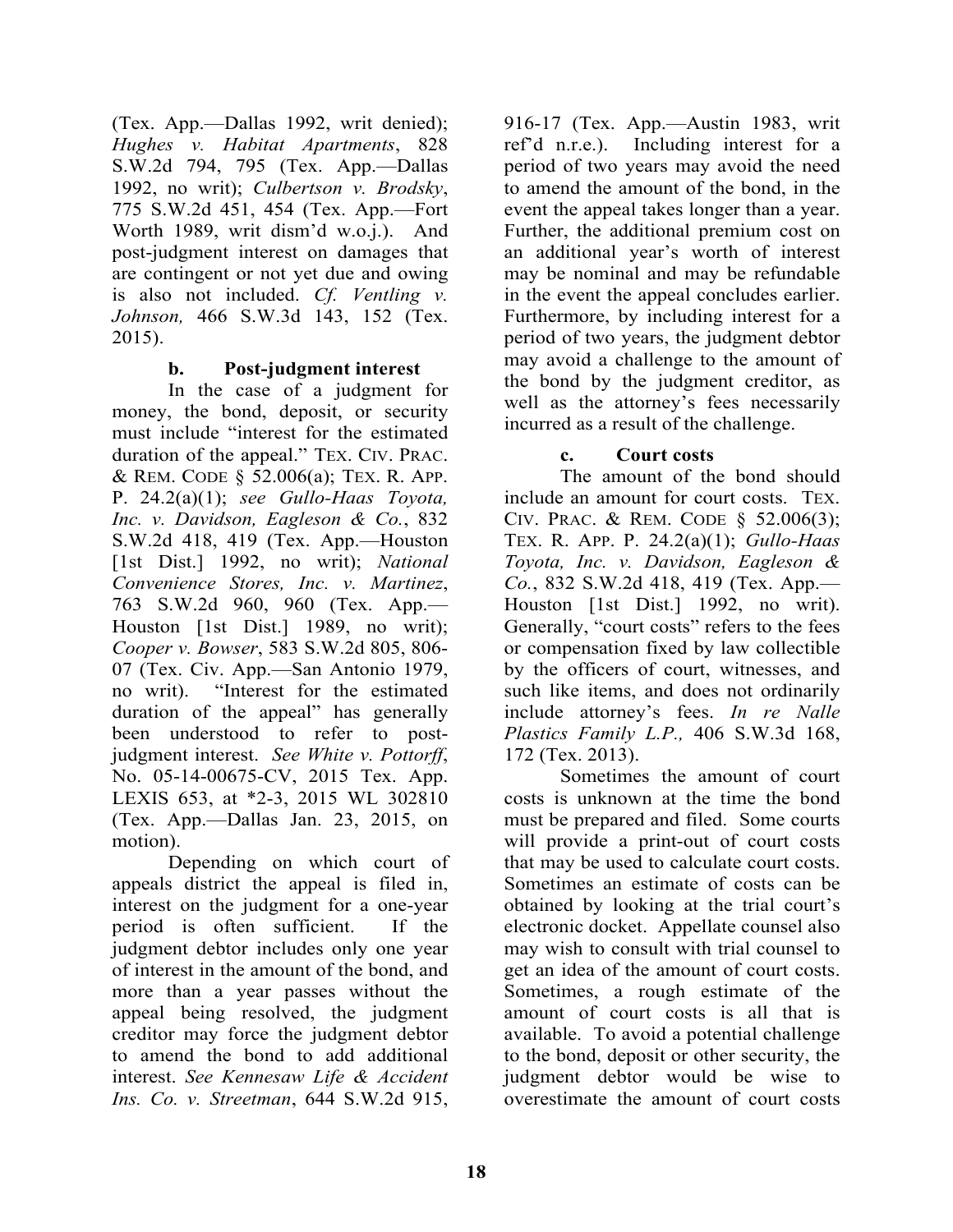for inclusion in the bond, deposit, or security.

# **d. Net worth limitation**

 There is a limitation on the amount of security required for a money judgment. The amount may not exceed the lesser of (1) 50% of the judgment debtor's current net worth, or (2) 25 million dollars. TEX. CIV. PRAC. & REM. CODE § 52.006(b); TEX. R. APP. P.  $24.2(a)(1)$ . This limitation gives the judgment debtor the opportunity to seek a reduced supersedeas amount. But when the judgment debtor's net worth is a factor, the judgment debtor has the burden to present prima facie evidence in the form of an affidavit or unsworn declaration to establish the net worth. TEX. R. APP. P. 24.2(c); TEX. CIV. PRAC. & REM. CODE § 132.001(a).

 A judgment debtor who uses a net worth affidavit or unsworn declaration must state his net worth with "complete, detailed information concerning the debtor's assets and liabilities from which net worth can be ascertained." TEX. R. APP. P. 24.2(c)(1); *Ruff v. Ruff*, No. 05- 18-00326-CV, 2018 Tex. App. LEXIS 4155, at \*3 (Tex. App.—Dallas June 8, 2018, on motion); *Payson Petro., Inc. v. Wheeler*, No. 05-14-00852-CV, 2015 Tex. App. LEXIS 6599, at \*2 (Tex. App.—Dallas June 26, 2015, on motion). An affidavit or unsworn declaration that meets these requirements is prima facie evidence of the debtor's net worth for purposes of establishing the amount of the bond or deposit required to suspend enforcement of the judgment. TEX. R. APP. P.  $24.2(c)(1)$ . A trial court clerk must receive and file a net-worth affidavit or unsworn declaration tendered for filing. *Id.* At least one appellate court has concluded that if a trial court clerk refuses to file an affidavit of net worth, relief must first be sought with the trial

court judge. *Bhakta v. Krisu Hosp., LLC*, No. 07-18-00156-CV, 2018 Tex. App. LEXIS  $3611$ , at  $*2$  (Tex. App. Amarillo May 18, 2018, on motion).

 After the judgment debtor files an affidavit or unsworn declaration of net worth, the judgment creditor may file a contest to the affidavit or declaration and may conduct reasonable discovery concerning the judgment debtor's net worth. TEX. R. APP. P. 24.2(c)(2); *In re Vaughan*, No. 13-18-00541-CV, 2019 Tex. App. LEXIS  $1445$ , at  $*8$  (Tex. App.—Corpus Christi Feb. 27, 2019, orig. proceeding); *Payson Petro.,* 2015 Tex. App. LEXIS 6599, at \*2. The trial court must hear a judgment creditor's contest to an affidavit or declaration of net worth promptly after any discovery has been completed. TEX. R. APP. P.  $24.2(c)(3)$ .

 At the hearing on the contest to the affidavit or declaration of net worth, the judgment debtor has the burden of proving net worth. TEX. R. APP. P. 24.2(c)(3); *Payson Petro.,* 2015 Tex. App. Lexis 6599, at \*2. The trial court must issue an order that states the debtor's net worth and states with particularity the factual basis for the determination. *Business Staffing, Inc. v. Jackson Hot Oil Serv.*, 392 S.W.3d 183, 186 (Tex. App.—El Paso 2012, on motion). If the trial court orders additional or other security to supersede the judgment, enforcement of the judgment is suspended for 20 days to allow the judgment debtor to comply or to challenge the order in the court of appeals. *See* TEX. R. APP. P. 24.2(c)(3).

The calculation of "net worth" is not always be self-evident, in part because neither the legislature nor the Texas Supreme Court (by rule) has defined "net worth" for purposes of supersedeas. In general, the appellate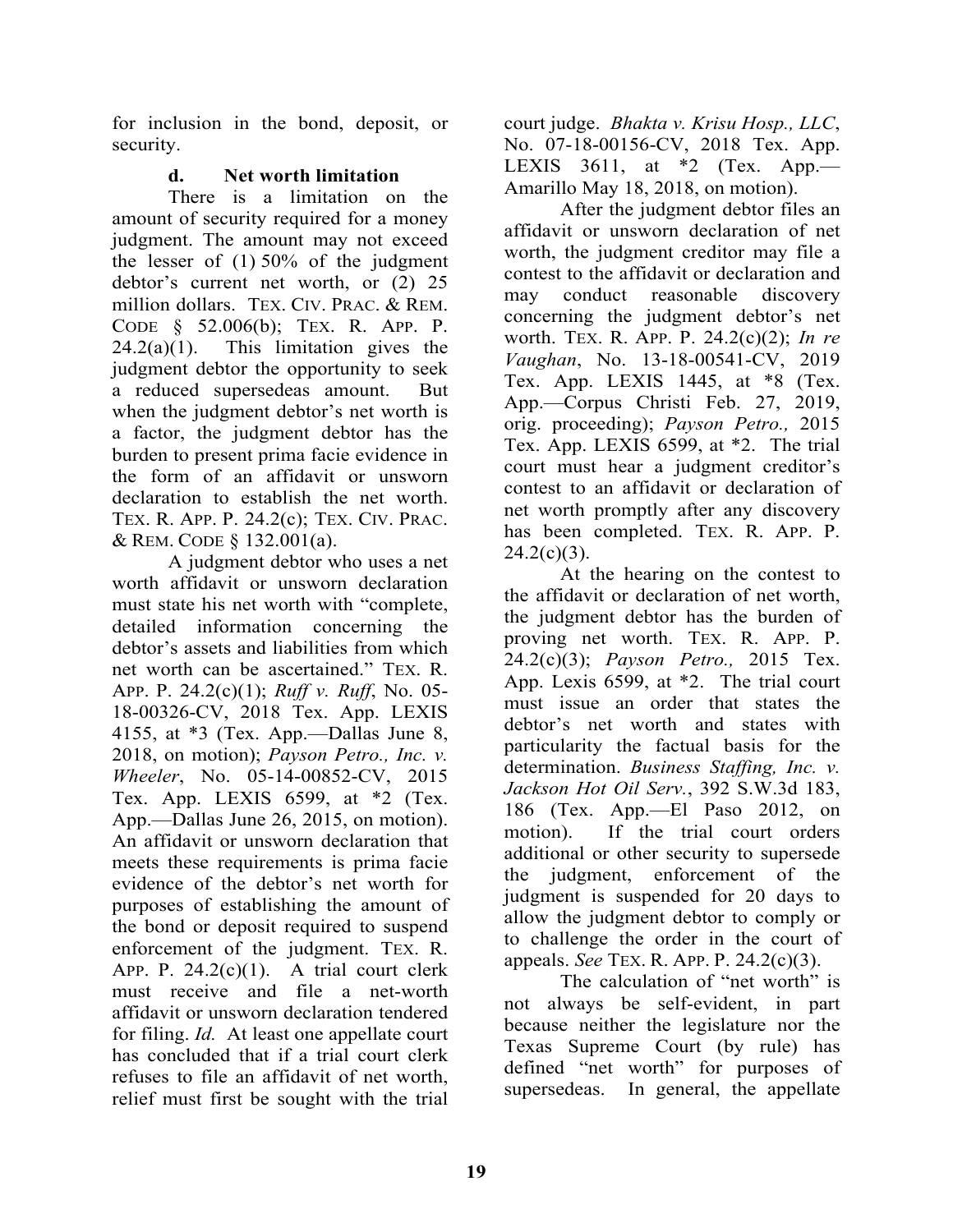courts have adopted the Generally Accepted Accounting Principles' (GAAP) definition of "net worth," which is the difference between total assets and total liabilities. *See, e.g., Ramco Oil & Gas, Ltd. v. Anglo Dutch (Tenge) L.L.C.,*  171 S.W.3d 905, 914 (Tex. App.— Houston [14th Dist.] 2005, on motion); *Payson Petro., Inc. v. Wheeler,* No. 05- 14-00852-CV, 2015 Tex. App. LEXIS 6599, at \*2-3 (Tex. App.—Dallas June 26, 2015, on motion); *Newsome v. North Texas Neuro-Science Center*, No. 08-09- 00025-CV, 2009 Tex. App. Lexis 8628, at \*9, 2009 WL 3738504 (Tex. App.—El Paso Nov. 9, 2009, on motion); *Enviropower, L.L.C. v. Bear, Stearns & Co.*, 265 S.W.3d 1, 5 (Tex. App.— Houston [1st Dist.] 2008, on motion) (en banc); *G.M. Houser, Inc. v. Rodgers*, 204 S.W.3d 836, 840 (Tex. App.—Dallas 2006, on motion); *see also In re Jacobs*, 300 S.W.3d 35, 46 n.11 (Tex. App.— Houston [14th Dist.] 2009, orig. proceeding). It is unclear whether some other method of calculating net worth might be acceptable. However, some appellate courts have rejected certain types of proposed evidence or measures of net worth, including tax returns, *LMC Complete Auto, Inc. v. Burke*, 229 S.W.3d 469, 486 (Tex. App.—Houston [1st Dist.] 2007, no pet.); projected revenues, *Enviropower,* 265 S.W.3d at 4; market value or market capitalization, *Id.*  at 4 & 6 n.4; *see Ramco Oil & Gas, Ltd. v. Anglo Dutch (Tenge) L.L.C.*, 171 S.W.3d 905, 912, 914 (Tex. App.— Houston [14th Dist.] 2005, on motion); and a debtor's ability to make payroll as evidence that the debtor is not insolvent. *See LMC Complete Auto,* 229 S.W.3d at 485-86 (rejecting trial court's contrary conclusion).

 Prior to the adoption of GAAP's net worth definition, many appellate

courts required expert testimony to establish or challenge net worth calculations. Expert testimony still may be required at a hearing on a contest to a net worth affidavit or declaration to assist with categorizing certain transactions as assets or liabilities. For example, it is sometimes difficult to determine whether to treat a debt from a loan as a liability or the proceeds thereof as an asset. One court held that loan proceeds should not be added back into the net worth equation as assets. In *Texas Custom Pools, Inc. v. Clayton*, 293 S.W.3d 299, 314 (Tex. App.—El Paso 2009, on motion), the judgment creditor argued that application of the loan proceeds constituted a fraudulent conveyance. Without commenting on the propriety of the fraudulent conveyance argument, the court of appeals concluded that there was legally insufficient evidence of a fraudulent transfer and therefore the trial court abused its discretion in treating the paid-out loan proceeds as an asset. *Id.* 

 Some appellate courts have concluded that the judgment itself should not be treated as a liability in the net worth determination. *See, e.g., O.C.T.G., L.L.P. v. Laguna Tubular Prods. Corp.,*  525 S.W.3d 822, 831 (Tex. App.— Houston [14th Dist.] 2017, on motion); *McCullough v. Scarbrough, Medlin & Assocs.*, 362 S.W.3d 847, 849 (Tex. App.—Dallas 2012, on motion); *Business Staffing, Inc. v. Jackson Hot Oil Serv.*, 392 S.W.3d 183, 187 (Tex. App.— El Paso 2012, on motion). But in an earlier opinion, the El Paso Court of Appeals left open the possibility that a judgment might be included as a liability if expert testimony or case law supported doing so. *Montelongo v. Exit Stage Left, Inc.*, 293 S.W.3d 294, 299 (Tex. App.— El Paso 2009, on motion).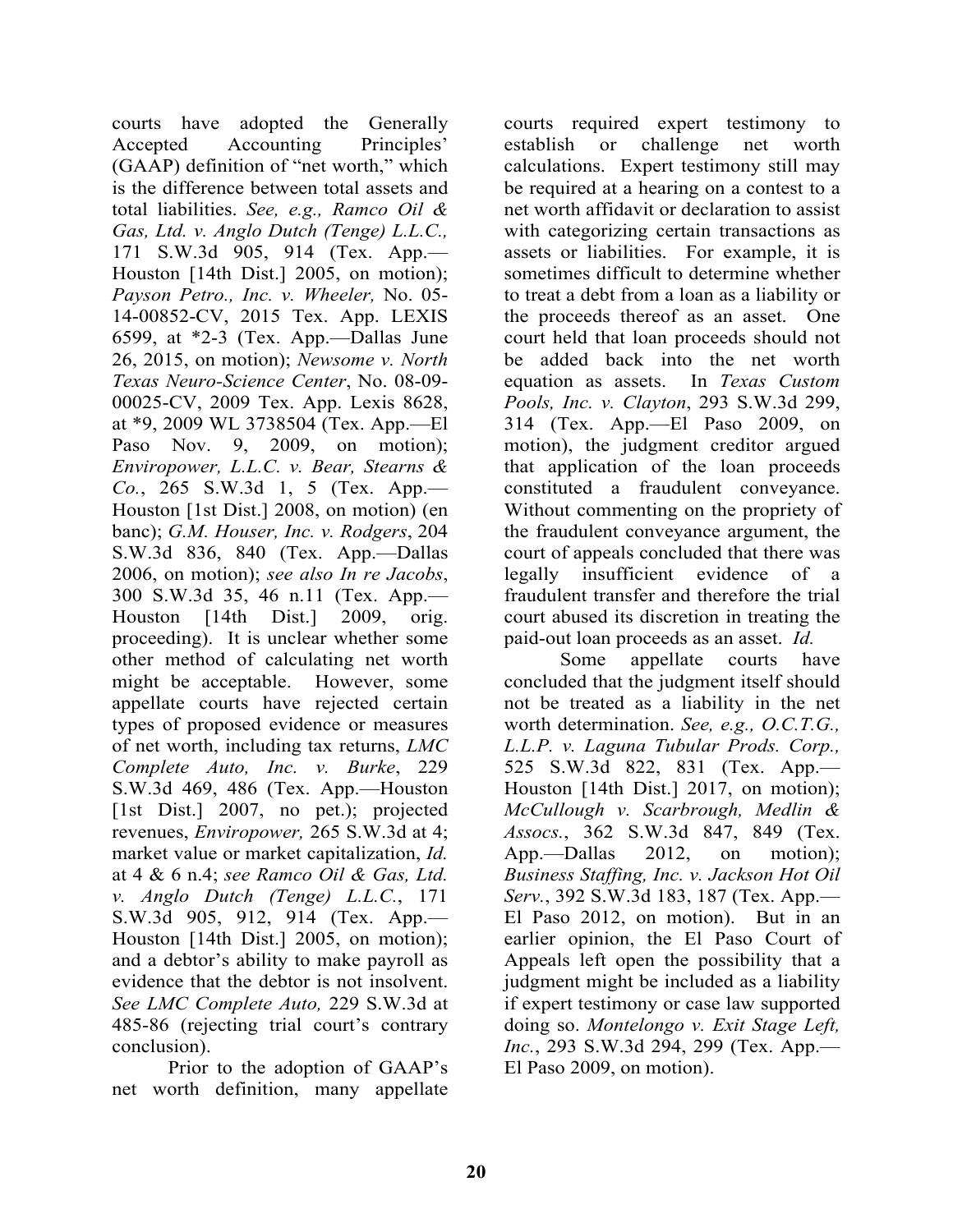One court held that it was not an abuse of discretion for the trial court to have included the judgment debtor's homestead as an asset. *Montelongo*, 293 S.W.3d at 299. However, the court noted that if the judgment debtor had provided expert testimony or case authority supporting a different result, then the outcome might have been different. *Id.*

 Corporate judgment debtors may face unique issues. The alter ego doctrine applies in the supersedeas setting. *In re Smith*, 192 S.W.3d 564, 568 (Tex. 2006). As to entities related to the judgment debtor, one court of appeals held that a consolidated balance sheet was not required. *LMC Complete Auto*, 229 S.W.3d at 484, 486. Another court held that distributions owed or paid to shareholders of a corporation should be treated as liabilities as long as the obligation is a valid one. *Texas Custom Pools*, 293 S.W.3d at 309, 310.

 The point in time at which "net worth" should be measured may be important. Appellate Rule 24.2 requires a determination of "current net worth." TEX. R. APP. P.  $24.2(a)(1)$ . At least one court has held that "current" means at the time that the bond is set. *EnviroPower,*  265 S.W.3d at 5; *see also Payson Petro.,*  2015 Tex. App. LEXIS 6599, at \*11 (rejecting judgment debtor's characterization of net worth evidence as "future looking" because testimony was not credible). Another court has held that "current" means at the time of filing a cash deposit and not at the later date of a hearing challenging the amount deposited. *McCullough v. Scarbrough, Medlin & Assocs.*, 362 S.W.3d 847, 849 (Tex. App.—Dallas 2012, on motion). It is unclear whether the amount needed to supersede the judgment could be modified if, during the appeal, the

judgment debtor's net worth increases or decreases. *See* TEX. R. APP. P. 24.3(a)(2).

 One issue not answered by Rule 24 and Civil Practice and Remedies Code Section 52.006, is whether the cap of the lesser of 50% of net worth or \$25 million is applied per individual judgment debtor or to all judgment debtors collectively, when there is more than one judgment debtor. The San Antonio Court of Appeals held that the cap is "applied per judgment and not per judgment debtor." *Huff Energy Fund, L.P. v. Longview Energy Co.*, 510 S.W.3d 479, 485 (Tex. App.—San Antonio 2014, on motion). The Beaumont Court of Appeals and the Amarillo Court of Appeals reached the opposite conclusion. *Walker, LLP v. Kinsel*, No. 07-13-00130- CV, 2014 Tex. App. LEXIS 2061, at \*6, 2014 WL 720889 (Tex. App.—Amarillo Feb. 14, 2014, on motion); *John M. O'Quinn, PC v. Wood*, No. 12-08-00011- CV, 2009 Tex. App. LEXIS 10081, at \*14, 2009 WL 2367133 (Tex. App.—Tyler June 10, 2009, on motion).

# **2. Judgment for property, real and personal**

 If the judgment is for recovery of an interest in real or personal property, the trial court must determine the type of security and the amount of security the judgment debtor must post. TEX. R. APP. P. 24.2(a)(2); *Ahlgren v. Ahlgren,* No. 13-22-00029-CV, 2022 Tex. App. LEXIS 2843, at \*14, 2022 WL 1260190 (Tex. App.—Corpus Christi Apr. 25, 2022, on motion) *Molinar v. Rafaei*, No. 08-14-00299-CV, 2015 Tex. App. LEXIS 6063, at \*2 (Tex. App.—El Paso June 16, 2015, on motion); *Devine v. Devine*, No. 07-15-00126-CV, 2015 Tex. App. LEXIS 5173, at \*5 (Tex. App.— Amarillo May 20, 2015, on motion). In the case of a judgment for an interest in real property, the amount of the bond,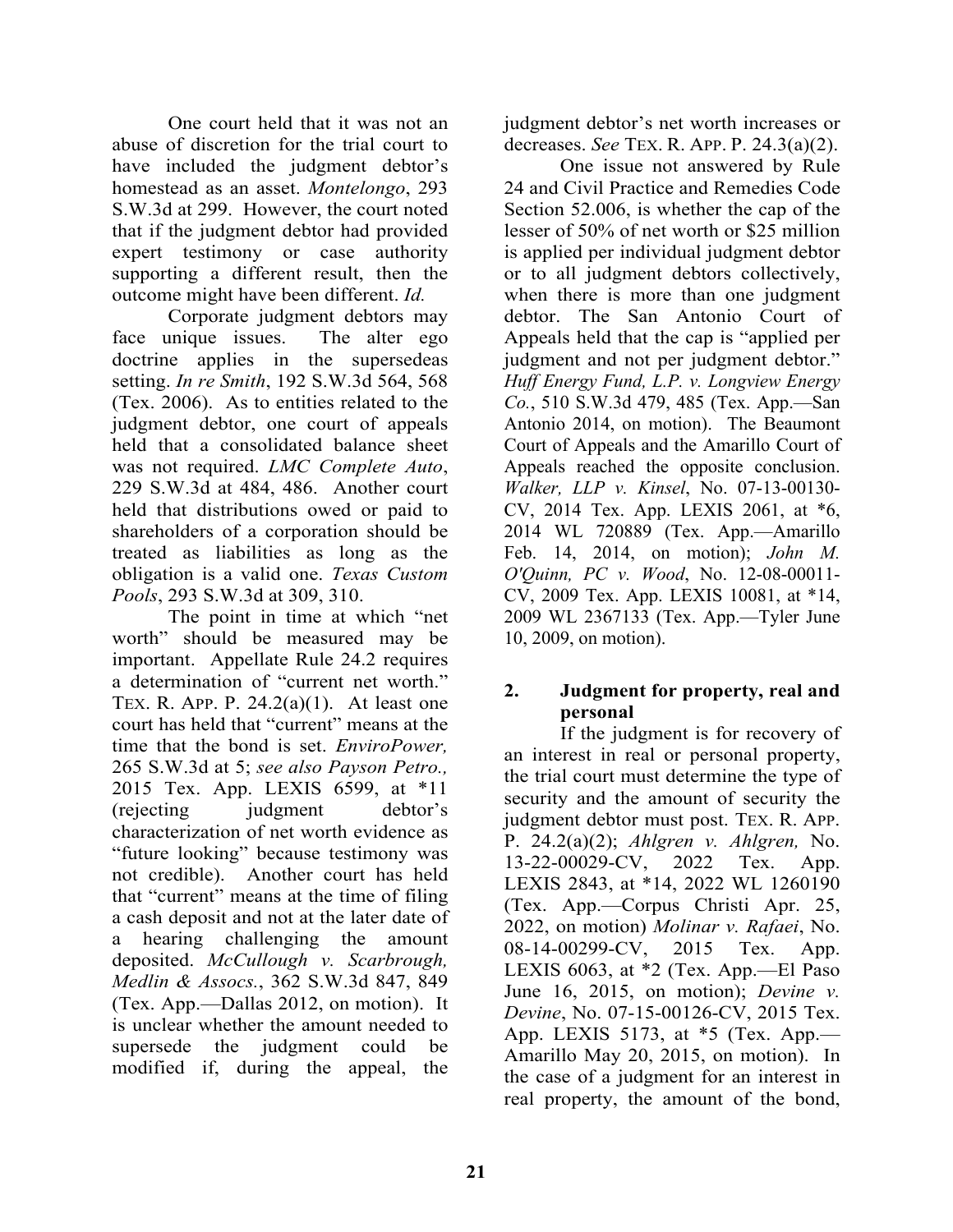deposit, or security must be at least the value of the property interest's rent or revenue. TEX. R. APP. P.  $24.2(a)(2)(A)$ ; *Molinar*, 2015 Tex. App. LEXIS 6063, at \*2; *Devine*, 2015 Tex. App. LEXIS 5173, \*6-5; *BP Am. Prod. Co. v. Red Deer Res., LLC,* No. 07-14-00032-CV, 2014 Tex. App. LEXIS 7572, at \*8 2014 WL 3419496 (Tex. App.—Amarillo July 11, 2014, on motion). At least one court of appeals has observed that there is no ceiling on the amount of security that the trial court can require, thereby giving the court considerable discretion. *Ahlgren*  2022 Tex. App. LEXIS 2843, at \*14; *see also Port Isabel Logistical Offshore Terminal, Inc. v. Subsea 7 Port Isabel, LLC,* No. 13-21-00169-CV & No. 13-21- 00368-CV, 2022 Tex. App. LEXIS 1652, at \*12, 2021 WL 1536591 (Tex. App.— Corpus Christi Mar. 10, 2022, orig. proceeding) ("at least" language gave trial court discretion to set bond at higher amount).

The amount should not be measured by the potential loss of profit or loss of future sales to the judgment creditor. *Culbertson v. Brodsky*, 775 S.W.2d 451, 454 (Tex. App.—Fort Worth 1989, writ dism'd w.o.j.). The proper measure of damages for rental property is the reasonable value of rents likely to accrue during the appeal. *Wickliffe v. Tooley*, No. 05-15-00696- CV, 2015 Tex. App. LEXIS 8909, at \*3, 2015 WL 5013691 (Tex. App.—Dallas Aug. 25, 2015, on motion); *Molinar v. Rafaei*, No. 08-14-00299-CV, 2015 Tex. App. LEXIS 6063, at \*3 (Tex. App.—El Paso June 16, 2015, on motion); *TierOne Converged Networks, Inc. v. Lavon Water Supply Corp.*, No. 05-13-00370- CV, 2013 Tex. App. LEXIS 15357, at \*3 2013 WL 6727876 (Tex. App.—Dallas Dec. 19, 2013, on motion). A judgment creditor must do more than offer

testimony of what it could lease the property for; it must show that the amount would be reasonable. *Id.* at \*6. Notably, the amount determined by the trial court is a projection and is not necessarily recoverable by the judgment creditor following an appeal and affirmance of the judgment. *See McFadin v. Broadway Coffeehouse, LLC*, 539 S.W.3d 278, 284 (Tex. 2018).

 In the case of a judgment for an interest in personal property, the amount of the bond, deposit, or security must be at least the value of the property interest on the date the court rendered judgment. TEX. R. APP. P. 24.2(a)(2)(B); *Port Isabel Logistical Offshore Terminal, Inc. v. Subsea 7 Port Isabel, LLC,* No. 13-21- 00169-CV & No. 13-21-00368-CV, 2022 Tex. App. LEXIS 1652, at \*12, 2021 WL 1536591 (Tex. App.—Corpus Christi Mar. 10, 2022, orig. proceeding) ("at least" language gave trial court discretion to set bond at higher amount).

 Neither Appellate Rule 24 nor Civil Practice and Remedies Code Section 52.006 recognize a party's net worth as a basis for reduction of a judgment for recovery of property; however, if posting the security is likely to cause the judgment debtor substantial economic harm, the trial court may order a lesser amount. TEX. R. APP. P. 24.2(b); *see Morse v. Fannie Mae*, No. 05-18- 00999-CV, 2018 Tex. App. LEXIS 8115, at \*2, 2018 WL 4784585 (Tex. App.— Dallas Oct. 4, 2018, on motion).

 Appeals of judgments in a forcible entry and detainer suit is governed by Section 24.007 of the Texas Property Code. Tex. Prop. Code § 24.007. The court must set an amount sufficient to protect the appellee, taking into consideration the value of rents likely to accrue during appeal, damages which may occur as a result of a stay during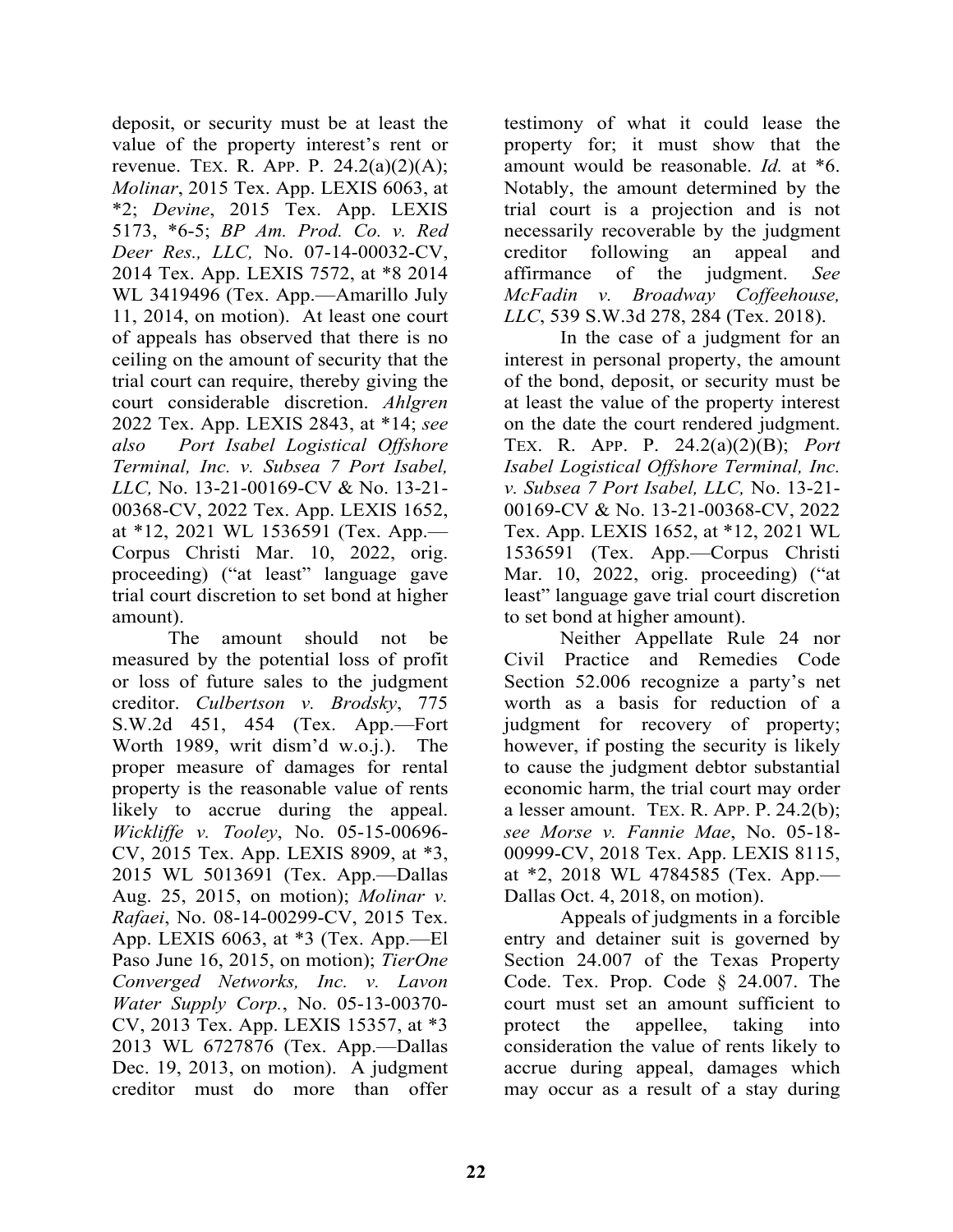appeal, and other damages or amounts the court may deem appropriate. *Id.* The appellant must post the amount set by the court within 10 days. *Id.* Failure to do so risks the appeal becoming moot. *See Segura v. Segura*, No. 04-21-00548-CV, 2022 Tex. App. LEXIS 2532, at \*2 (Tex. App.—San Antonio Apr. 20, 2022, no pet.). An appellant's indigence does not relieve him from complying with Section 24.007's supersedeas requirement. *Puente v. Secretary of the US Dept. of Veterans Affairs*, No. 13-21-00101-CV (Tex. App.—San Antonio Apr. 29, 2022, order on motion).

#### **3. "Other judgment"**

 If the judgment is for something other than money or an interest in property, the trial court must set the amount and type of security the judgment debtor must post. TEX. R. APP. P. 24.2(a)(3); *Devine,* 2015 Tex. App. LEXIS 5173, at \*6; *Sams v. Coker*, 514 S.W.2d 351, 352 (Tex. Civ. App.— Houston [1st Dist.] 1974, orig. proceeding); *Valerio v. Laughlin*, 307 S.W.2d 352, 353 (Tex. Civ. App.—San Antonio 1957, orig. proceeding); *see, e.g. Premier Pools Mgmt. Corp. v. Premier Pools, Inc.*, No. 05-14-01388-CV, 2015 Tex. App. LEXIS 1047, at \*3 (Tex. App.—Dallas Feb. 4, 2015, on motion) (permanent injunction); *but see Ahlgren v. Ahlgren,* No. 13-22-00029-CV, 2022 Tex. App. LEXIS 2843, at \*16-17, 2022 WL 1260190 (Tex. App.—Corpus Christi Apr. 25, 2022, on motion) (allowing amount set for monetary portion of recovery to also serve as security for "other judgment" of injunctive relief). The trial court must set the amount of the bond at an amount that adequately protects the judgment creditor against loss or damage that the appeal might cause. TEX. R. APP. P. 24.2(a)(3); *Haedge v. Central Texas* 

*Cattlemen's Assoc.*, 603 S.W.3d 824, 825 (Tex. 2020) (per curiam); *EIS Development II, LLC v. Buena Vista Area Ass'n*, No. 08-22-00006-CV, 2022 Tex. App. LEXIS 1347, at \*10-11, 2022 WL 575178 (Tex. App.—El Paso Feb. 25, 2022, on motion).

 Arguably, this rule applies when the judgment is one for both money and property, since this hybrid judgment is not clearly one for recovery of money, or one for recovery of property. Judgments that have been treated as "other judgments" include injunctions, declaratory judgments, orders appointing a receiver, writs of mandamus issued by a district court, judgments in election contests, and turnover orders. *See* Robert B. Gilbreath & Curtis L. Cukjati*, Superseding the "Other Judgment,"* THE APPELLATE ADVOCATE 11 (Nov. 1998); *see also* TEX. PROP. CODE § 24.007(a) (writ of possession); *see, e.g., Klein Indep. Sch. Dist. v. Fourteenth Court of Appeals,* 720 S.W.2d 87, 88 (Tex. 1986) (applying predecessor rule to appealed, injunctive portion of judgment); *El Caballero Ranch, Inc. v. Grace River Ranch, L.L.C.,* No. 04-16-00298-CV, 2016 Tex. App. LEXIS 9180, at \*14, 2016 WL 4444400 (Tex. App.—San Antonio Aug. 24, 2016, on motion). (judgment declaring interest in real property); *Orix Capital Markets, LLC v. La Villita Motor Inns,* No. 04-09- 000573-CV, 2010 Tex. App. LEXIS 435, at \*8-9 2010 WL 307885 (Tex. App.— San Antonio Jan. 27, 2010, on motion) (judgment for declaratory and injunctive relief); *EIS Development II, LLC v. Buena Vista Area Ass'n*, No. 08-22- 00006-CV, 2022 Tex. App. LEXIS 1347, 2022 WL 575178 (Tex. App.—El Paso Feb. 25, 2022, on motion) (judgment for declaratory and injunctive relief); *but see, e.g., Abdullatif v. Choudhri*, 536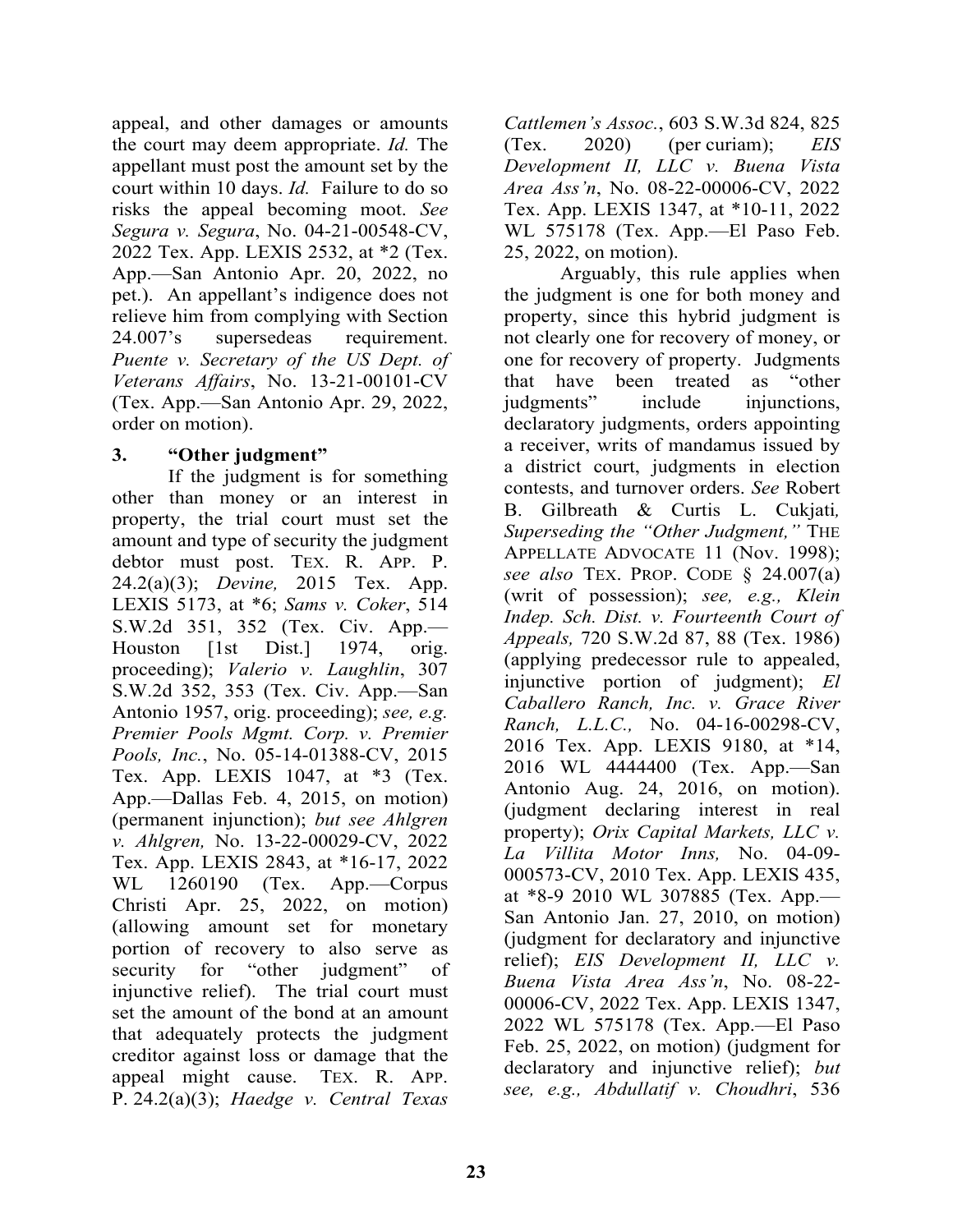S.W.3d 48 (Tex. App.—Houston [14th Dist.] 2017, on motion) (treating declaratory relief as to property interest as subject to Rule  $24.2(a)(2)$ ).

Rule  $24.2(a)(3)$  does not give the trial court discretion to refuse to set supersedeas. *Devine*, 2015 Tex. App. LEXIS 5173, at \*9. However, the trial court does have discretion to decline to permit the judgment to be superseded if the judgment creditor posts security in an amount and type that will secure the judgment debtor against any loss or damage caused by the relief granted the judgment creditor if an appellate court determines, on final disposition, that that relief was improper. TEX. R. APP. P. 24.3(a)(3); *EMF Swiss Ave., LLC v. Peak's Addition Home Owner's Ass'n*, No. 05-17-01112-CV, 2017 Tex. App. LEXIS 10389, at \*4-5, 2017 WL 5150954 (Tex. App.—Dallas Nov. 7, 2017, on motion); *see, e.g., In re State Bd. for Educator Certification*, 452 S.W.3d 802, 808-09 (Tex. 2014). As originally adopted, this provision allowing a court to decline to permit supersedeas was intended to apply to injunctive relief. *Klein*, 720 S.W.2d at 88.

 The legislature has foreclosed the suspension of some kinds of "other judgments" during an appeal. The final order of a district court on an order of the Texas Alcoholic Beverage Commission refusing, canceling, or suspending a permit or license may not be suspended. TEX. ALC. BEV. CODE § 11.67(b)(4). A temporary or permanent injunction issued to stop gang activity may not be suspended. *See* TEX. CIV. PRAC. & REM. CODE  $\frac{125.067(a)}{a}$ . Parties to a judgment should consult the applicable statutory subject matter to determine if there may be some exemption applicable.

#### **4. Judgments for the government**

 A separate rule applies when the judgment is one in favor of a governmental entity. *See* TEX. R. APP. P.  $24.2(a)(5)$ . If the judgment is one in favor of a governmental entity in its governmental capacity in which the entity has no pecuniary interest, the trial court must determine whether to suspend enforcement. *Id.* The trial court may suspend enforcement with or without security and it should take into account the harm likely to result to the judgment debtor if enforcement is not suspended and the harm likely to result if enforcement is suspended. *Id.*; *see In re Teague*, No. 2-06-033-CV, 2006 Tex. App. LEXIS 1064, at \*8, 2006 WL 302123 (Tex. App.—Fort Worth Feb. 8, 2006, orig. proceeding). The trial court's decision is reviewable by the court of appeals. TEX. R. APP. P. 24.4, 24.2(a)(5). If the trial court requires security to suspend a judgment, recovery is limited to the governmental entity's actual damages resulting from suspension of the judgment. TEX. R. APP. P. 24.2(a)(5).

#### **5. Conservatorship and Custody**

 If the judgment is one that involves conservatorship or custody of a minor or other person under a legal disability, Rule 24.2(a)(4) provides that the judgment will not be suspended unless ordered by the trial court. TEX. R. APP. P.  $24.2(a)(4)$ . Unique to this subject matter, the same rule allows the appellate court to suspend enforcement with or without security "upon a proper showing." *Id.* Thus, it would appear that this paragraph provides for de novo review of the trial court's order or for an independent showing to support an order of suspension.

 In suits affecting the parent-child relationship, the Texas Family Code provides that an appeal from a final order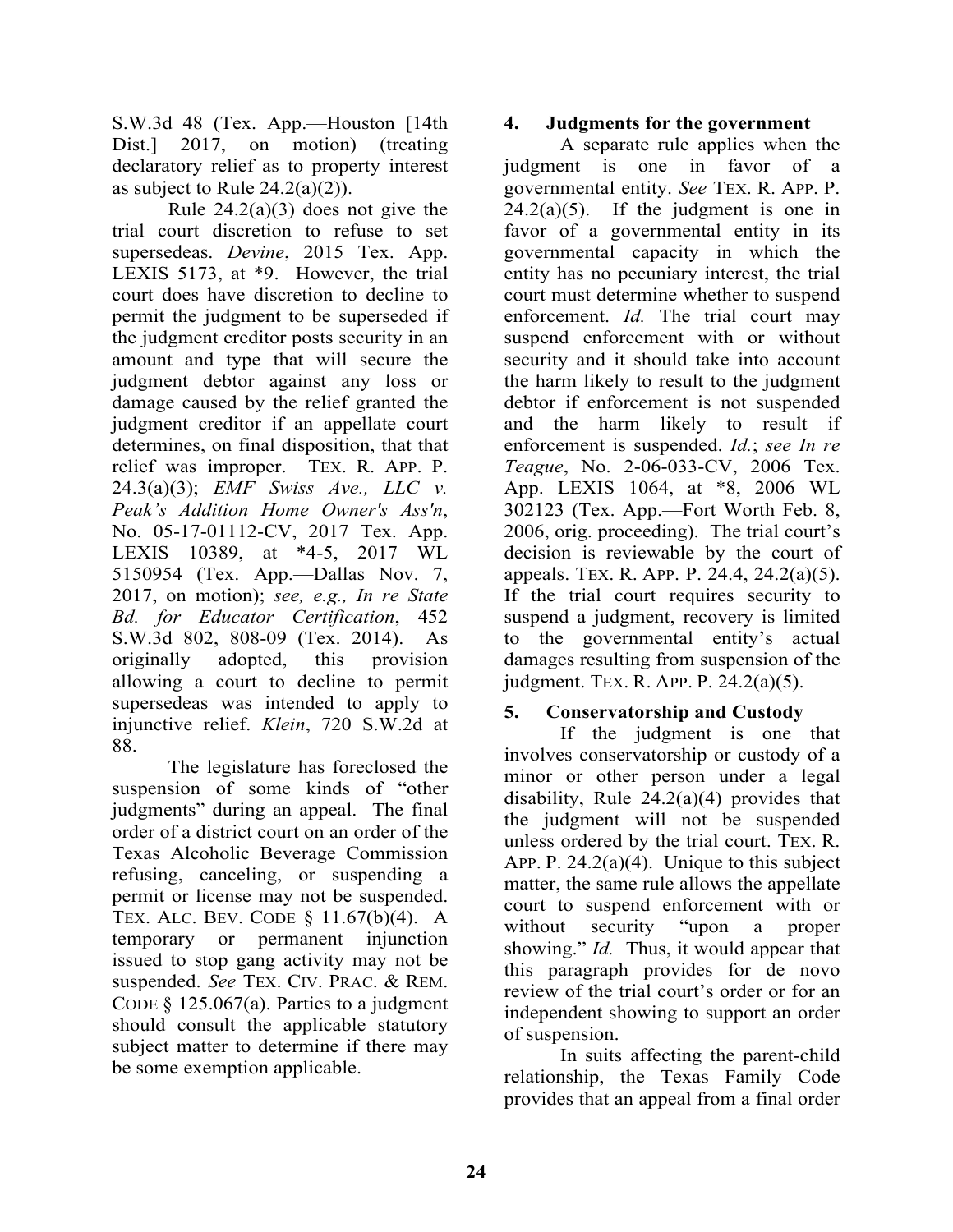does not suspend the order unless suspension is ordered by the court rendering the order. TEX. FAM. CODE § 109.002(c); *Thornton v. Cash*, No. 14- 11-01092-CV, 2013 Tex. App. LEXIS 4835, at \*25, 2013 WL 1683650 (Tex. App.—Houston [14th Dist.] Apr. 18, 2013, no pet.); *In the Interest of A.C.*, 394 S.W.3d 633, 640 (Tex. App.— Houston [1st Dist.] 2012, no pet.). On a proper showing, the appellate court may permit the order to be suspended, unless the order provides for the termination of the parent-child relationship in a suit brought by the state or a political subdivision of the state. *Id.*; *see, e.g., Wiese v. AlBakry,* No. 03-14-00799-CV, 2015 Tex. App. LEXIS 2713, at \*2 (Tex. App.—Austin Mar. 20, 2015, on motion) (per curiam); *In re R.H.M.*, No. 03-14- 00603-CV, 2014 Tex. App. LEXIS 11051, at \*1, 2014 WL 4966543 (Tex. App.—Austin Oct. 3, 2014, on motion); *Marquez v. Marquez*, No. 08-12-00129- CV, 2012 Tex. App. LEXIS 3463, at \*3, 2012 WL 1555204 (Tex. App.—El Paso May 2, 2012, on motion).

 In a suit affecting the parent-child relationship, the trial court may make any temporary order necessary to preserve and protect the safety and welfare of the child during the appeal. TEX. FAM. CODE § 109.001(a). An original temporary order must be sought prior to the time for a party to file a notice of appeal. *Id.* § 109.001(b-1). The trial court retains jurisdiction to conduct a hearing and sign a temporary order under until the 60th day after the date any eligible party has filed a notice of appeal. TEX. FAM. CODE § 192.001(b-2); *In the Interest of E.W.N.*, 482 S.W.3d 150, 157 (Tex. App.—El Paso 2015, no pet.). The trial court retains jurisdiction to modify and enforce a temporary order under Family Code Section 109.001

unless the appellate court, on a proper showing, supersedes the trial court's order. TEX. FAM. CODE § 109.001(b-3),

 Appellate review of a trial court's temporary order issued under Family Code Section 109.001 is obtained by petition for writ of mandamus, or by a proper assignment of error in the party's appellate brief. *Id.* § 109.001(b-5); *In the Interest of N.H.N.*, 580 S.W.3d 440, 444- 45 (Tex. App.—Houston [14th Dist.] 2019, no pet.).

#### **PARTIAL/REDUCED SUPERSEDEAS BONDS**

 In general, a judgment debtor may not partially supersede a money judgment. *Haney v. Hurst*, 608 S.W.2d 355, 356 (Tex. Civ. App.—Dallas 1980, no writ); *but cf. Kohannim v. Parvaneh Katoli,* No. 08-11-00155-CV, 2011 Tex. App. LEXIS 4938, at \*10, 2011 WL 2586779 (Tex. App.—El Paso June 29, 2011, on motion) (judgment for money and property). However, some older authority provides that upon leave of court, a trial court may permit the filing of a partial supersedeas bond. Duncan, *supra* L-48-49. For example, in *Mudd v. Mudd*, 665 S.W.2d 128, 129 (Tex. App.—San Antonio 1983, no writ), the trial court granted the parties a divorce and then set a lump sum amount for a supersedeas bond in the amount of four million dollars. Because the husband's total personal assets were less than \$750,000, he was unable to bond the entire amount set. The trial court ordered that the husband could partially supersede two parts of the judgment by posting a bond in the amount of \$1.2 million dollars. *Id.* On review of the order, the court of appeals permitted the partial supersedeas, but ordered the amount reduced as excessive. *Id.*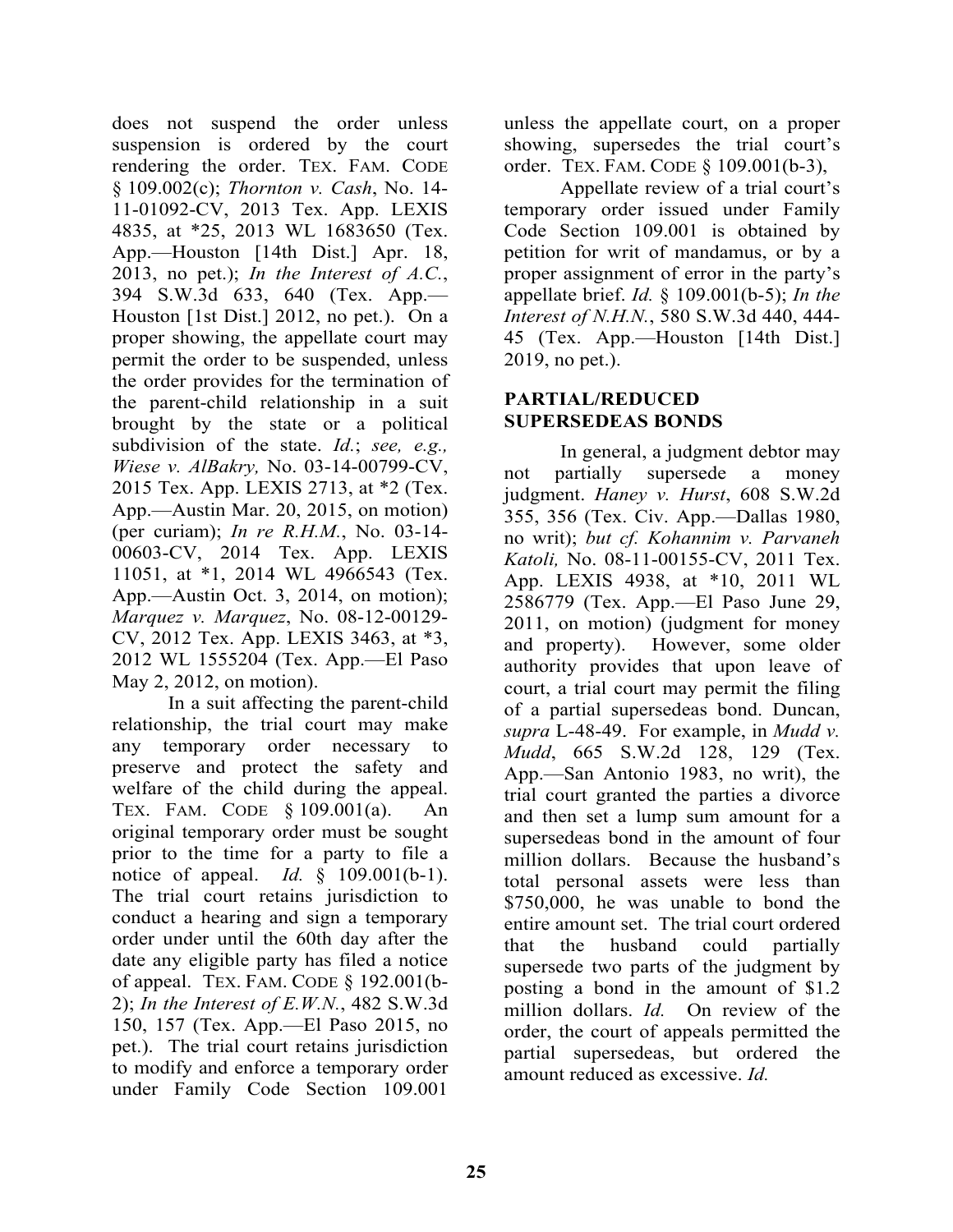At least one intermediate appellate court has concluded that where a judgment awards both monetary relief and non-monetary relief, a judgment debtor may separately supersede the monetary portion of the judgment. *Ahlgren v. Ahlgren,* No. 13-22-00029- CV, 2022 Tex. App. LEXIS 2843, at \*12-13, 2022 WL 1260190 (Tex. App.— Corpus Christi Apr. 25, 2022, on motion).

 In practice, if a bond is filed and accepted by the trial court clerk, the bond is effective, and any enforcement begun prior to that time must cease. TEX. R. APP. P.  $24.1(a)(2)$ , (f). If the judgment creditor believes the amount of the bond is insufficient, the sufficiency may be challenged by motion. *See* TEX. R. APP. P. 24.3.

 Appellate Rule 24.2(b) and Texas Civil Practice and Remedies Code Section 52.006(c) give trial courts authority to order a lesser amount of security than what might otherwise be required for all judgment types. TEX. R. APP. P. 24.2(b); TEX. CIV. PRAC. & REM. CODE § 52.002(c); *Payson Petro., Inc. v. Wheeler*, No. 05-14-00852-CV, 2015 Tex. App. LEXIS 6599, at \*3 (Tex. App.—Dallas June 26, 2015, on motion). If the court finds that posting the required security will cause the judgment debtor substantial economic harm, the trial court must lower the amount of security to an amount that will not cause the judgment debtor substantial economic harm. TEX. CIV. PRAC. & REM. CODE § 52.006(c); TEX. R. APP. P. 24.2(b); *Premier Pools Mgmt. Corp. v. Premier Pools, Inc.*, No. 05-14-01388- CV, 2015 Tex. App. LEXIS 1047, at \*3, 2015 WL 465168 (Tex. App.—Dallas Feb. 4, 2015, on motion). An appellate court may order a stay of enforcement to allow sufficient time for the trial court to

consider a motion to lower the supersedeas requirement. *See, e.g.*, *Haley v. Wilmington Savings Fund Society, FSB*, No.13-21-00429-CV (Tex. App.—Corpus Christi Dec. 22, 2021, on motion).

 Intermediate appellate courts have articulated a list of factors the trial court may consider in determining whether the judgment debtor will sustain substantial economic harm, which include (1) the cost of obtaining a bond; (2) the availability of sufficient assets to cover that cost; (3) the availability of other sources from which the debtor could secure funds to obtain a bond; (4) the judgment debtor's ability to borrow the funds; (5) the impact on the judgment debtor arising from the sale of assets sufficient to obtain a bond; and  $(6)$  the likelihood that selling assets to obtain a bond will result in insolvency of the debtor. *Premier Pools*, 2015 Tex. App. LEXIS 1047, at \*4. *Payson Petro.,* 2015 Tex. App. LEXIS 6599, at \*3. The net worth of the judgment debtor is not a factor, according to at least one court. *Premier Pools*, 2015 Tex. App. LEXIS 6599, at \*3-4. Conclusory testimony without evidence addressing these factors may be insufficient to support a reduction in the amount to be suspended. *See Payson Petro.,* 2015 Tex. App. LEXIS 6599, at \*13 (holding that judgment debtor failed to meet burden).

 Prior to 2003, the supersedeas rule used a more burdensome "irreparable harm" standard that also required consideration of the effect of lowering the bond on the judgment creditor. *See* TEX. R. APP. P. 24.2(b) (amended 2003). Under that standard, one court held that irreparable harm to the judgment debtor does not include proof of mere financial inability to post the full amount of the bond, deposit, or other security. *Harvey*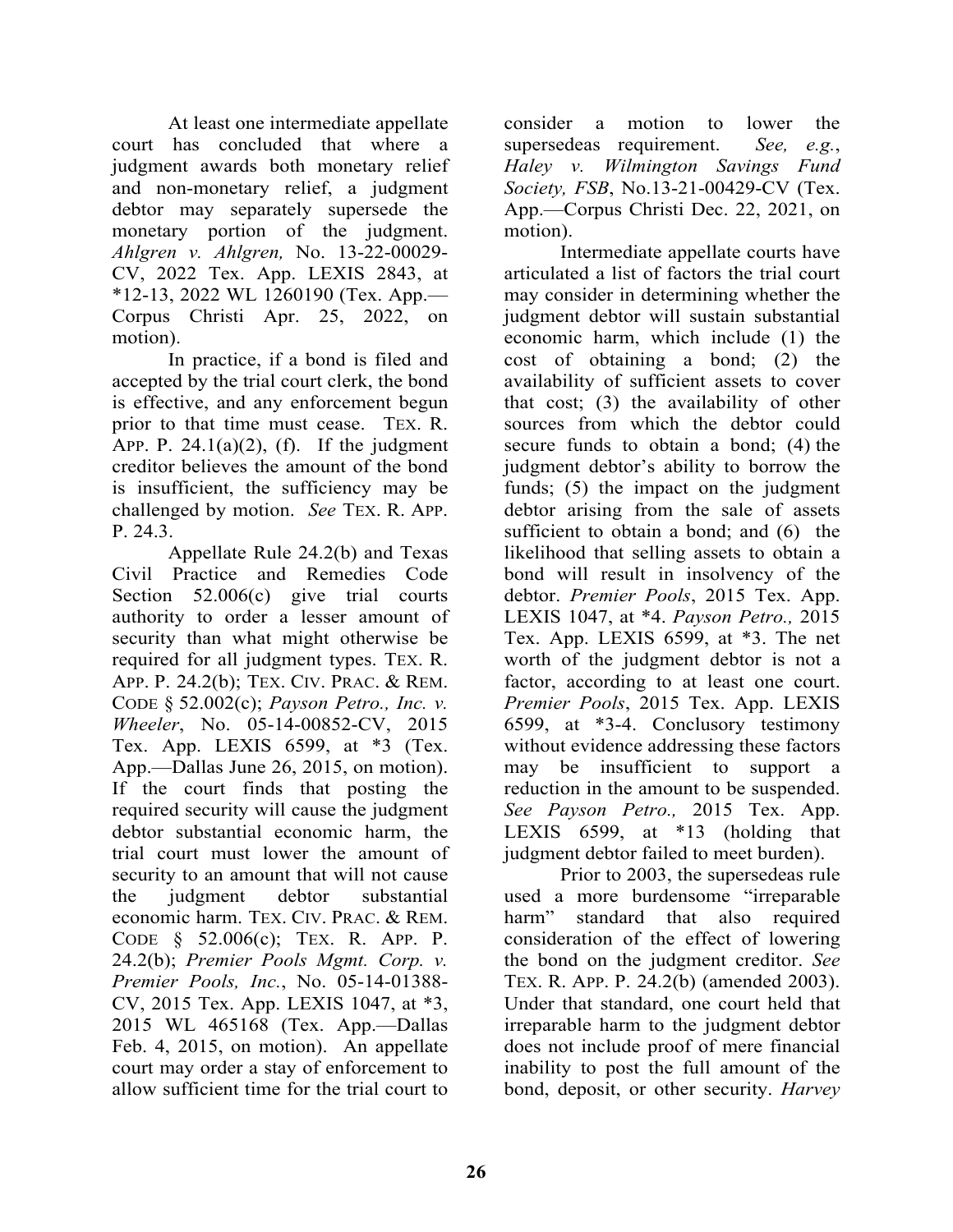*v. Stanley*, 783 S.W.2d 217, 219 (Tex. App.—Fort Worth 1989, no writ). However, proof that the judgment debtor would have to file bankruptcy if a reduction were not permitted satisfied this more burdensome requirement on all counts. *See Isern v. Ninth Court of Appeals*, 925 S.W.2d 604, 606 (Tex. 1996) (per curiam); *see also Texaco v. Pennzoil Co.*, 626 F. Supp. 250, 253 (S.D.N.Y.), *aff'd in part*, 784 F.2d 1133 (2d Cir. 1986), *rev'd on other grounds*, 481 U.S. 1 (1987). Further, proof of a substantial effect on the price of a judgment debtor's stock, credit reputation, and credit ratings also may have constituted proof of irreparable harm. *See generally Texaco, Inc.*, 626 F. Supp. at 252-53 (setting out facts that ultimately led to changes in Texas procedure, as set out more fully below).

 From the judgment debtor's perspective, one downside to filing a motion to reduce the amount of the bond, deposit, or other security is that it requires the judgment debtor to expose the details of the judgment creditor's financial picture. In fact, the judgment creditor is entitled to undertake discovery of information relevant to such a motion. *See* TEX. R. CIV. P. 621a. The evidence at the hearing on the motion to reduce the amount of the bond, deposit, or other security must be specific and clear. *Compare Isern*, 925 S.W.2d at 606 *with McDill Columbus Corp.*, 7 S.W.3d 923, 925-26 (Tex. App.—Texarkana 2000, no pet.). Many judgment debtors making public such specific information, much less voluntarily providing the information to the judgment creditor. Of course, the judgment creditor would be entitled to much of this information through ordinary post-judgment discovery, and when the judgment debtor is faced with few or no alternatives, the

better or only course may be one of disclosure.

 The appellate rules and the statutory law have not always permitted a court to reduce the amount of security needed to supersede a judgment for appeal. Prior to 1988, trial courts did not have authority to reduce the amount required to suspend execution on a judgment. *Isern*, 925 S.W.2d at 605. In 1987, however, a record judgment was rendered against Texaco, Inc., which brought to light the deficiencies in the Texas rules of procedure that were then applicable. *See Texaco, Inc. v. Pennzoil Co.*, 729 S.W.2d 768 (Tex. App.— Houston [1st Dist.] 1987, writ ref'd n.r.e.) (opinion on merits of appeal). Thus, in 1988, the Texas Supreme Court amended old Appellate Rule 47, thereby allowing a trial court to order a reduced bond if the court found that posting a bond for the full amount would *irreparably harm* the judgment debtor and a reduced amount would not substantially harm the judgment creditor. Earnest E. Figari, Jr., et al., *Texas Civil Procedure*, 42 SW. L.J. 523, 556 (1988). The rule was also amended to trial courts continuing jurisdiction over supersedeas matters, and to provide for appellate review of trial court orders regarding the supersedeas bond. *Id.* at 556-57.

 In 1989, the legislature responded to the inequities highlighted by the Texaco predicament, and enacted Chapter 52 of the Texas Civil Practice and Remedies Code. Act of May 20, 1989, 71st Leg., R.S., ch. 1178, § 1, 1989 Tex. Sess. Law Serv. 4813 (Vernon) (now codified at TEX. CIV. PRAC. & REM. CODE §§ 52.001-.006). The initial legislative response was narrower than the Texas Supreme Court's response, and established a procedure for reducing the amount of the bond in cases awarding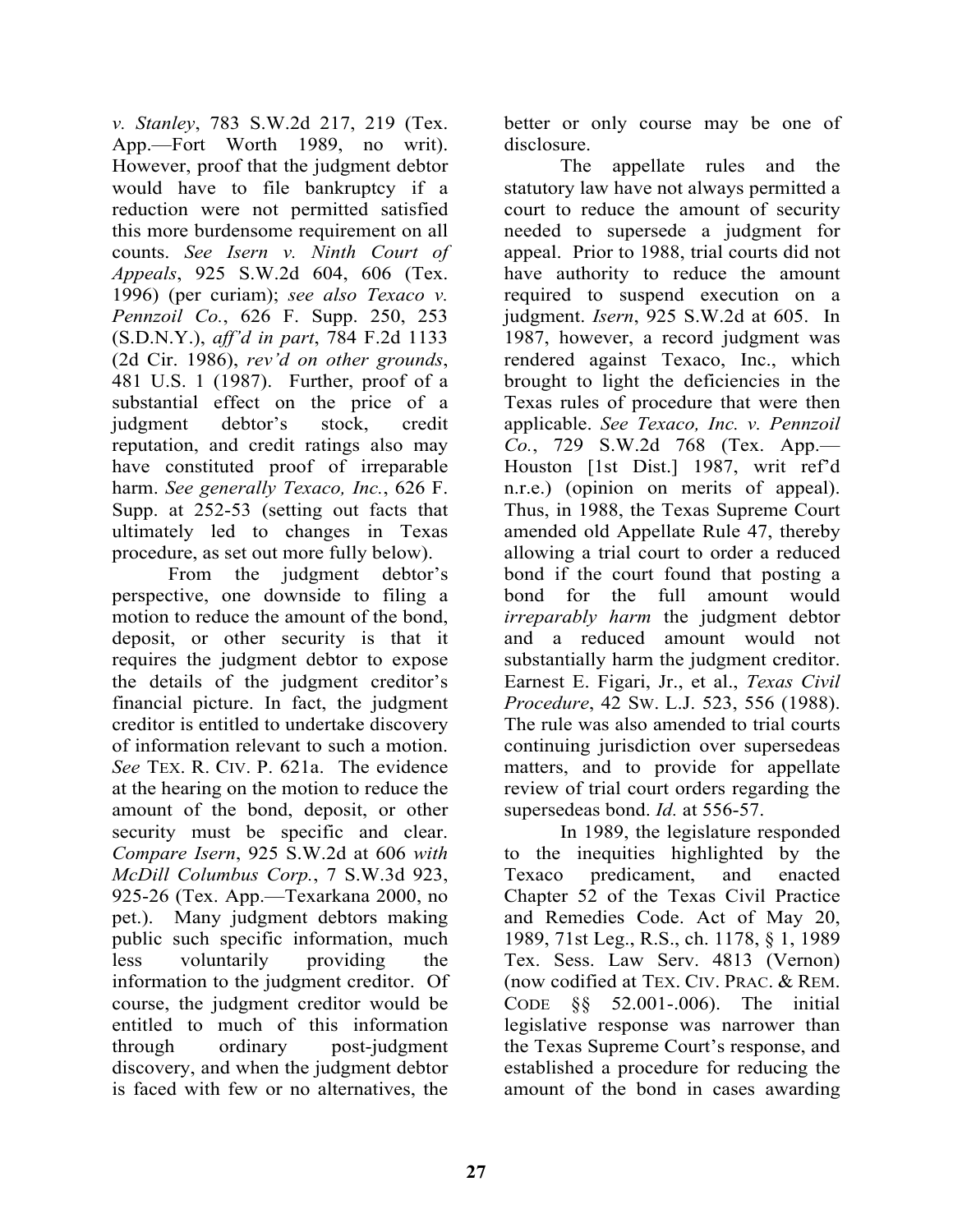recovery of a sum of money "other than a judgment rendered in a bond forfeiture proceeding, a personal injury or wrongful death action, a claim covered by liability insurance, or a workers' compensation claim." TEX. CIV. PRAC. & REM. CODE § 52.002 (repealed 2003). The standard established by the statute for a reduction of the bond, however, differed from the standard contained in the appellate rule with respect to the second prong of the test relating to the interests of the judgment debtor. In particular, the second prong of the test as set out in the appellate rule required the court to determine whether a reduced amount of bond would substantially harm the judgment creditor. By contrast, the statute required the trial court to determine whether a lower bond amount would substantially decrease the degree to which the judgment creditor's recovery under the judgment would be secured after exhaustion of all appellate remedies. TEX. CIV. PRAC. & REM. CODE § 52.002(2) (repealed 2003). Therefore, in response to the 1989 enactment of Section 52.002, the Texas Supreme Court again amended old Rule 47 in 1990, to conform it to the legislative enactment. The amended rule adopted the legislature's standard for cases falling within the terms of Chapter 52, but the prior standard was retained for cases not governed by Chapter 52. *Changes to Texas Rules of Civil Procedure, Texas Rules of Appellate Procedure, and Texas Rules of Civil Evidence*, 53 TEX. B.J. 589, 609 (1990); *Isern*, 925 S.W.2d at 605-06 (holding that amended Rule 47 and Section 52.002 do not conflict). Although there are no cases discussing the differences in these two standards and in what respects they were different, at least one court suggested that the two standards were basically the same. *See* 

*McDill Columbus*, 7 S.W.3d at 925; *see also* Kevin W. Liles*,* Comment, *Supersedeas Bonds: The Ostensible Authority Struggle over Who Gets a Reduction*, 48 BAYLOR L. REV. 469, 476- 77 (1996) (discussing legislative intent regarding reason for different standards).

 Although the Texas Supreme Court and the Texas legislature responded to the criticisms and concerns raised by the Texaco predicament and established procedures by which a judgment debtor may seek a reduction of the amount of security required to be posted to suspend execution during an appeal, it is not clear that the measures undertaken fully address the parameters of the constitutional issues that *Texaco* raised. *See generally Pennzoil Co. v. Texaco, Inc.,* 481 U.S. 1 (1987); *see also*  Elaine A. Carlson, *Mandatory Supersedeas Bond Requirements—A Denial of Due Process Rights?*, 39 BAYLOR L. REV. 29, 32 (1987).

#### **WHO MUST SIGN THE BOND AND WHO MAY PROVIDE THE BOND**

# **1. Sufficient sureties**

 A supersedeas bond is a surety bond. A surety is one "someone who is primarily liable for paying another's debt or performing another's obligation." BLACK'S LAW DICTIONARY 1742 (11th ed. 2019); *see also Crimmins v. Lowry,*  691 S.W.2d 582, 585 (Tex. 1985); *accord Universal Auto. Ins. Co. v. Culberson,* 51 S.W.2d 1071, 1072 (Tex. Civ. App.—Waco 1932, no writ). Thus, a third-party, legally separate from the judgment debtor and not a party to the suit, contracts to pay the judgment plus interest if the appeal is unsuccessful and the judgment debtor fails to perform. *Amwest Surety Ins. Co. v. Graham*, 949 S.W.2d 724, 726 (Tex. App.—San Antonio 1997, writ denied);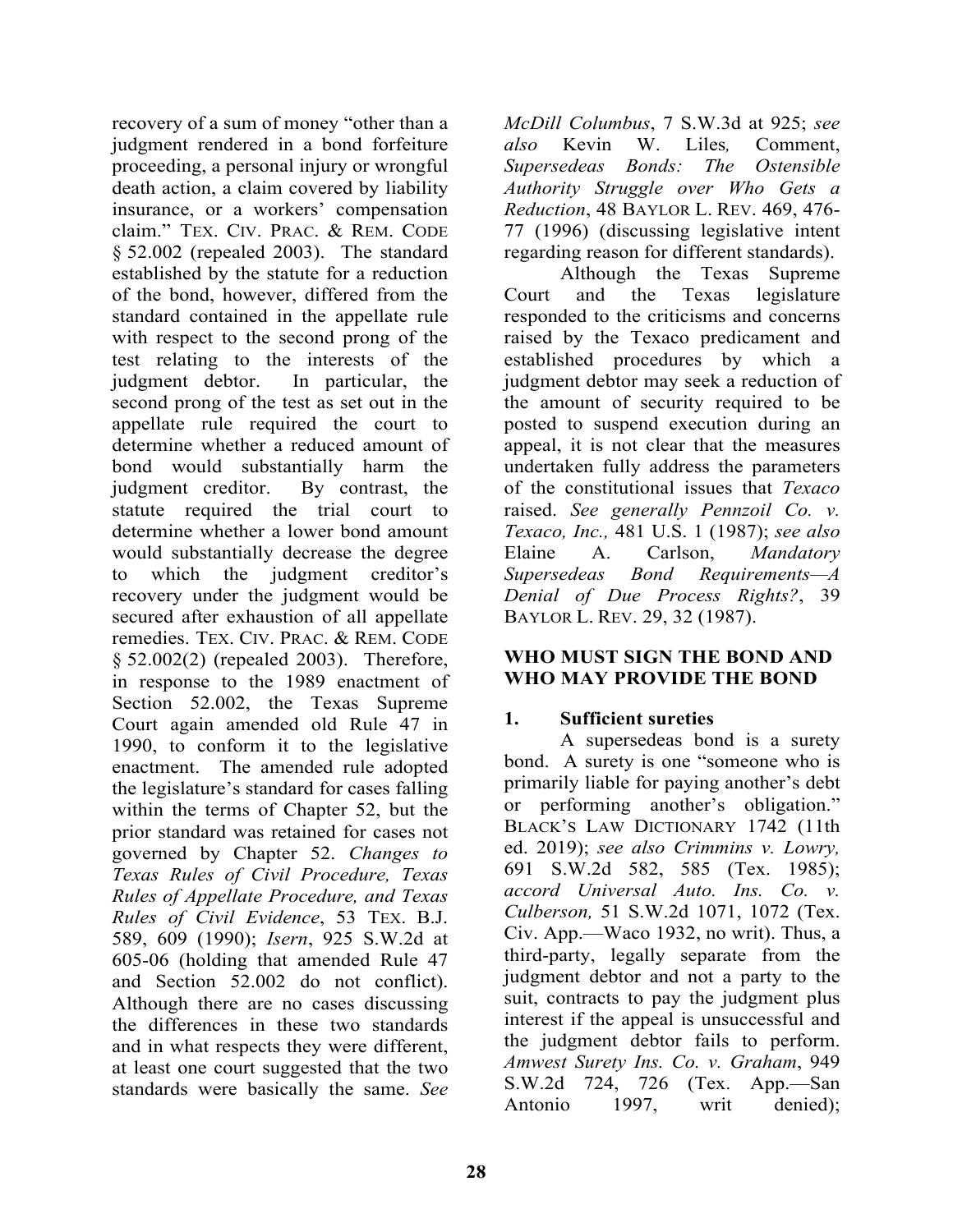*TransAmerican Natural*, 905 S.W.2d 412, 414 (Tex. App.—San Antonio 1995, on motion); *Universal Auto.,* 51 S.W.2d at 1071 *see* TEX. R. APP. P. 24.1(a),  $(b)(1)(D)$ , (d). "The relation of principal and surety as applied to individuals necessarily involves separate personalities." *Universal Auto.*, 51 S.W.2d at 1071.

Rule  $24.1(b)(1)(D)$  requires a "sufficient" surety. To be sufficient, at a minimum, the surety must be able to discharge all damages and costs that may be awarded against the judgment debtor up to the amount of the bond. *State Farm Lloyds, Inc. v. Williams,* No. 05-93- 00191-CV, 1993 WL 449197, at \*1 (Tex. App.—Dallas 1993, writ denied) (unpublished); *see* TEX. R. APP. P.  $24.1(d)$ .

 Upon proper motion, the trial court has jurisdiction to review and determine the sufficiency of sureties, "including the relationship between the sureties and the appellant and the likelihood that the sureties will in fact be able or willing to satisfy the judgment." *See, e.g., Wells v. Colin,* No. 05-97- 00063-CV, 1997 WL 200755, 1997 Tex. App. LEXIS 2189 (Tex. App.—Dallas Apr. 25, 1997, on motion) (unpublished) (involving motion to review based on the appellant's transfer of substantial assets to limited partnership in which his parents, the sureties, were also limited partners). The party tendering the bond has the burden to demonstrate that the surety is sufficient. *TransAmerican Natural*, 905 S.W.2d at 414; 1 STATE BAR OF TEXAS, TEXAS APPELLATE PRACTICE MANUAL § 13.3:3 (citing *Universal Transport & Distrib. Co. v. Cantu,* 75 S.W.2d 697, 698 (Tex. Civ. App.—San Antonio 1934, orig. proceeding)). A trial court abuses its discretion if it fails to permit the

judgment creditor to inquire whether the surety is sufficient. *Lamar County Elec. Coop. Ass'n v. Risinger*, 51 S.W.3d 801, 803 (Tex. App.—Texarkana 2001, on motion).

 Upon motion, the court of appeals may review the sufficiency of the surety. TEX. R. APP. P. 24.4(a)(2); *Lamar County Elec. Coop.*, 51 S.W.3d at 803; *TransAmerican Natural*, 905 S.W.2d at 413.

#### **a. Who may serve as sufficient surety**

Case law reveals the following rules regarding who may be a "sufficient" surety:

- An entity that is legally separate from the judgment debtor. 1 STATE BAR OF TEXAS, TEXAS APPELLATE PRACTICE MANUAL, § 13.3 (citing *Universal Automobile Ins. Co. v. Culberson*, 51 S.W.2d 1071 (Tex. Civ. App.—Waco 1932, motion granted)); *TransAmerican Natural*, 905 S.W.2d at 414.
- The surety is insufficient if its only asset is stock in the judgment debtor. *See TransAmerican Natural*, 905 S.W.2d at 414; *see also Ischy v. McCammon,* No. 03-12-00661-CV, 2013 Tex. App. LEXIS 2345, at \*9 (Tex. App.—Austin Feb. 28, 2013, on motion).
- A non-party. *TransAmerican Natural*, 905 S.W.2d at 414; *Elliott v. Lester*, 126 S.W.2d 756 (Tex. Civ. App.— Dallas 1939, no writ).
- One defendant may not be a surety for another defendant in the same suit. *Ringgold v. Graham,* 13 S.W.2d 355, 356 (Tex. Comm'n App. 1929, judgm't adopted).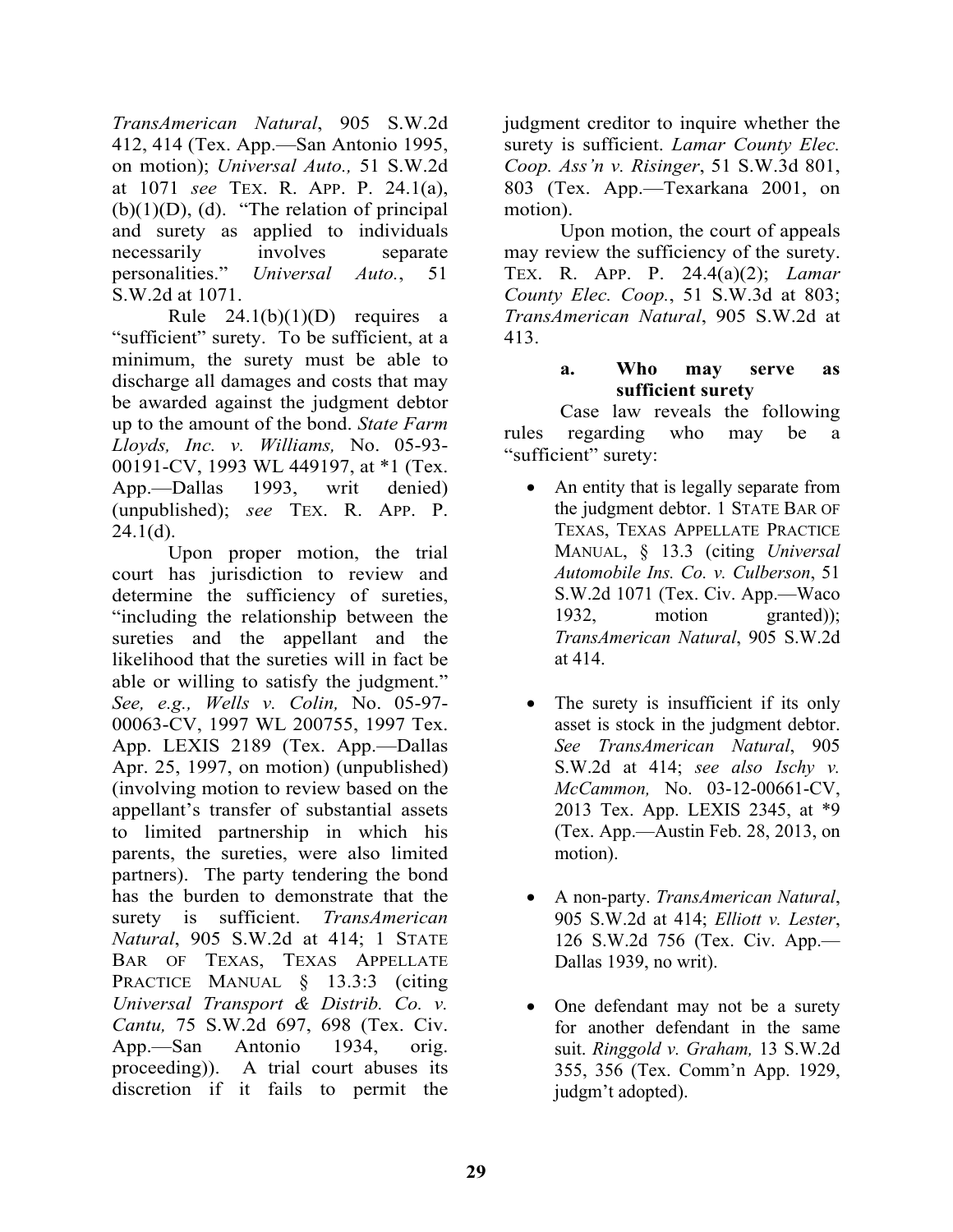- The person signing the bond must be authorized by a valid power of attorney or corporate resolution. *See, e.g., Kantor v. Herald Publishing Co.,* 632 S.W.2d 656, 658 (Tex. App.—Tyler 1982, no writ). Care should be taken to demand to review of any potential side-agreements or indemnity arrangements related to the bond. Often, such agreements will be referenced in the power of attorney*.*
- A surety company must be authorized to engage in business in Texas. TEX. INS. CODE § 3503.002(a).

# **b. Liability insurers**

 Some confusion has been presented by the notion that a supersedeas bond requires security in addition to the personal liability of the party responsible for payment of the judgment. This notion is relied on by the court in *Elliott v. Lester*, 126 S.W.2d 756 (Tex. Civ. App.—Dallas 1939, on motion), in reaching the conclusion that an insurer responsible for paying the judgment for its insured may not itself be the surety on a supersedeas bond. The *Elliott* Court basically concluded that the insurer defending its insured becomes its insured. Given this virtual representation, the court reasoned that the insurer is in effect a party to the judgment. Thus, the court concluded that the insurer for the judgment debtor provides no "additional" security. *Id.* at 758.

 The *Elliott* Court's reasoning is erroneous in numerous respects. The primary purpose of a supersedeas bond is to provide assurance that the judgment will be paid. A bond with the liability insurer as surety accomplishes this task. The filing of a bond is not a mere redundancy. While the judgment creditor may sue the insurer up to policy limits after obtaining the judgment, the

supersedeas bond commits the funds and provides the assurance of a third-party that the judgment will be paid. If the courts are willing to accept a cash deposit in lieu of bond, which requires only the certainty of payment without the involvement of a third-party's additional assets, then why not accept a bond signed by the insurer?

 In fact, the court in *Universal Transport & Distributing Co. v. Cantu,* 75 S.W.2d 697, 698 (Tex. Civ. App.— San Antonio 1934, orig. proceeding), held that a liability insurer is not a party to the underlying suit against the insured and is therefore competent to become a surety on a supersedeas bond. The *Elliott* Court rejected *Cantu* based on its conclusion that the insurer was the real party in interest. *Elliott,* 126 S.W.2d at 759. The *Elliott* Court does not seem to have considered whether the purpose of providing security was satisfied.

 Arguably, *Elliott* may be limited to the statutes that were analyzed as part of the court's reasoning, but practitioners should be mindful of *Elliott* when tendering a supersedeas bond with the judgment debtor's insurer listed as surety on the bond.

#### **c. Insurance Code issues**

 Section 3503.004(a) of the Texas Insurance Code provides that when a surety obligation is in an amount that exceeds 10 percent of the company's capital and surplus, the court may require written certification that the company has reinsured the portion of the risk that exceeds 10 percent of the company's capital and surplus with one or more reinsurers who are authorized, accredited, or trusteed to engage in business in this state. TEX. INS. CODE § 3503.004(a).

 The Texas Department of Insurance is required to furnish on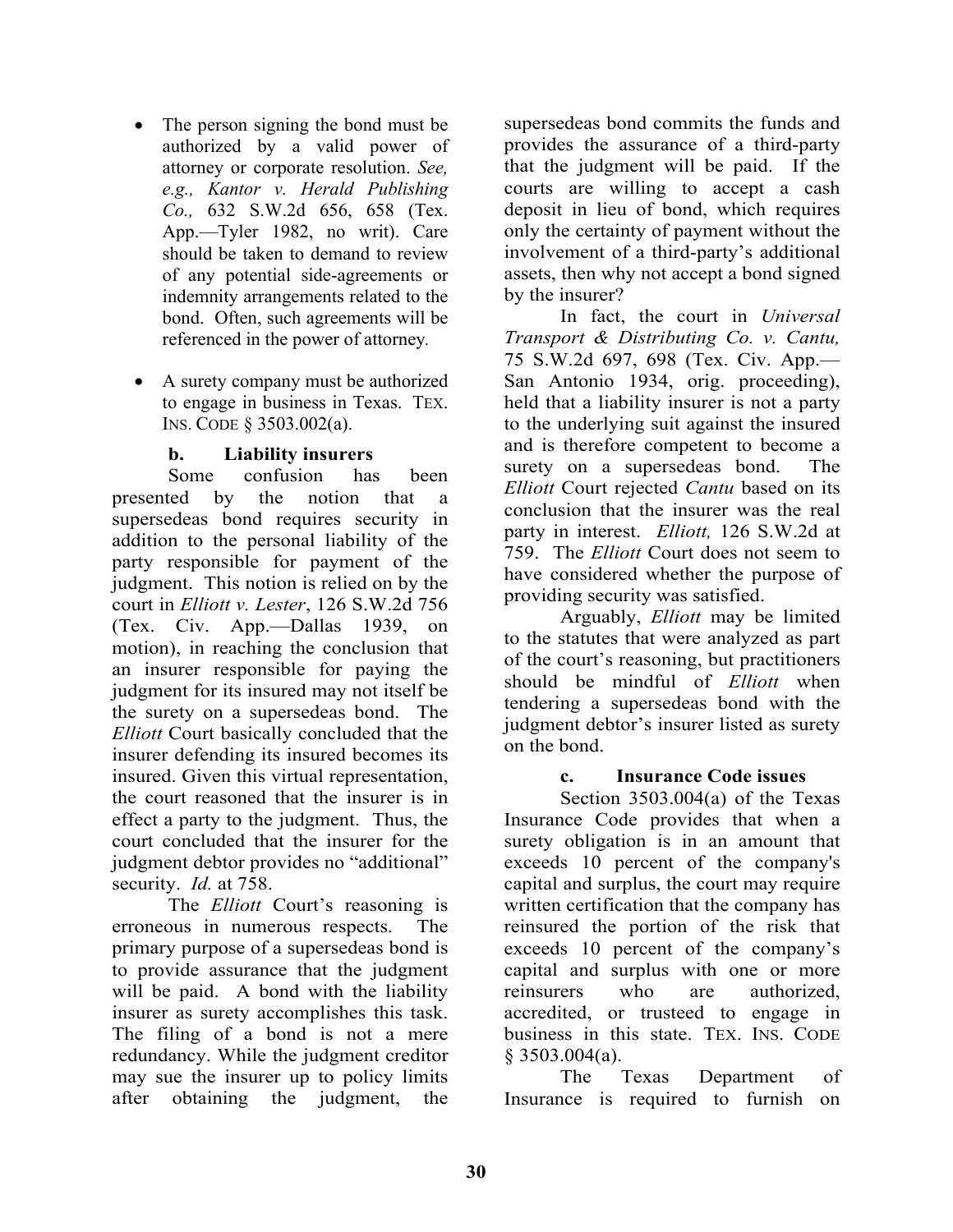request the amount of the allowed capital and surplus as of the date of the last annual statutory financial statement for a surety company or reinsurer authorized to engage in business in Texas. TEX. INS. CODE § 3503.004(c).

 The only case to address the meaning of Insurance Code Section 3503.004(a) is *State Farm Lloyds, Inc. v. Williams,* No. 05-93-00191-CV**,** 1993 WL 449197, at \*1 (Tex. App.—Dallas Nov. 4, 1993, on motion) (unpublished). In that case, the court held that this statutory requirement does not require that the carrier write any particular lines of coverage, such as fire and allied lines of insurance. The court also noted that the statute does not bar a carrier from writing a bond that exceeds 10% of capital and surplus. Instead, the court or public officer involved has the discretion to require that reinsurance be obtained. The court held that the failure to have such reinsurance was therefore not a basis for finding the bond inadequate. The court recognized that the carrier offered to present a certificate of reinsurance at the hearing on the sufficiency of the bond.

 The court in *Williams* recognized that there is an Insurance Code provision that requires that no carrier (a) authorized to do business in the state; (b) which writes fire and allied lines of insurance, (c) shall expose itself to any one risk in an amount exceeding ten (10%) per cent of its paid-up capital stock and surplus, unless the excess shall be reinsured by such company in another solvent insurer. *See* TEX. INS. CODE § 862.101. Insurance Code Section 862.101 applies so long as the insurer is authorized to write "fire and allied lines of insurance." *Id.* § 862.101(a). The carrier cannot avoid the statute by urging that it was authorized but had not issued any such

policies. Op. Tex. Att'y Gen. No. JM-850 (1988). Similar restrictions are placed on insurers incorporated in jurisdictions outside the United States. TEX. INS. CODE § 862.101(c), (d). The reinsurance company must be one authorized to transact reinsurance or insurance in the state as to the lines of insurance set forth in the statute. *Id.*

 A judgment creditor should present evidence relating to either statute to the attention of the court in a motion to review sufficiency of the bond. The Texas Department of Insurance can and will provide information on capital and surplus and certificates as to whether the carrier writes "fire and allied" lines of insurance. *Williams,* 1993 WL 449197*,*  at \*1 (certificate from Texas Insurance Commissioner presented for the first time on appeal could not be considered in determining whether the trial court abused its discretion in denying a motion to strike bond).

#### **d. Other insurance-related issues**

 A number of issues are raised by the supersedeas process as it relates to liability insurers. First, an insurer that agrees to obtain a supersedeas bond sometimes will do so through a sister company or subsidiary company. As with any other company, care must be taken to make sure that the company providing the bond has its own assets and is a separate entity. Also, a judgment creditor should consider whether discovery should be conducted to determine whether collateral agreements have been reached between the carriers that may somehow undermine the requirement recognized by some courts for a separate additional assurance. The mere fact that collateral has to be put up for the bond is not itself a legitimate basis for claiming the bond is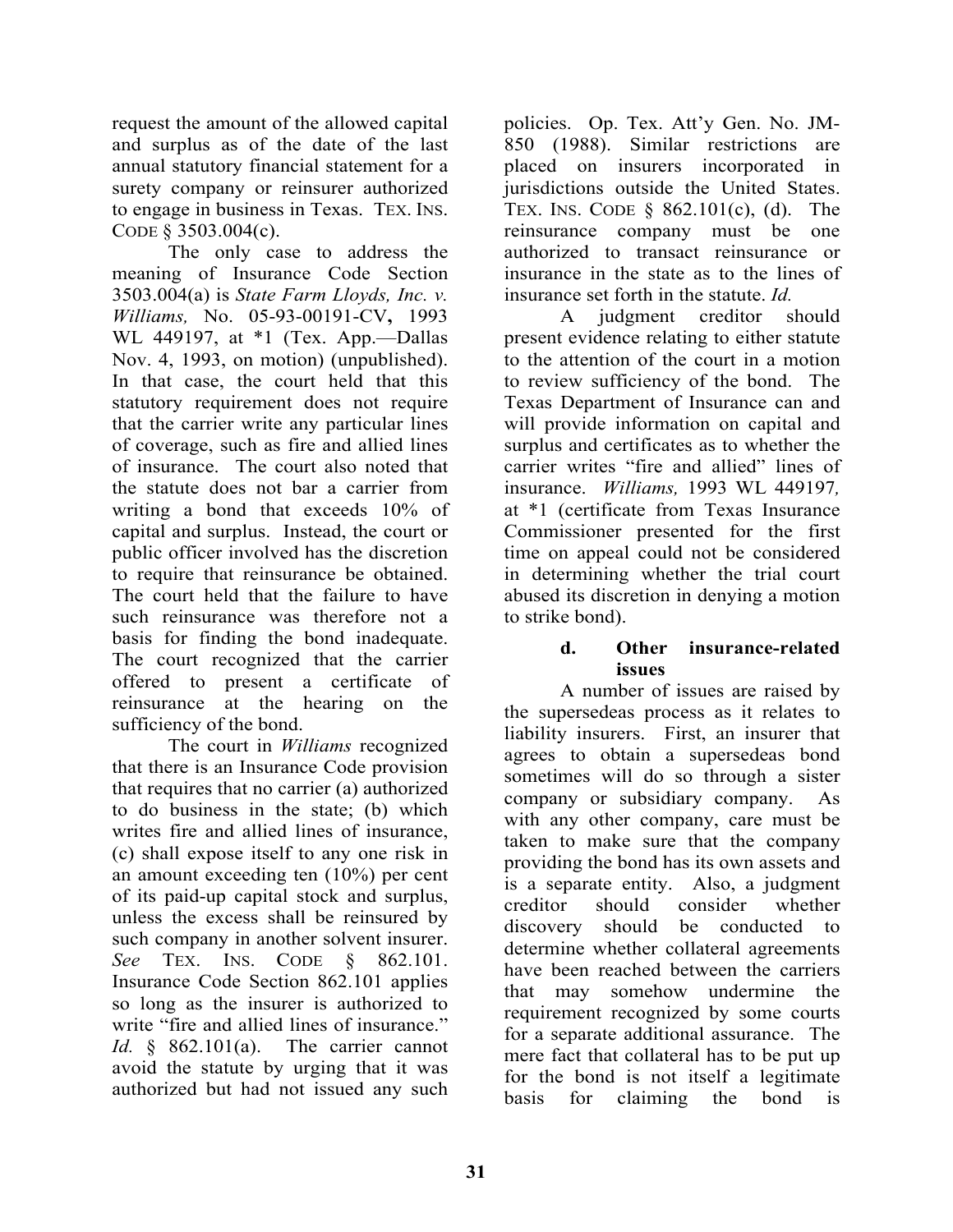insufficient. Fronting and other similar arrangements can certainly be imagined in which problems might arise.

 Second, an insurer that has raised coverage defenses in a reservation of rights gives up those defenses if it bonds the judgment unless some special action is taken. The bond is a new contract that is not dependent on the conditions, terms, and exclusions of the insurance policy. A reservation letter stating that the bonding is not intended to be a waiver of policy defenses and reserving the right to reimbursement of any amounts ultimately required to paid on the bond that involve amounts not covered by the underlying liability policy may provide a basis for both bonding the case so the appeal can go forward, but preserving the ability to recoup uncovered amounts if the appeal is unsuccessful. This approach is not without peril.

 The primary problem for the insurer in this setting is whether the insured is solvent and thus could actually reimburse it. An additional problem presented is whether an insurer may unilaterally reserve the right to reimbursement. Without the consent of the insured or a right of reimbursement in the insurance agreement, the insurer may not unilaterally reserve a right of reimbursement. *See Excess Underwriters at Lloyd's v. Frank's Casing Crew & Rental Tools, Inc.*, 246 S.W.3d 42, 50 (Tex. 2008).

 Finally, insurers facing a judgment in excess of policy limits face the issue of whether a partial supersedeas bond may be filed. Again, the dilemma facing the carrier is that if it bonds the entire case, it will contractually bind itself through a new surety contract to pay amounts greater than those set forth in the policy. Roland C. Gross, *Partial Supersedeas: The Ability of Insurance Companies to Stay Execution by* 

*Posting a Bond in the Amount of the Policy Limits,* 16 BAD FAITH LAW REPORT 29 (March 2000) [hereinafter Gross]. If no supersedeas is posted, the insurer could be sued by the judgment creditor for amounts up to the policy limits.

 As discussed above, it is possible to obtain a reduction in the amount of the security required to be posted. *See*  discussion *supra* 25-28; TEX. R. APP. P. 24.2(b). In fact, if the standards in Rule 24.2(b) are met, it may be possible to lower the amount to the amount of insurance coverage available. In *Isern v. Ninth Court of Appeals,* 925 S.W.2d 604, 606 (Tex. 1996), the Texas Supreme Court held that the trial court had discretion to permit the filing of a supersedeas bond for only the amount of the defendant's liability insurance under former Appellate Rule 47(b). The supreme court noted that the trial court found: (1) a full bond would be in the amount of \$3.1 million; (2) the liability insurer would only post a \$500,000 bond; (3) the defendant/insured had assets of \$500,000, including a \$150,000 homestead; (4) the defendant/insured could not post the remainder in excess of \$500,000; (5) absent a modification of the bond amount, the defendant/insured would be forced into bankruptcy; and (6) if bankruptcy ensued, the plaintiffs would be left with a bankrupt defendant and no security. *Id.* The supreme court held that the court of appeals abused its discretion in overturning the ruling of the trial court permitting the filing of a \$500,000 bond. *Id.* (overruling *Laird v. King,* 866 S.W.2d 110, 115 (Tex. App.— Beaumont 1993, orig. proceeding)).

 Many jurisdictions looking at the issue of potential bad faith arising from an insurer's effort to file a partial supersedeas bond have held that an insurer may partially supersede a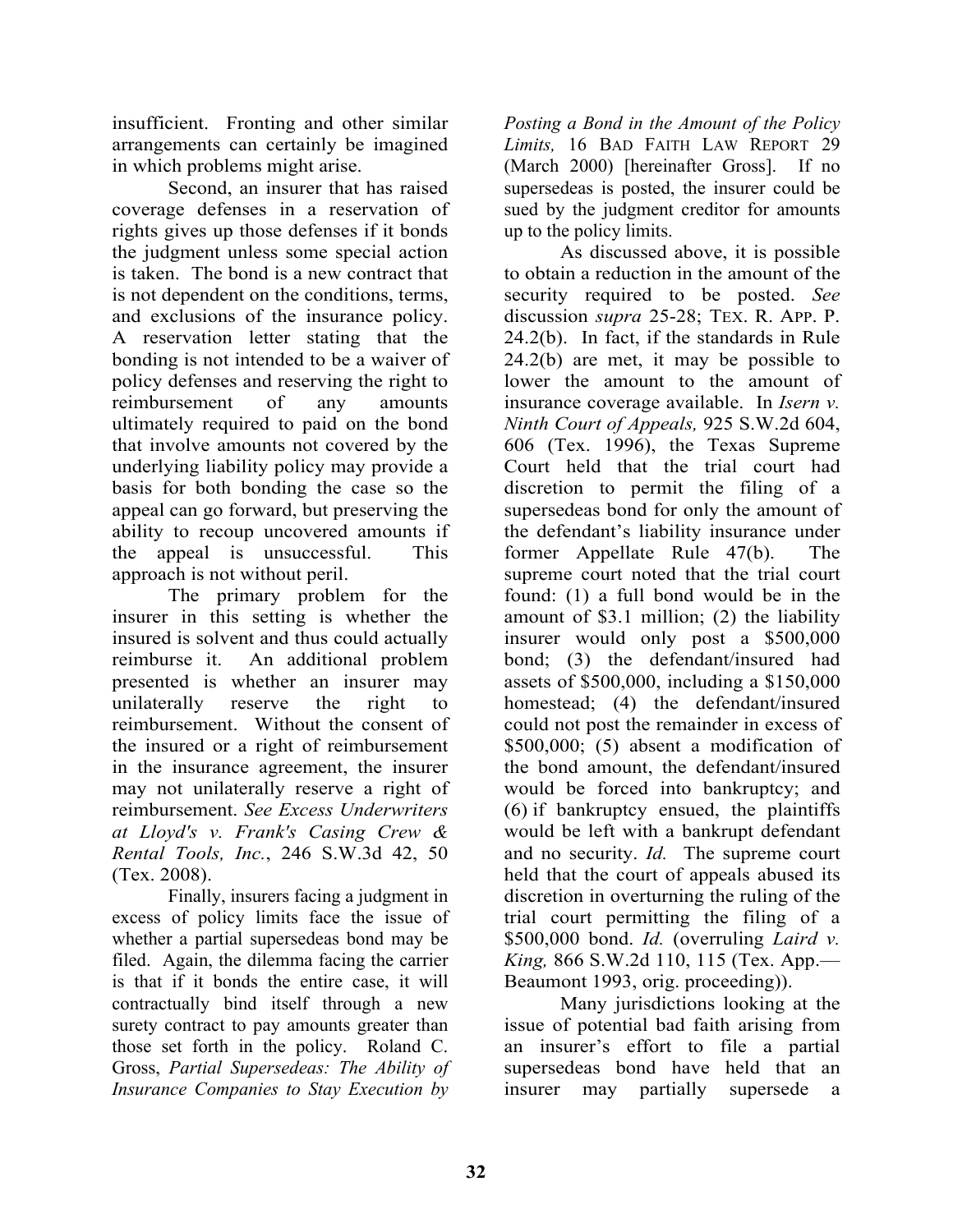judgment up to policy limits. This result has not been changed where allegations of bad faith were urged. Gross, *supra* 32. The insured in this situation can either bond the remaining amount or execution will issue just against the insured for the portion not covered by the policy limits bond. *Id.* Courts rejecting this view have done so either because the rules in their states do not permit partial supersedeas or because that the insurer is not a party to the underlying suit and it would be "inappropriate" for the insured /defendant to benefit from the fact that it did not purchase enough insurance. *Id.*

 As a general rule, liability insurers typically have no obligation to provide a supersedeas bond for amounts in excess of their policy limits. Most policies do, however, require the carrier to pay the premium on supersedeas bonds.

 Insurers with a judgment against an insured in excess of limits face the peril of the insured dismissing the appeal. This itself could result in the loss of coverage unless some breach by the insurer has excused the insured from the requirements that it cooperate in the defense of the case. Nevertheless, the insurer could choose to reach an agreement with the insured to go ahead and bond the entire judgment. In this setting, the insured should make efforts to obtain full protection from any judgment sustained or modified by the court of appeals or supreme court and should obtain protection from any judgment resulting from a new trial after remand.

 Insurers facing a judgment in excess of limits should consider offering a guaranteed amount to the plaintiff to agree to stay execution. However, the most productive alternative may be a high-low settlement, which would amount to a settlement of the entire case

instead of just a guaranteed, nonrefundable non-execution fee.

# **e. Multiple sureties**

 Some judgments are simply too big for any one surety to handle. Nothing in the rules suggests that multiple sureties may not be used. In fact, Appellate Rule  $24.1(b)(1)(D)$  states that the bond must be signed by "a sufficient surety or *sureties* . . . ."

 Obviously, the greater the number of sureties, the greater the burden of establishing the sufficiency of the sureties. When multiple sureties are used for a joint bond for multiple defendants, each surety should promise to pay the entire judgment. Julia F. Pendery & Ken W. Good, *Chaining the Rottweiler— Miscellaneous Challenges in Supersedeas Bond Practice, in* STATE BAR OF TEXAS, ADVANCED CIVIL APPELLATE LAW COURSE U-7 (1997). Thus, the sureties would in effect be jointly liable for the full judgment. Certainly, one can imagine a scenario in which joint sureties could be used without joint liability by disclosing the percentages each is to pay and at what attachment point (like primary, excess and super-excess policies). Additional proof of solvency may be required under TEX. INS. CODE §§ 3503.004 or 862.101. If the liability is, however, to be joint and several, then each surety would likely be required to independently satisfy the Insurance Code provisions. Obviously, if multiple sureties are used and their liability is joint and several, then proof that one of the sureties is solvent to pay the judgment is sufficient. *See, e.g., Ruiz v. Watkins,* 701 S.W.2d 688 (Tex. App.—Amarillo 1985, orig. proceeding).

# **2. Principals**

The judgment debtor or the judgment debtor's agent must sign the bond. TEX. R. APP. P. 24.1(b)(1)(C). The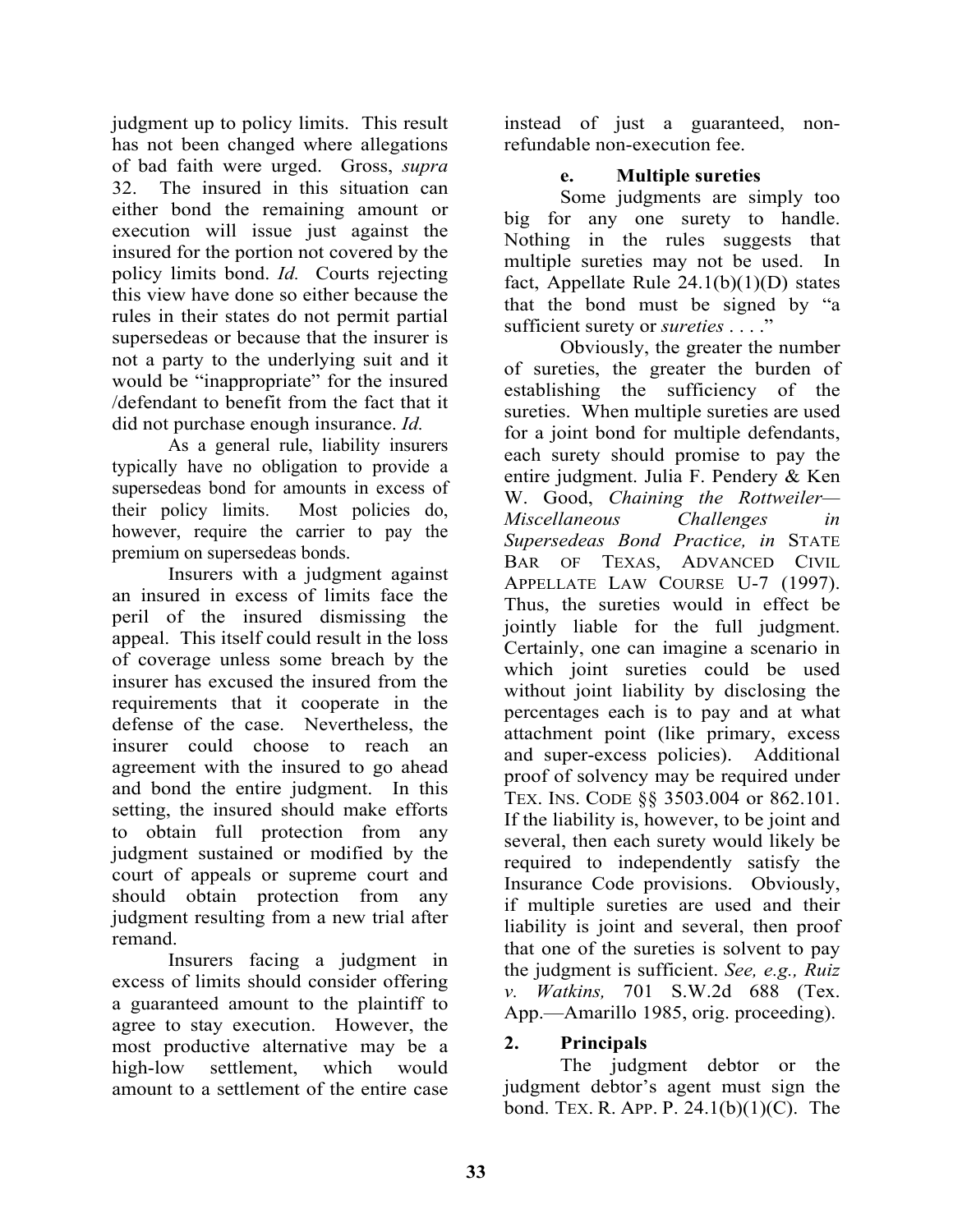bond is defective on its face if it is not signed in this manner, and it is unlikely the trial court clerk will approve it. If the trial court clerk does approve it, the bond is subject to challenge.

 In the case of multiple judgment debtors, each one must file a bond or deposit unless exempted by statute. If any relief or award in the judgment is joint and several, the filing of a bond by only one of the judgment debtors will not inure to the benefit of the other judgment debtors. *Valerio v. Laughlin*, 307 S.W.2d 352, 353 (Tex. Civ. App.—San Antonio 1957, orig. proceeding). Each judgment debtor must either separately file a bond or deposit for the full amount of the judgment against him (inclusive of the joint and several amount), or the joint and several judgment debtors may file a single, joint bond. *Walker, LLP v. Kinsel*, No. 07-13-00130-CV, 2014 Tex. App. LEXIS 2061, at \*6, 2014 WL 720889 (Tex. App.—Amarillo Feb. 14, 2014, on motion); *Gullo-Haas Toyota, Inc. v. Davidson, Eagleson & Co.*, 832 S.W.2d 418, 419 (Tex. App.—Houston [1st Dist.] 1992, no writ); *Fortune v. McElhenney*, 645 S.W.2d 934, 935 (Tex. App.—Austin 1983, no writ). This requirement is necessary to ensure the adequate protection of the judgment creditor in the event the judgment is reversed as to only one of the appealing judgment creditors or if the judgment creditor is unable to collect against one of the judgment debtors. *Fortune*, 645 S.W.2d at 935.

 If one or more of joint and several judgment debtors files an affidavit of net worth, and a challenge is filed, the net worth of each individual judgment debtor must be determined separately. *O.C.T.G., L.L.P. v. Laguna Tubular Prods. Corp.*, 525 S.W.3d 822, 830 (Tex. App.—Houston [14th Dist.] 2017, on motion); *Hunter Bldgs. & Mfg., L.P. v. MBI Global, L.L.C.,* 514 S.W.3d 233, 238 (Tex. App.—Houston [14th Dist.] 2013, on motion).

# **FILING AND APPROVAL OF THE BOND**

 The clerk must *file* a bond upon its tender regardless of whether the clerk approves or disapproves of the bond. TEX. R. APP. P. 24.1(a). To be effective, the bond must be approved by the trial court clerk. TEX. R. APP. P. 24.1(b)(2); *accord Hamilton v. Hi-Plains Truck Brokers, Inc.,* 2000 WL 365281 (Tex. App.—Amarillo, April 10, 2000, no pet.) (not designated for publication). If the clerk refuses to approve a bond, the clerk may be subject to mandamus if the refusal is arbitrary and without discretion. *See Bean v. Polk*, 226 S.W. 1106, 1107 (Tex. Civ. App. 1921, orig. proceeding).

 Until April 10, 1986, when the Texas Supreme Court repealed Texas Rule of Civil Procedure 364, the clerk was required by rule or statute to approve supersedeas bonds. If the clerk abused this ministerial duty, the clerk was subject to mandamus relief. *See Ruiz v. Watkins,* 701 S.W.2d 688, 691 (Tex. Civ. App.—Amarillo 1985, orig. proceeding); *English v. Treaccar,* 153 S.W.2d 539, 541 (Tex. Civ. App.—Galveston 1941, orig. proceeding); *Ferrell v. Alexander,*  96 S.W.2d 88, 90 (Tex. Civ. App.—Fort Worth 1936, orig. proceeding); *Bean v. Polk,* 226 S.W. 1106, 1107 (Tex. Civ. App. 1921, orig. proceeding). Between 1986 and 1997, when the Texas Supreme Court adopted the current Texas Rules of Appellate Procedure, the statutes and rules contained no requirement that the clerk approve the supersedeas bond. Practices varied across the state as to whether the clerk or the trial judge had to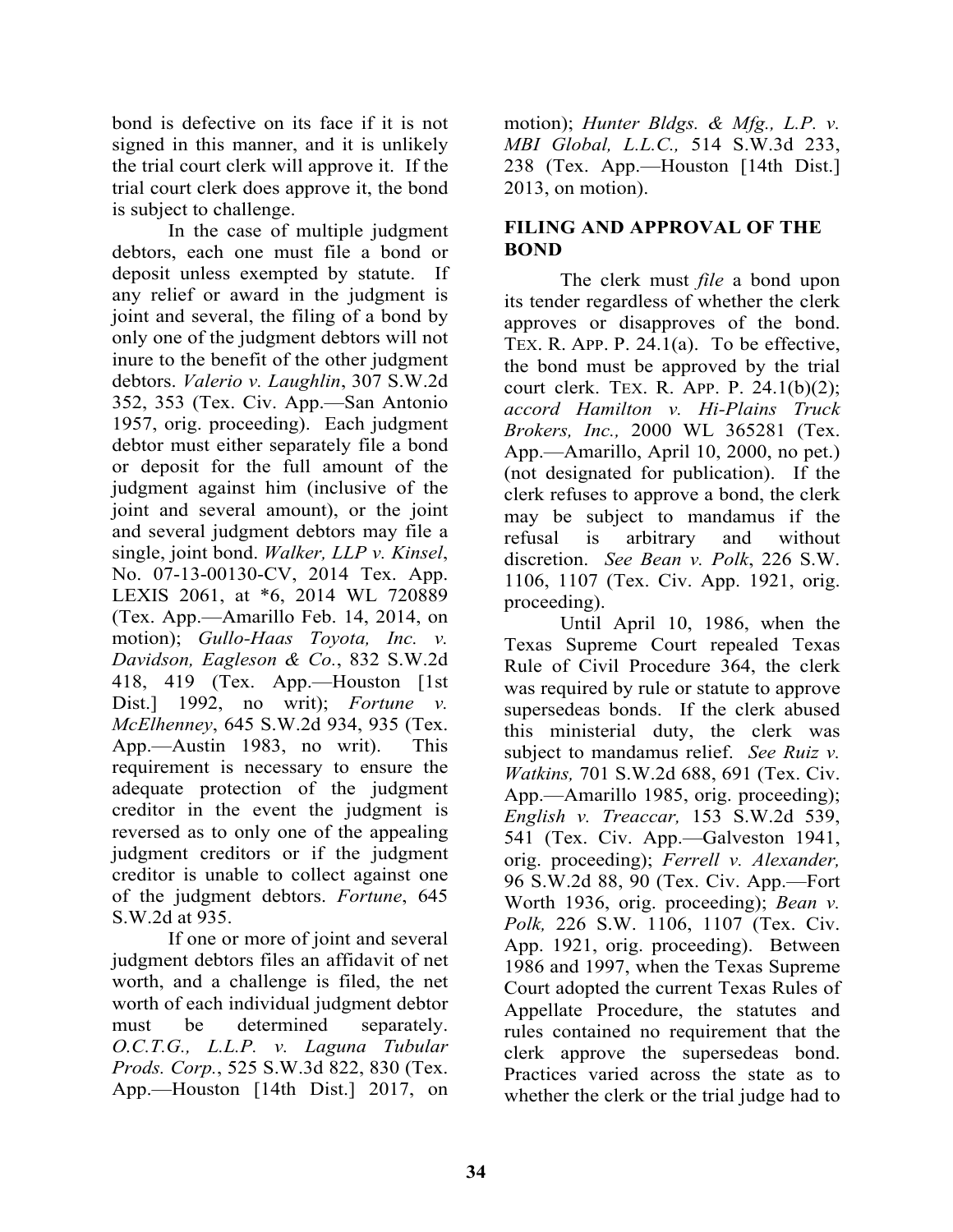approve supersedeas bonds. Thus, Appellate Rule 24.1 restored a uniform practice of requiring the clerk to approve the bond. A judgment creditor is afforded the right to contest the bond by filing a motion with the court. *See* TEX. R. APP. P. 24.1(b)(2). Practitioners should be aware, however, that despite Rule 24.1's express language requiring the clerk to approve the bond, clerks in some counties and districts do not do so.

 On motion of any party, the trial court will review the bond. TEX. R. APP. P.  $24.1(b)(2)$ . The trial court has continuing jurisdiction to review the sufficiency of the bond on any party's motion. TEX. R. APP. P. 24.3; *Hamilton,*  2000 WL 365281*,* at \*1. The actions of the clerk in approving or disapproving a bond are judged by an abuse of discretion standard. *See, e.g., Ruiz v. Watkins,* 701 S.W.2d 688, 691 (Tex. App.—Amarillo 1985, orig. proceeding). In approving a bond, the clerk must determine whether the surety may serve as a surety and whether the surety is solvent and able to pay the judgment. *Id.*  Thus, the party filing the bond should be prepared to establish that the surety is "financially able to pay the judgment, interest and costs." 1 STATE BAR OF TEXAS, TEXAS APPELLATE PRACTICE MANUAL § 13.3:3 (discussing *Ruiz, supra*). This burden may be carried by producing documentary evidence or affidavits of the surety. *Ruiz,* 701 S.W.2d at 691.

 The party opposing the filing of the bond may present contrary evidence showing the insolvency of the surety. *See, e.g., Groves v. Western Realty Co.,*  84 S.W.2d 835 (Tex. Civ. App.—Dallas 1935, no writ). Evidence that a surety is insufficient will not be considered if raised for the first time in the court of appeals. *State Farm Lloyds, Inc. v.* 

*Williams,* No. 05-93-00191-CV, 1993 WL 449197, \*1 (Tex. App.—Dallas Nov. 4, 1993, on motion) (unpublished); *see also* Tex. R. App. P. 33.1(a).

# **INTERLOCUTORY APPEALS**

 Texas Rule of Appellate Procedure 29 addresses a party's right to suspend an order granting interlocutory relief while an appeal of that order is pending. TEX. R. APP. P. 29; *Ridgecrest Holdings, LLC v. City of Dall.*, No. 05- 19-00004-CV, 2019 Tex. App. LEXIS 3813, at \*2, 2019 WL 2051816 (Tex. App.—Dallas May 9, 2019, on motion); *McNeely v. Watertight Endeavors, Inc.*, No. 03-18-00166-CV, 2018 Tex. App. LEXIS 2219, at \*4, 2018 WL 1576866 (Tex. App.—Austin Mar. 23, 2018, on motion). An interlocutory order is not suspended during an appeal unless the appellant is one entitled to supersede the order without security by filing a notice of appeal, or the order is superseded in accordance with Appellate Rule 24. TEX. R. APP. P. 29.1, 29.2; *see, e.g., City of Dallas v. N. by W. Entm't Ltd.*, 24 S.W.3d 917, 919 (Tex. App.—Dallas 2000, on motion) (temporary injunction was superseded by municipality's filing of appeal). An appellate court can also make temporary orders that preserve the parties' rights until conclusion of the appeal, but the appellate court may not do so when the appellant's rights would be adequately protected by supersedeas or other order made under Rule 24. TEX. R. APP. P. 29.3; *WC 1st & Trinity, LP v. Roy F. & Joann Cole Mitte Found.*, No. 03-19-00905-CV, 2020 Tex. App. LEXIS 932, 2020 WL 544748 (Tex. App.—Austin Feb. 3, 2020, on motion) (receivership order). Rule 29.3 provides relief to preserve the parties' rights during an appeal, and an order that goes beyond preserving the parties' rights is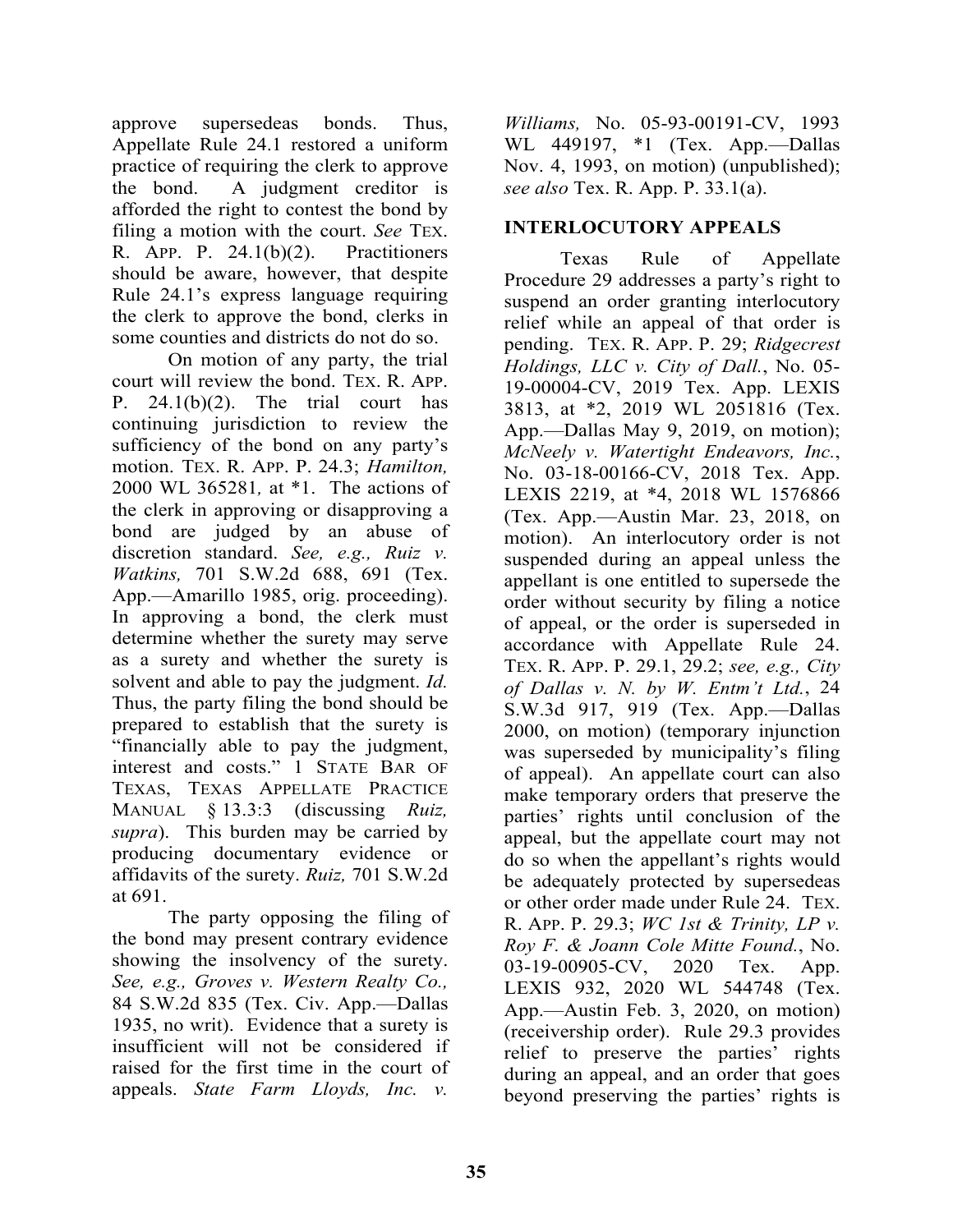not authorized. *In re Abbott,* 65 Tex. Sup. Ct. J. 1071, 1074 (May 13, 2022) (court of appeals abused discretion by issuing state-wide order).

#### **POST-FILING ISSUES**

# **1. Trial court's continuing jurisdiction**

 The trial court has continuing jurisdiction to review the bond for (a) amount, (b) type of security, (c) sufficiency of the sureties, and (d) consideration of any changes in circumstances that may alter the amount or type of security. TEX. R. APP. P. 24.3(a)(1), (2); *Ahlgren v. Ahlgren,* No. 13-22-00029-CV, 2022 Tex. App. LEXIS 2843, \*19, 2022 WL 1260190 (Tex. App.—Corpus Christi Apr. 25, 2022, on motion). A motion challenging the bond should be supported with proof or verified. Moreover, a hearing should be requested. Competent evidence must be presented to support the desired ruling, either through evidence attached to the motion or in the form of testimony at the hearing. Evidence may not be presented for the first time on appeal. *State Farm Lloyds, Inc. v. Williams,* No. 05-93-00191-CV, 1993 WL 449197, at  $*1$  (Tex. App.—Dallas Nov. 4, 1993, on motion) (unpublished); *see also Universal Transport & Distrib. Co.,* 75 S.W.2d at 698; *but see* TEX. R. APP. P. 24.4(b) (allowing appellate review based on changed conditions) *and* TEX. R. APP. P. 24.2(a)(4) (allowing initial showing to be presented to court of appeals) *and*  TEX. FAM. CODE § 109.002 (giving appellate court authority to suspend certain final judgments in family law cases).

 The judgment debtor has the duty to notify the appellate court of orders regarding the security or deciding the sufficiency of sureties. TEX. R. APP. P.

24.3(b). This notice may be satisfied by including the order in the clerk's record or by requesting a supplemental clerk's record. *See* TEX. R. APP. P. 34.5(a)(13), (c); *cf. Lua v. Capital Plus Fin., LLC,* No. 05-19-01227-CV (Tex. App.— Dallas May 12, 2022, order). As discussed hereafter, the existence and amount of the bond or deposit may figure into the court of appeals' resolution of the appeal.

 Should it become necessary to increase the amount of supersedeas—a circumstance that often occurs due to accrual of post-judgment interest—a rider can be used to modify the bond.

#### **2. Appellate review**

 The court of appeals has broad power to conduct appellate review of trial court actions regarding suspension of judgments. The court of appeals may review (1) the sufficiency or excessiveness of amount of security, including a net worth determination, (2) the sureties on the bond, (3) the type of security, (4) the determination of whether to permit suspension, and (5) the trial court's exercise of its continuing jurisdiction. TEX. R. APP. P.  $24.4(a)(1)$ -(5); *Ahlgren v. Ahlgren,* No. 13-22- 00029-CV, 2022 Tex. App. LEXIS 2843, at \*8, 2022 WL 1260190 (Tex. App.— Corpus Christi Apr. 25, 2022, on motion); *BP Am. Prod. Co. v. Red Deer Res., LLC,* No. 07-14-00032-CV, 2014 Tex. App. LEXIS 7572, at \*6, 2014 WL 3419496 (Tex. App.—Amarillo July 11, 2014, on motion); *Orix Capital Mkts., LLC v. La Villita Motor Inns, J.V.*, No. 04-09-00573-CV, 2010 Tex. App. LEXIS 435, at  $*6$  (Tex. App.—San Antonio Jan. 27, 2010, on motion).

 Challenges to the bond are usually made in the form of a motion to review the sufficiency or a motion to modify supersedeas bond. The motion must be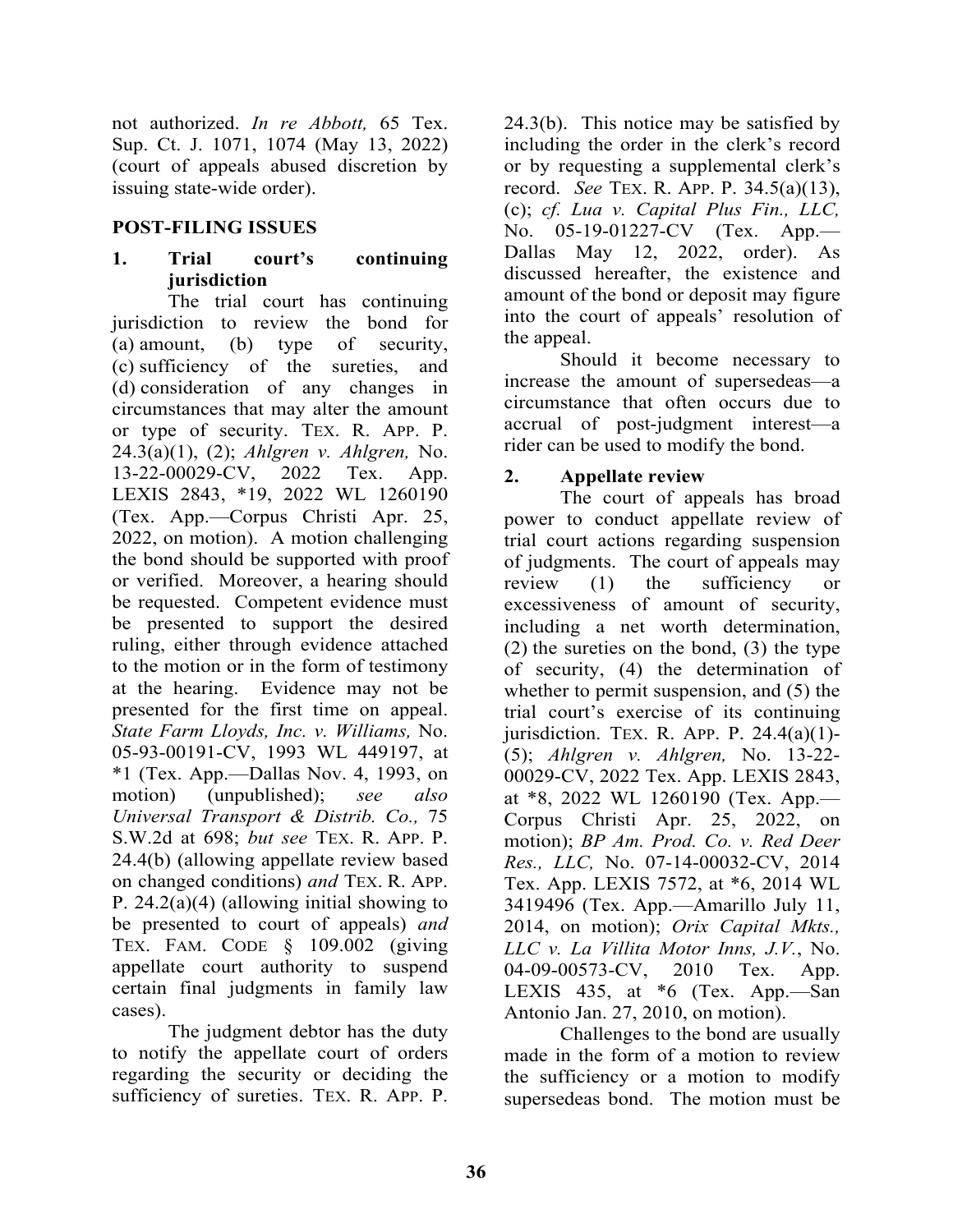heard by the appellate court "at the earliest practical time." TEX. R. APP. P.  $24.4(d)$ . The appellate rules set forth "grounds for review":

> Review may be based both on conditions as they existed at the time the trial court signed an order and on changes in those conditions afterward.

TEX. R. APP. P. 24.4 (b). The appellate court will apply an abuse of discretion standard to its review of the lower court's rulings. *Ahlgren*, 2022 Tex. App. LEXIS 2843, at \*8; *BP Am. Prod. Co.*, 2014 Tex. App. LEXIS 7572, at \*5-6; *see, e.g., EIS Development II, LLC v. Buena Vista Area Ass'n,* No. 08-22- 00006-CV, 2022 Tex. App. LEXIS 1347, \*9, 2022 WL 575178 (Tex. App.—El Paso Feb. 25, 2022, on motion); *McDill Columbus Corp. v. University Woods Apts., Inc.,* 7 S.W.2d 923, 924 (Tex. App.—Texarkana 2000, no pet). The abuse-of-discretion standard involves two inquiries: (1) whether the trial court had sufficient information on which to exercise its discretion, and (2) whether the trial court erred in its application of its discretion. *EIS Development*, 2022 Tex. App. LEXIS 1347, at \*9.

 The scope of action the court of appeals may take is also broad. The court may alter the amount, alter the type of security, require another bond or security to be filed, as well as make "other changes to the trial court's order." TEX. R. APP. P. 24.4(b). Finally, the court of appeals may remand to the trial court for the entry of findings of fact and/or for the taking of evidence. *Id.*

 Rule 24 provides a critically important breathing period of twenty days within which a bond or security complying with the court's ruling may be filed before enforcement of the judgment

may be undertaken. TEX. R. APP. P. 24.4(e). Modifications, such as an increase in the amount of the bond, may be accomplished by filing of a bond solely for the additional required amount. The rules expressly state that the posting of additional security itself does not release or affect previously posted security unless otherwise ordered by the court. TEX. R. APP. P. 24.4 (e).

 The Texas Supreme Court reviews supersedeas rulings by petition for writ of mandamus. *In re Longview Energy Co.*, 464 S.W.3d 353, 356 n.7 (Tex. 2015); *In re Smith*, 192 S.W.3d 564, 566 (Tex. 2006) (treating a motion for review as petition for writ of mandamus); *Isern v. Ninth Court of Appeals,* 925 S.W.2d 604, 606 (Tex. 1996).

# **3. Injunctions**

 A trial court may enjoin a judgment debtor from dissipating or transferring assets to avoid satisfaction of the judgment. TEX. CIV. PRAC. & REM. CODE § 52.006(e); TEX. R. APP. P. 24.2(d); *Ahlgren v. Ahlgren,* No. 13-22- 00029-CV, 2022 Tex. App. LEXIS 2843, at \*9, 17, 2022 WL 1260190 (Tex. App.—Corpus Christi Apr. 25, 2022, on motion); *Hydroscience Techs., Inc. v. Hydroscience, Inc.*, No. 05-11-01536- CV, 2012 Tex. App. LEXIS 2380, at \*2- 3 (Tex. App.—Dallas Mar. 27, 2012, on motion). However, the court may not make an order that interferes with the judgment debtor's use, transfer, conveyance, or dissipation of assets in the normal course of business. TEX. CIV. PRAC. & REM. CODE § 52.006(e); TEX. R. APP. P. 24.2(d); *Ahlgren,* 2022 Tex. App. LEXIS 2843, at \*9; *Nelson v. Vernco Constr., Inc.,* 367 S.W.3d 516, 521 (Tex. App.—El Paso 2012, on motion). On paper, these parameters seem reasonable. In practice, however, an order that merely incorporates the very language of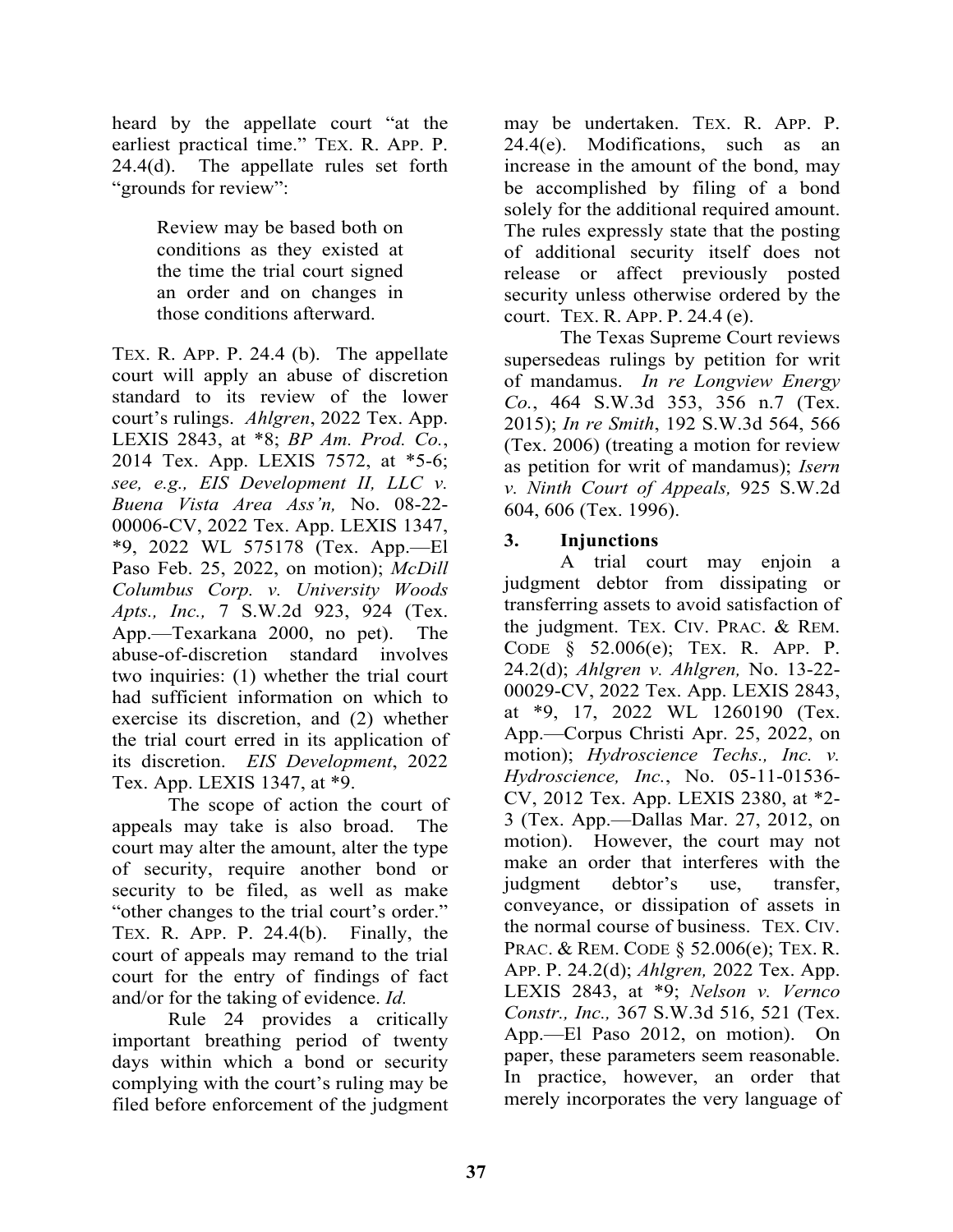the statute or rule is seldom helpful or comforting to the judgment debtor, which must make decisions as to whether a particular action will be deemed a dissipation of assets outside the course of normal business, such that the debtor subjects itself to a potential motion for contempt.

 At least one intermediate appellate court has held that trial court can enjoin a judgment debtor from dissipating or transferring assets notwithstanding the fact that the judgment debtor has fully superseded the judgment. *Emeritus Corp. v. Ofczarzak*, 198 S.W.3d 222, 226 (Tex. App.—San Antonio 2006, on motion); *compare Nelson,* 367 S.W.3d at 522-23 (concluding that there was no evidence judgment creditor would dissipate assets).

 Injunctive relief granted against a judgment debtor under Rule 24 is reviewable by motion filed with the court of appeals. *Emeritus Corp.*, 198 S.W.3d at 225. The injunction order is subject to an abuse of discretion standard. *See id.*  at 227; *Nelson v. Vernco Constr., Inc.,*  367 S.W.3d 516, 521 (Tex. App.—El Paso 2012, on motion). The trial court is required to determine whether the judgment debtor is likely to dissipate or transfer its assets to avoid satisfaction of the judgment. *Hydroscience,* 2012 Tex. App. LEXIS 2380, at \*3. Some intermediate appellate courts have held that an abuse of discretion in ordering a post-judgment injunction occurs if the only reasonable decision that could be drawn from the evidence is that the judgment debtor would not dissipate or transfer its assets. *Id.*; *Tex. Custom Pools, Inc. v. Clayton*, 293 S.W.3d 299, 314 (Tex. App.—El Paso 2009, on motion). As stated, this standard appears to put the burden of proof on the judgment debtor. Another appellate

court has concluded that there is no evidence a judgment debtor will dissipate or transfer assets in the future to avoid satisfaction of the judgment unless there is evidence that the judgment debtor has done so already. *Nelson*, 367 S.W.3d at 523.

 Some intermediate appellate courts have concluded that not all elements of proof ordinarily required for pre-judgment temporary injunctive relief are required for a post-judgment temporary injunction. *See Sargeant v. Al Saleh*, 512 S.W.3d 399, 409 n.2 (Tex. App.—Corpus Christi 2016, no pet.); *Nelson,* 367 S.W.3d at 521; *Emeritus Corp. v. Ofczarzak*, 198 S.W.3d 222, 227 (Tex. App.—San Antonio 2006, on motion). More particularly, because the judgment creditor is seeking injunctive relief *after* having secured a judgment, the courts reason that the judgment creditor has already established the first two elements ordinarily required for a temporary injunction. *Emeritus*, 198 S.W.3d at 227.

 An order granting a post-judgment temporary injunction must contain a finding that the judgment debtor is likely to dissipate or transfer assets to avoid satisfaction of the judgment, and the failure to do so renders the order void. *Nelson*, 367 S.W.3d at 522.

# 4. **Post-judgment discovery**

 In general, the posting of a bond or its equivalent terminates discovery in aid of enforcement of the judgment. TEX. R. CIV. P. 621a; *Midani v. Smith*, No. 09- 18-00009-CV, 2018 Tex. App. LEXIS 8954, at \*18, 2018 WL 5660571 (Tex. App.—Beaumont Nov. 1, 2018, pet. denied). However, a party is entitled to conduct discovery in connection with a motion permitted under Appellate Rule 24. TEX. R. CIV. P. 621a; *see In re Longview Energy Co.*, 464 S.W.3d 353,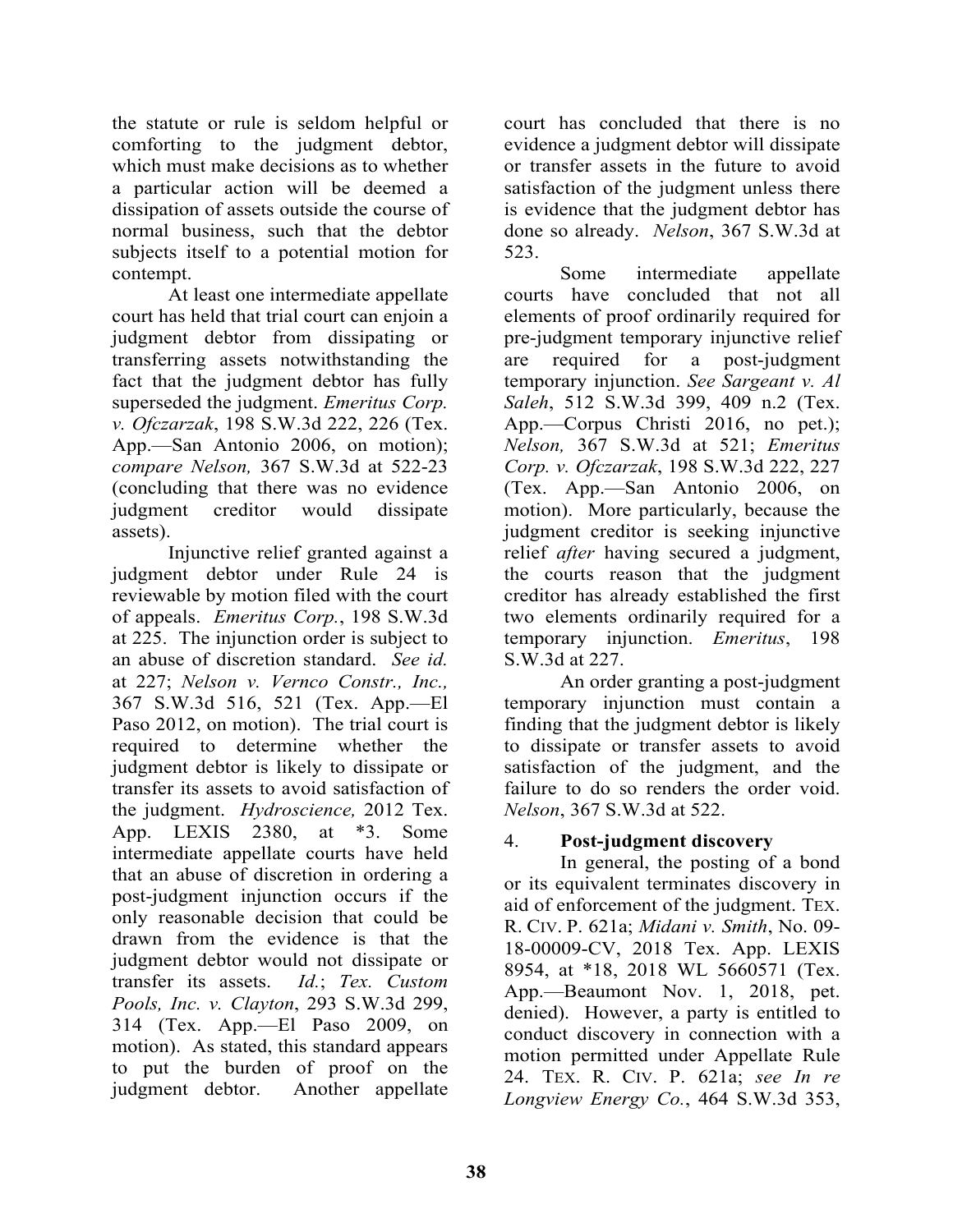362 (Tex. 2015). In addition, once a judgment creditor contests an affidavit of net worth, the judgment creditor may conduct reasonable discovery into the judgment debtor's net worth. *See*  discussion *supra* 19, 38.

 Further, a trial court has discretion to order reasonable discovery when doing so protects the judgment creditor against loss or damage the appeal might cause. *See* TEX. R. APP. P. 24.1(e); *In re Longview Energy Co.*, 464 S.W.3d at 362. In *Longview Energy*, part of the relief contained in the final judgment included a constructive trust. Rather than require that portion of the judgment to be superseded, the trial court invoked Appellate Rule 24.1(e) and ordered the judgment debtor to provide ongoing information concerning the operation of the assets contained in the constructive trust. *In re Longview Energy*, 464 S.W.3d at 361. The Texas Supreme Court held that this discovery order was not an abuse of discretion. *Id.* at 362.

#### **5. Post-appeal settlement**

 When there are multiple defendants and one settles while the case is on appeal, the remaining non-settling defendants may seek a modification of the bond amount when the defendants had bonded a joint and several judgment. Julia F. Pendery & Ken W. Good, *Chaining the Rottweiler—Miscellaneous Challenges, in Supersedeas Bond Practice, in* STATE BAR OF TEXAS, ADVANCED CIVIL APPELLATE LAW COURSE U-7 (1997). The settlement post-appeal settles the full portion of the judgment for which the settling defendant had several liability. Any other approach would inappropriately allow the plaintiff to cut off the defendant's right to contribution. *Id.* (citing *Palestine Contractors v. Perkins,*  386 S.W.2d 764, 767 (Tex. 1964)). A

judgment debtor should take care to ensure that any settlement addresses the judgment so that the surety on the bond is exonerated, and any motion filed with the court of appeals should ask that the surety be released. *See* Dan Huckabay, *The Appeal is Over…What Happens with the Appeal Bond?* (Aug. 2019), https://courtsurety.com/the-appeal-isover-what-happens-with-the-appeal-

bond/; Laura Hudgins Hollingsworth & Amy Douthitt Maddux, *Settlement on Appeal*, 23RD ANNUAL CONFERENCE ON STATE AND FEDERAL APPEALS 24 (2013).

# **6. Concluding the appeal/release of the bond**

The only way to close out a bond is to exonerate the bond and discharge the surety's liability. The manner in which this is accomplished depends on the circumstances in which the case was concluded. *See generally* Dan Huckabay, *Can Appeal Bonds be Changed or Canceled?* (Feb. 2021), https://courtsurety.com/can-appealbonds-be-changed-or-canceled/.

The trial court has jurisdiction following the conclusion of all appeals and issuance of the mandate to issue orders concerning the supersedeas bond to effectuate the court of appeals' mandate. *McFadin v. Broadway Coffeehouse, LLC*, 539 S.W.3d 278, 283 (Tex. 2018). Such orders should effectuate the original judgment and not order new relief; otherwise the order becomes subject to additional attack by appeal. *See id.* at 284.

 Reversal of the judgment releases the supersedeas bond or other security. *Amwest Surety Ins. Co. v. Graham,* 949 S.W.2d 727, 729 (Tex. App.—San Antonio 1997, writ denied); Roy W. McDonald & Elaine A. Grafton Carlson, Texas Civil Practice § 14.21[b] (2021) [hereinafter McDonald] *see, e.g.,*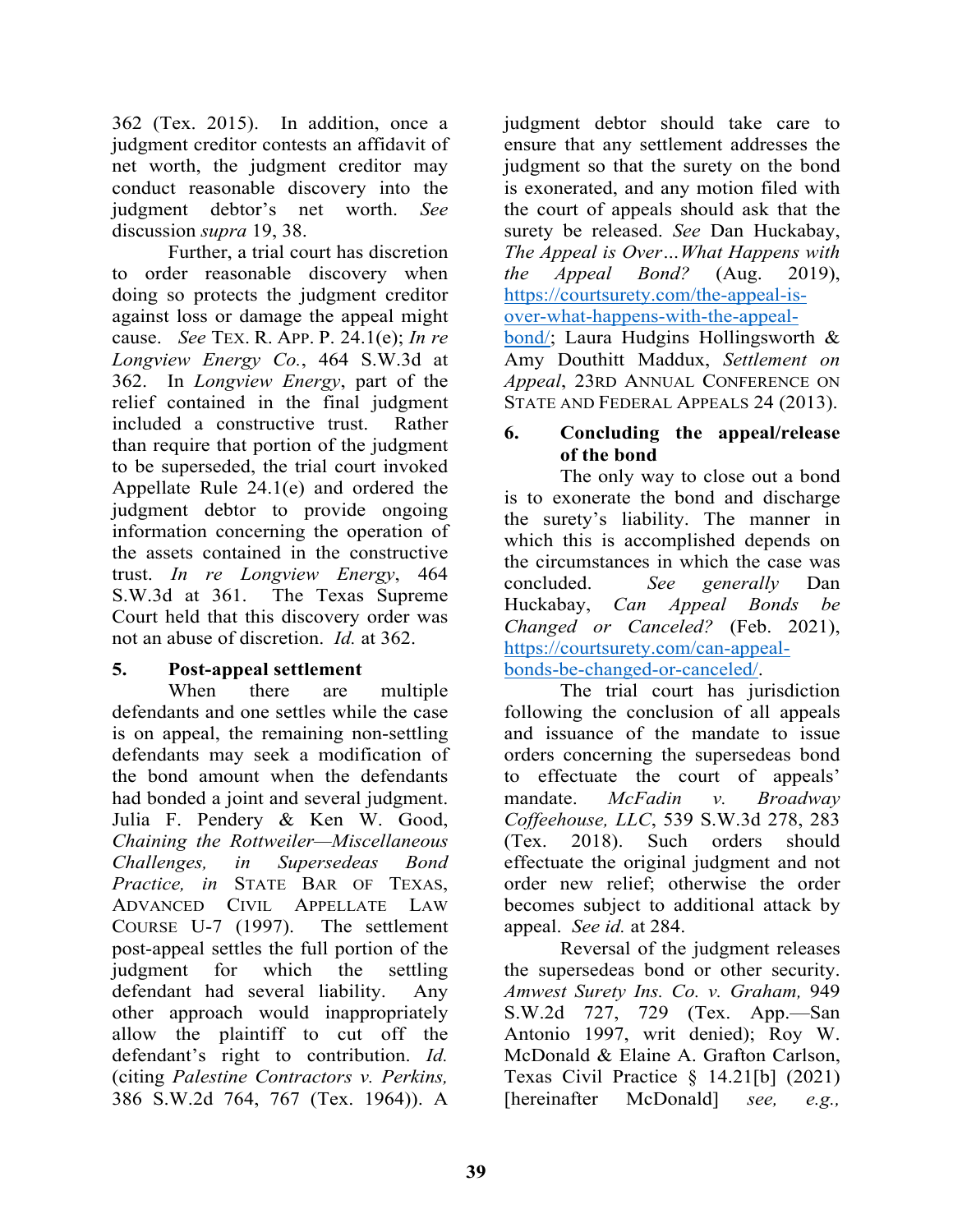*Resolution Trust Corp. v. Chair King, Inc.,* 827 S.W.2d 546, 550 (Tex. App.— Houston [14th Dist.] 1992, no writ). A reversal and remand for a new trial also results in release of the bond or security. *Edlund v. Bounds,* 842 S.W.2d 719, 732 (Tex. App.—Dallas 1992, writ denied). However, one court of appeals has held that if the judgment is reversed as to damages only and remanded for a new trial on damages, a cash deposit in lieu of supersedeas bond could be ordered to be retained on file with the clerk pending the outcome of the retrial. *Resolution Trust Corp. v. Chair King, Inc.,* 827 S.W.2d 546, 551 (Tex. App.—Houston [14th Dist.] 1992, no writ); *see generally*  an Huckabay, *The Appeal is Over…What Happens with the Appeal Bond?* (Aug. 2019), https://courtsurety.com/theappeal-is-over-what-happens-with-theappeal-bond/.

Following a reversal, the nowformer judgment debtor cannot recover the cost of the premium for a supersedeas bond as a cost of court. Texas law does not categorize that cost as a cost of court. *Hammonds v. Hammonds*, 313 S.W.2d 603, 605 (Tex. 1958), *compare* Fed. R. App. P. 39(e)(3).

 The failure of the language of the bond or other security to properly reflect the conditions set forth in the Rules of Appellate Procedure can modify the circumstances under which the bond is payable or released. *See, e.g., Resolution Trust,* 827 S.W.2d at 550 (holding that wording of cash deposit in lieu of bond was not worded so that it only applied to the original judgment).

 Upon affirming the trial court's judgment, or modifying the judgment and rendering judgment against the appellant, the court of appeals should render judgment against the sureties on the bond, or in the case of a cash deposit,

render judgment providing for release of the cash deposit to the appellee. TEX. R. APP. P. 43.5; McDonald, *supra*  §§ 14.21[a], 30.48; *see, e.g., Ace Real Prop. Inv., LP v. Cedar Knob Invs., LLC,*  No. 09-19-00375-CV, 2022 Tex. App. LEXIS 244, 2022 WL 120016 (Tex. App.—Beaumont Jan. 13, 2022, p.f.r. filed [22-0061]); *In the Interest of S.V.*, No. 05-19-00548-CV, 2022 Tex App. LEXIS 1566, at \*5 (Tex. App.—Dallas Mar. 8, 2022, n.p.h.) (cash deposit). Dismissal of the appeal has the same effect as affirmance. McDonald, *supra* § 14.21[a]. The failure of the court of appeals to render judgment against the surety can be cured by a nunc pro tunc judgment so long as the necessary facts pertaining to the bond are in the record. *See Cockburn v. Hightower*, 52 S.W.2d 365, 366 (Tex. 1932); *Whitmire v. Greenridge Place Apartments*, 333 S.W.3d 255, 261 (Tex. App.—Houston [1st Dist.] 2010, pet. dism'd); *but see Caballero v. Wilmington Savings Fund Society*, 05-19-01054-CV, (Tex. App.— Dallas Apr. 25, 2022, order on motion) (denying Rule 43.5 motion to enforce affirmed judgment due to expiration of plenary power). Affirmance of the judgment, dismissal of the appeal, or the failure to perfect the appeal makes the surety potentially liable on the bond. TEX. R. APP. P. 24.1(d)(1); *see Lloyds Cas. Insurer v. McGee,* 174 S.W.2d 314, 316-17 (Tex. 1943); *In re Samson Exploration, LLC*, No. 09-22-00081-CV, 2022 Tex. App. LEXIS 2601, at \*4, 13, 2022 WL 1177276 (Tex. App.— Beaumont 2022, orig. proceeding) (trial court did not abuse discretion by refusing to release surety while judgment debtor appealed to Texas Supreme Court). However, under a properly-worded supersedeas bond, the surety is liable only if the judgment debtor fails to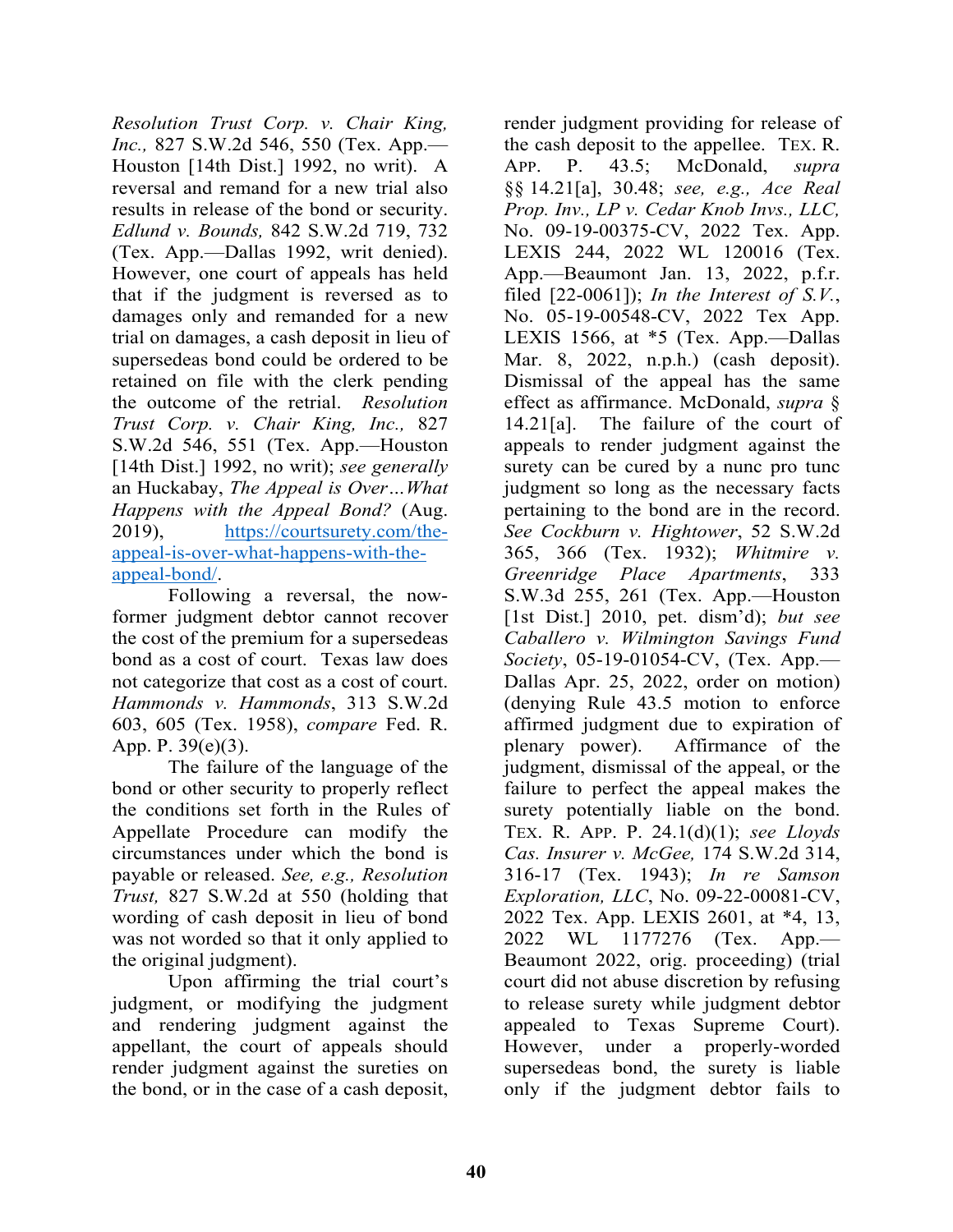perform or pay the judgment. TEX. R. APP. P. 24.1(d)(1); *see* Dan Huckabay, *The Appeal is Over…What Happens with the Appeal Bond?* (Aug. 2019), https://courtsurety.com/the-appeal-isover-what-happens-with-the-appealbond/ (primary payment obligation rests with judgment debtor).

 When a trial court's judgment is reversed and remanded, either by complete reversal or with a partial affirmance of the judgment, Texas law is a little less clear as to the surety's continuing obligations. If the judgment is remanded for a complete retrial, at least one court of appeals has held that the surety is released since the surety had committed itself (contractually) as to a particular judgment. *Amwest Surety Ins. Co. v. Graham,* 949 S.W.2d 727, 728 (Tex. App.—San Antonio 1997, writ denied). The law is a little murkier when the remand is accompanied by a partial affirmance. When the affirmed portion was as to liability and the damages portion was remanded for retrial, one court of appeals held that a cash deposit in lieu of supersedeas bond could be ordered to be retained on file with the clerk pending the outcome of the retrial. *Resolution Trust Corp. v. Chair King, Inc.,* 827 S.W.2d 546, 551 (Tex. App.— Houston [14th Dist.] 1992, no writ); McDonald, *supra* § 14.21[b]. The court further held that if the judgment had been superseded by a traditional supersedeas bond, rather than a cash deposit, then the surety would have been released due to the reversal. *Id.* at 550; *cf. Hughes v. Habitat Apartments*, 828 S.W.2d 794, 795 (Tex. App.—Dallas 1992, no writ) (requiring finality of judgment as a condition precedent to any supersedeas).

 Enforcement of the bond can be accomplished through (a) amendment of the judgment to include the surety so that

collection may be undertaken, (b) a breach of contract action brought against the surety, or (c) a motion made to the appellate court for judgment against the sureties on the bond. *Universe Life Ins. Co. v. Giles,* 982 S.W.2d 488, 491 n.21 (Tex. App.—Texarkana 1998, no writ) (citing *Muniz v. Vasquez,* 797 S.W.2d 147, 150 (Tex. App.—Houston [14th Dist.] 1990, no writ)).

 An order to pay the amount of a money judgment out of a cash deposit in lieu of bond merely effectuates the court of appeals judgment and is not appealable unless the order makes a material change in the adjudicated portions of the original judgment. *McFadin v. Broadway Coffeehouse, LLC*, 539 S.W.3d 278, 284 (Tex. 2018). In the case of a judgment for recovery of property governed by Appellate Rule  $24.2(a)(2)$ , further proceedings may be required to ascertain whether the amount set by the trial court may be awarded as damages to a prevailing judgment creditor. *See, e.g., McFadin,* 539 S.W.3d at 285. In an appeal governed by Appellate Rule 24.2(a)(3) ("other judgment"), if the judgment is affirmed, the trial court must assess the amount of "actual loss" the judgment creditor suffered as a result of the appeal, and that is the amount of the supersedeas that may be released to the judgment creditor. *Haedge v. Central Texas Cattlemen's Assoc.*, 603 S.W.3d 824, 828 (Tex. 2020) (per curiam).

 The bond or other security cannot be released until the judgment is final. *Giles,* 982 S.W.2d at 490. One appellate court has concluded that the release of the bond need not be delayed by waiting for the issuance of the mandate. The mandate is an official notice and is not required to render the judgment final. *Id.*  at 491; *see also In re Zurita,* No. 03-12